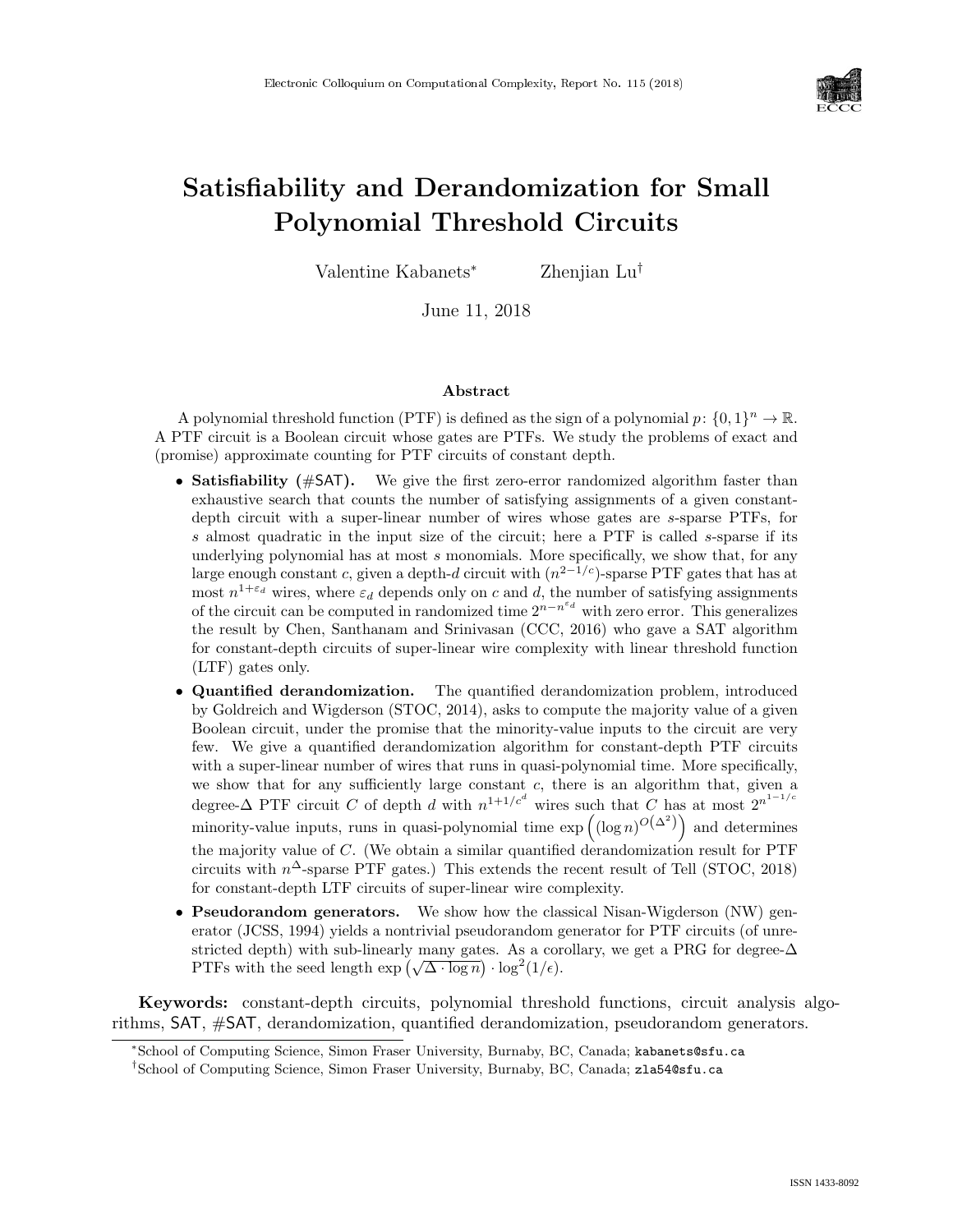## Contents

| $\mathbf{1}$   | Introduction                                |                                                                                          |                |
|----------------|---------------------------------------------|------------------------------------------------------------------------------------------|----------------|
|                | 1.1                                         |                                                                                          | $\overline{2}$ |
|                | 1.2                                         |                                                                                          | $\overline{2}$ |
|                | 1.3                                         |                                                                                          | 3              |
|                | 1.4                                         |                                                                                          | $\overline{4}$ |
|                | 1.5                                         |                                                                                          | $\frac{5}{2}$  |
|                | 1.6                                         |                                                                                          | 8              |
| $\mathbf{2}$   | <b>Preliminaries</b><br>10                  |                                                                                          |                |
|                | 2.1                                         |                                                                                          | 10             |
|                | 2.2                                         |                                                                                          | -10            |
|                | 2.3                                         |                                                                                          | -11            |
| $\bf{3}$       | $#SAT$ algorithm for PTF circuits           |                                                                                          |                |
|                | 3.1                                         |                                                                                          | 14             |
|                | $3.2\,$                                     | Depth reduction for sparse PTF circuits with few wires $\dots \dots \dots \dots \dots$   | 16             |
|                | 3.3                                         |                                                                                          | 18             |
|                | 3.4                                         |                                                                                          | 18             |
|                | 3.5                                         |                                                                                          | 21             |
| $\overline{4}$ | Quantified derandomization for PTF circuits |                                                                                          |                |
|                | 4.1                                         |                                                                                          | 22             |
|                | 4.2                                         | Quantified derandomization for sparse PTF circuits $\dots \dots \dots \dots \dots \dots$ | 25             |
|                | 4.3                                         | Quantified derandomization for low-degree PTF circuits                                   | 28             |
| 5              | <b>PRG</b> for PTF circuits                 |                                                                                          | 28             |
| 6              |                                             | Open problems                                                                            | 30             |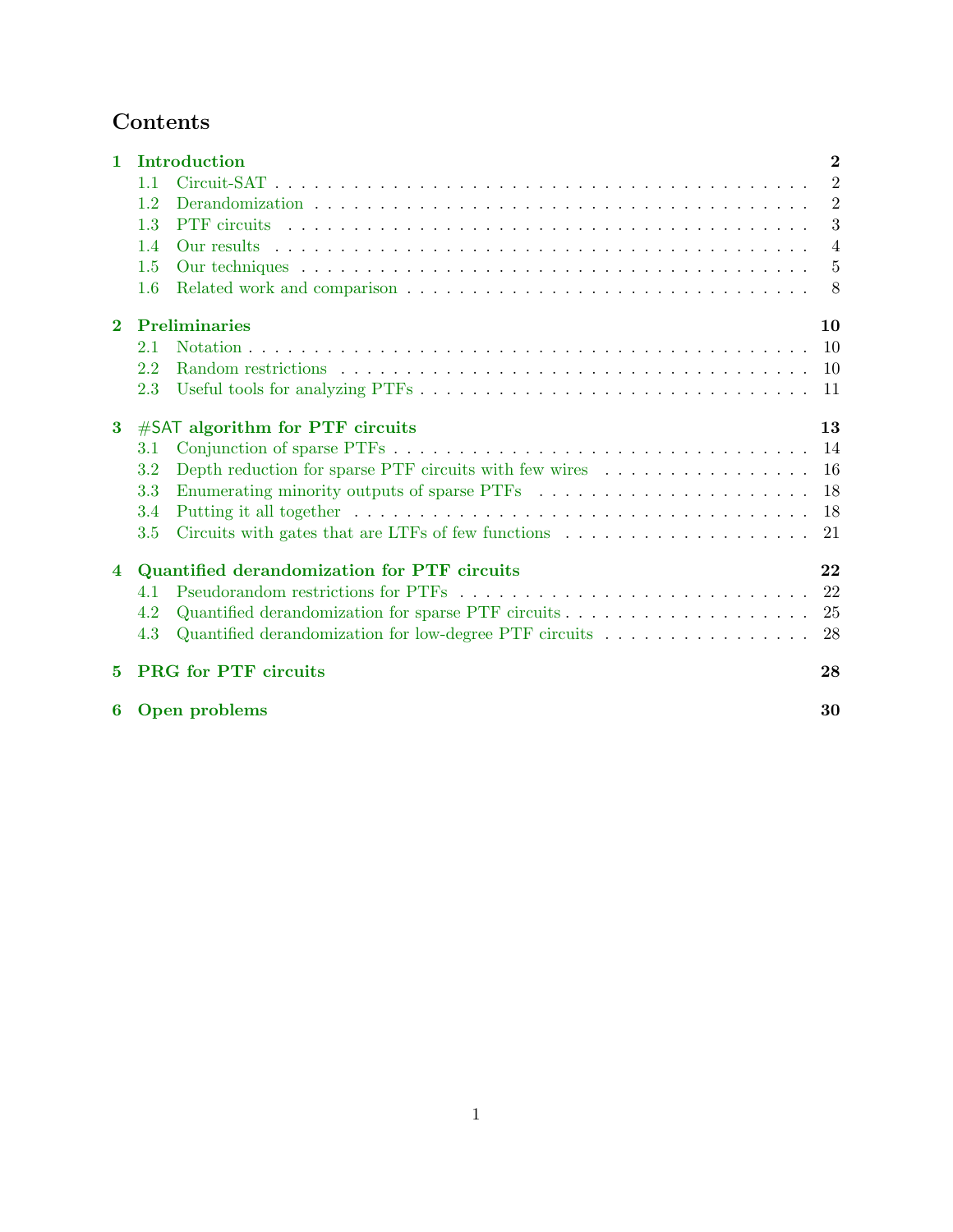## <span id="page-2-3"></span><span id="page-2-0"></span>1 Introduction

Satisfiability and derandomization are famous examples of "circuit analysis" problems that, apart from being important algorithmic problems in their own right, are also intimately related to the notoriously difficult problem of proving circuit lower bounds. In this paper, we give several algorithmic results for these problems for the class of Boolean circuits with polynomial-threshold functions (PTFs) as gates. A PTF is a generalization of the standard (weighted) majority function (linear threshold function) to the case of arbitrary polynomials, and is formally defined as the sign of a polynomial  $p: \{0,1\}^n \to \mathbb{R}$ .

We next describe in more detail the satisfiability and derandomization problems that we consider in this paper, as well as the class of PTF circuits for which we consider them. We then state our main results, and discuss our techniques.

#### <span id="page-2-1"></span>1.1 Circuit-SAT

Circuit-SAT asks to determine whether a given Boolean circuit has a satisfying assignment. As a canonical NP-complete problem, it is not believed to have a polynomial-time (or subexponentialtime) algorithm. However, it is still very interesting to look for nontrivial algorithms for Circuit-SAT running faster than naive exhaustive search. More specifically, given a circuit of polynomial size on *n* variables, is there a satisfiability algorithm that runs in time at most  $2^{n}/n^{\omega(1)}$ ?

It turns out that this task is challenging even for very restricted classes of circuits. The difficulty of obtaining such a SAT algorithm can be partially explained by the work of Williams [\[Wil10,](#page--1-0) [Wil11\]](#page--1-1) showing that a Circuit-SAT algorithm faster than exhaustive search for a given class of circuits can often be used to prove nontrivial circuit lower bounds against that same class of circuits (given that the class of circuits satisfies some mild conditions). In fact, Williams designed such a Circuit-SAT algorithm for ACC circuits (constant-depth circuits with AND, OR, NOT, and modular counting gates) that runs in time  $2^{n-n^{1/\exp(d)}}$  (recently improved to  $2^{n-n^{1/\text{poly}(d)}}$  by [\[CP16\]](#page-31-0)), where d is the depth of the circuit, and then used this algorithm to show that NEXP contains a language that is not computable by any family of polynomial-size constant-depth ACC circuits, a breakthrough result in circuit complexity.

Given the connections between nontrivial Circuit-SAT algorithms and circuit lower bounds, one of the next big goals in circuit complexity is to design such an algorithm for the class of  $TC^0$  circuits, constant-depth circuits with majority gates. Lower bounds against the class of polynomial-size  $TC^0$ circuits is currently one of the most important open problems in complexity.

#### <span id="page-2-2"></span>1.2 Derandomization

A central problem in derandomization is to give an efficient deterministic algorithm for computing the majority value of a given Boolean circuit, under the promise that the fraction of minority-value inputs to the circuit is at most  $1/3$ . That is, given a circuit that outputs some unknown value  $b \in \{0,1\}$  on all but at most  $1/3$  fraction of inputs, we need to determine this majority value b, efficiently deterministically.

As for Circuit-SAT, it is also known that a "faster-than-brute-force" algorithm solving the aforementioned derandomization problem for a circuit class  $\mathcal C$  (satisfying some mild conditions) implies lower bounds against that class  $\mathcal{C}$  [\[Wil10\]](#page--1-0).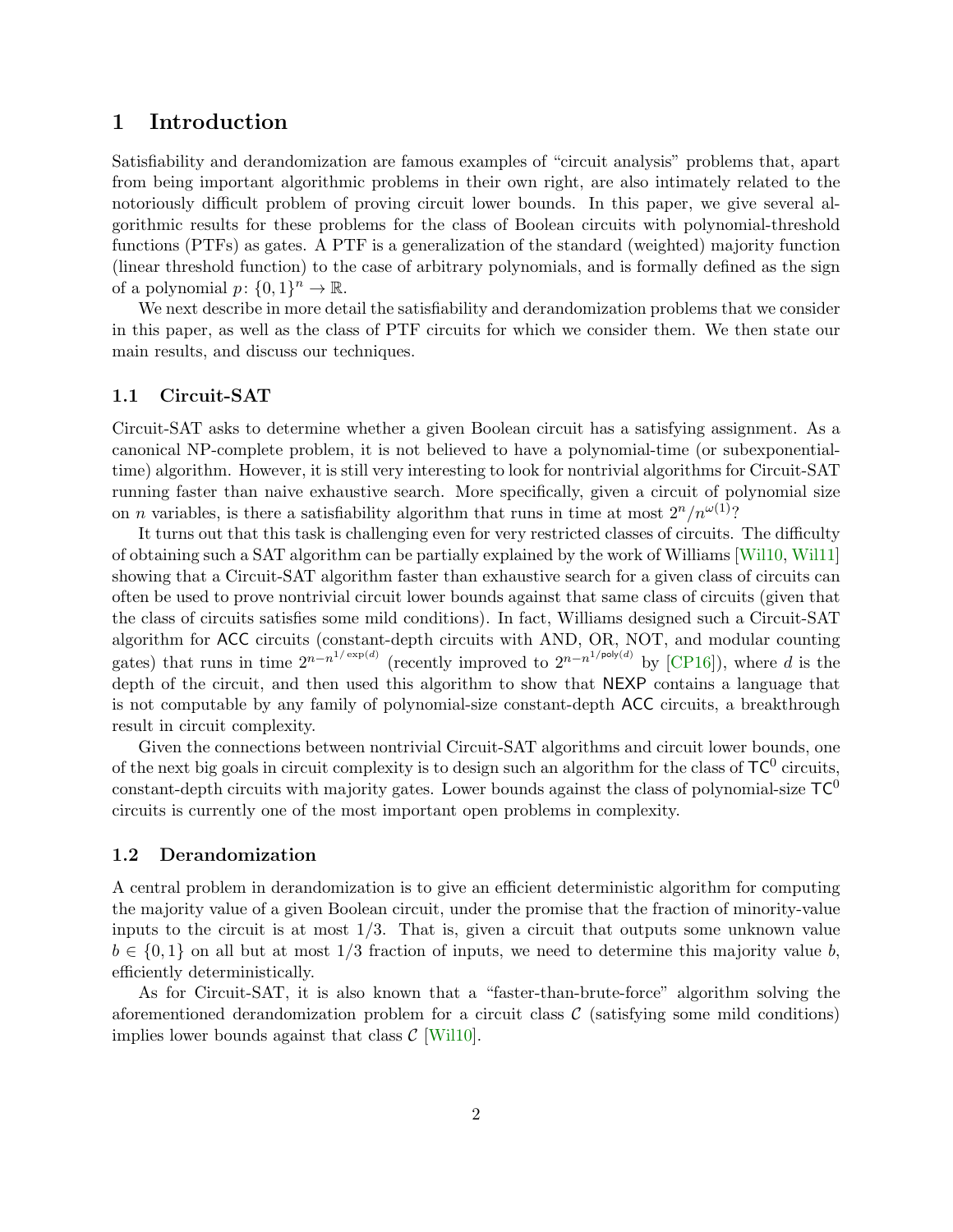<span id="page-3-1"></span>Black-Box Derandomization: Pseudorandom generators. One way to solve the derandomization problem for a class  $\mathcal C$  of circuits is to construct a pseudorandom generator (PRG) for  $\mathcal C$ . A PRG for a class  $\mathcal C$  of *n*-input Boolean circuits is an efficiently deterministically computable function G mapping short binary strings (seeds) to longer binary strings so that every  $C \in \mathcal{C}$  accepts G's output on a uniformly random seed with about the same probability as that for an actual uniformly random string. More precisely, we say that a generator  $G: \{0,1\}^r \to \{0,1\}^n$  is  $\epsilon$ -fooling for a class C of Boolean circuits if for every  $C: \{0,1\}^n \to \{0,1\}$  from C

$$
|\mathbf{Pr}[C(G(x)) = 1] - \mathbf{Pr}[C(y) = 1]| \le \epsilon,
$$

for uniformly random  $x \in \{0,1\}^r$  and  $y \in \{0,1\}^n$ . The parameter r is called the seed length of the PRG. Then given a PRG that fools C, for every  $C \in \mathcal{C}$ , we can estimate the fraction of accepted inputs to within an additive error  $\epsilon$ , by trying all possibles seeds. This gives a deterministic algorithm solving the derandomization problem in time approximately 2<sup>r</sup> .

Note that a PRG yields *black-box* derandomization in the sense that we do not need to be given as input a circuit  $C \in \mathcal{C}$  in order to decide the set of  $2^r$  query points for C; the set of  $2^r$  query points is the same for all circuits in class  $\mathcal{C}$ .

Quantified derandomization. As standard derandomization appears difficult even for weak circuit classes, one considers relaxations. One relaxation is to assume that a given  $n$ -input circuit C outputs an unknown value  $b \in \{0,1\}$  on all but "very few" inputs, e.g.,  $2^n/n^{\omega(1)}$  inputs rather than  $2^{n}/3$  in the case of standard derandomization. Goldreich and Wigderson [\[GW14\]](#page-31-1) named this a quantified derandomization problem. More formally, for a class  $C$  of circuits, and a function  $B: \mathbb{N} \to \mathbb{N}$ , the  $(C, B)$ -quantified derandomization problem is the following: given a circuit  $C \in \mathcal{C}$ such that C has at most  $B(n)$  minority-value inputs in  $\{0,1\}^n$ , determine the majority value  $b \in \{0, 1\}$  for C.

It was immediately observed by [\[GW14\]](#page-31-1) that for "sufficiently powerful" circuit classes (e.g.,  $AC^{0}[\oplus]$ , polynomial-size constant-depth circuits with unbounded fan-in AND, OR, parity gates, and negation gates), quantified derandomization is equivalent to standard derandomization, as one can perform efficient pseudo-random sampling (via randomness extractors) within the same circuit class. Thus, quantified derandomization may be possible to achieve (given our current knowledge) only for "very weak" circuit classes. [\[GW14\]](#page-31-1) gave quantified derandomization algorithms for  $AC^0$  (later strengthened by [\[Tel17a\]](#page--1-2)) and some other classes. Recently, Tell [\[Tel18\]](#page--1-3) showed that quantified derandomization is also possible for constant-depth LTF circuits of small super-linear wire complexity (and that improving this to slightly higher super-linear wire complexity is as hard as getting nontrivial standard derandomization for the circuit class  $TC^0$ , which in turn would imply  $TC^0$  circuit lower bounds).

#### <span id="page-3-0"></span>1.3 PTF circuits

The focus of the present paper is on circuits whose gates are polynomial threshold functions. An *n*-variate polynomial threshold function (PTF) is defined as the sign  $sgn(p)$  of a multi-linear polynomial  $p: \{0,1\}^n \to \mathbb{R}$ . Here, for  $v \in \mathbb{R}$ , we define the sign function sgn(v) to be 1 on  $v > 0$ , and 0 on  $v < 0$ . There are two common complexity measures for PTFs: *degree*, which is the degree of p, and *sparsity*, which is the number of monomials in p, where a monomial<sup>1</sup> is of the form

<sup>&</sup>lt;sup>1</sup>Note that our definition of a monomial is different from the usual definition, where a monomial is a product of some variables (rather than literals, i.e., possibly negated variables). Our definition makes the class of s-sparse PTFs,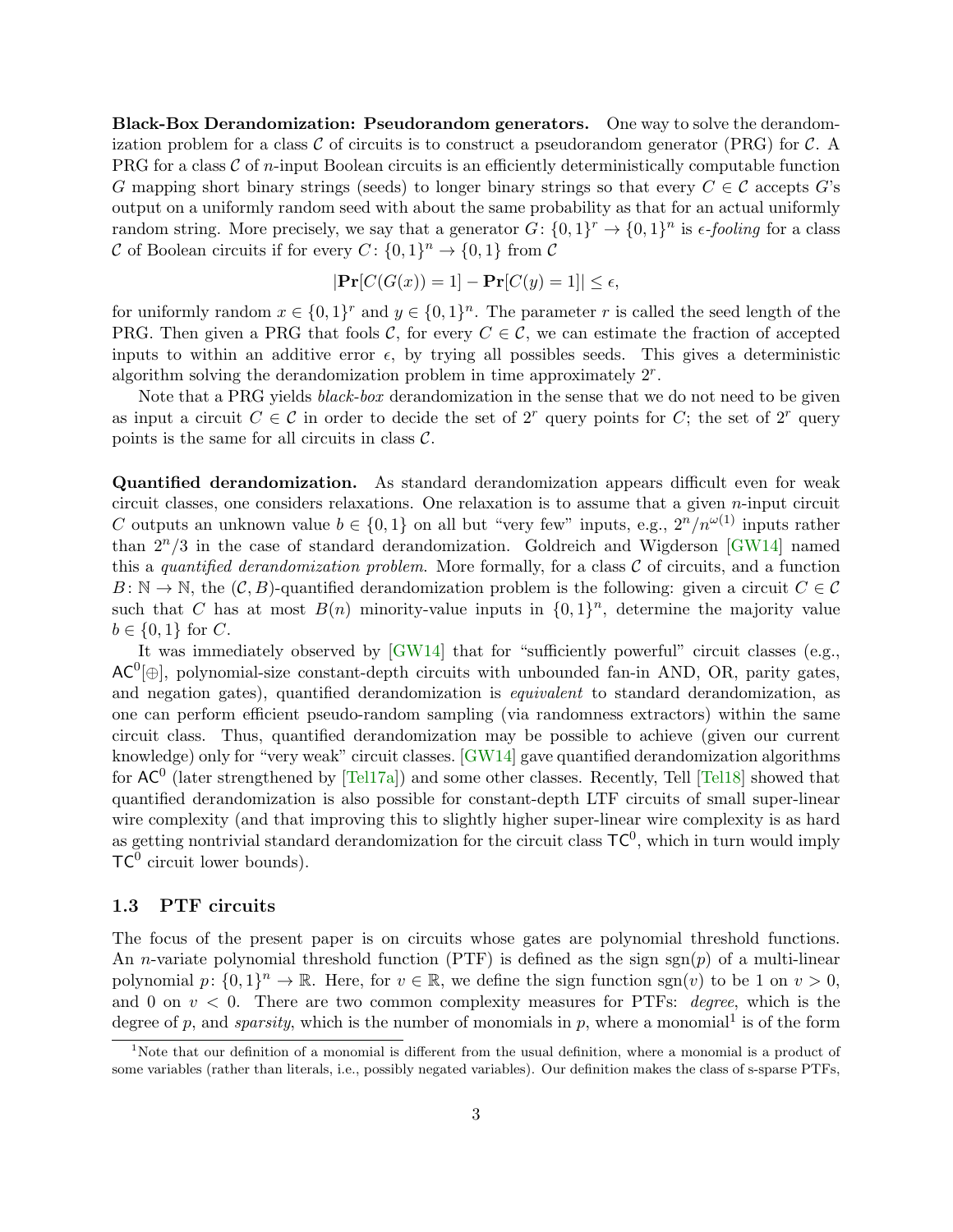<span id="page-4-3"></span> $\prod_{i\in S}(x_i\oplus b_i)$  where  $S\subseteq [n]$  and  $b_i\in \{0,1\}$  for each  $i\in S$ . We call the PTF s-sparse if  $p(x_1,\ldots,x_n)$ is the sum of at most s monomials. PTFs of degree 1 are called linear threshold functions (LTFs). Thus an s-sparse PTF can be equivalently defined as an LTF of at most s terms, where each term is an AND of literals (variables and their negations).

Polynomial threshold circuits are circuits whose gates are PTFs. We will study both circuits with low-degree PTF gates and circuits with sparse PTF gates. We call a circuit degree- $\Delta$  PTF circuit if its gates are degree- $\Delta$  PTFs. Similarly, a circuit is called s-sparse PTF circuit if its gates are s-sparse PTFs. We note that when discussing circuits, the word "sparse" is often used to describe circuits with a small number of wires (recall that the number of wires is the sum of fan-ins over all gates of the circuit). To avoid ambiguity, we clarify that in this paper the word "sparse" always refers to PTFs. For example, a sub-quadratically sparse PTF circuit means a circuit with gates that are sub-quadratically sparse PTFs (i.e., PTFs that have a sub-quadratic number of monomials).

#### <span id="page-4-0"></span>1.4 Our results

Circuit-SAT for sub-quadratically sparse PTF circuits with  $n^{1+\epsilon}$  wires. PTFs are very powerful even for small sparsity. For example, s-sparse PTFs can encode MAX-SAT with s clauses and exponential weights, a problem known how to solve nontrivially only for a sub-quadratic number of clauses. Therefore, a nontrivial SAT algorithm for PTFs of quadratic sparsity would break the current barrier of solving MAX-SAT with exponential weights. In fact, since a polynomial of degree-2 has at most a quadratic number of monomials, such an algorithm would also give a nontrivial SAT algorithm for degree-2 PTFs, which is currently unknown<sup>2</sup>.

We give the first nontrivial  $\#\textsf{SAT}$  algorithms (counting the number of satisfying assignments of a given circuit) for the class of constant-depth circuits with PTF gates, where the PTF circuit has small super-linear wire complexity (defined as the sum of fan-ins over all gates of the circuit) and each PTF gate has sub-quadratic sparsity. Our main result is the following.

<span id="page-4-2"></span>**Theorem 1.1** ( $\#SAT$  algorithm for sub-quadratically sparse PTF circuits). There is a constant  $b_1 > 1$  such that, for every  $c \geq b_1$  and  $d > 0$ , there is a zero-error randomized algorithm that counts the number of satisfying assignments of any given depth-d, n-variate circuit with

- $(n^{2-1/c})$ -sparse PTF gates, and
- at most  $n^{1+\varepsilon_d}$  wires.

The running time of this #SAT algorithm is at most  $2^{n-n^{\varepsilon_d}}$ , where  $\varepsilon_d = c^{-3^d}$ .

We also get an algorithm with better parameters if we further assume that the sparse PTF gates in the circuit have low degree. Let  $\mathcal{G}_{\Delta,c}$  denote the class of Boolean functions where each function can be computed as an LTF of at most  $n^{2-1/(c \cdot \Delta^2)}$  arbitrary  $\Delta$ -variate Boolean functions.

<span id="page-4-1"></span>for fixed sparsity s, much more expressive. For example, the polynomial  $p(x_1, \ldots, x_n) = \prod_{i=1}^n (x_i \oplus 1) = \prod_{i=1}^n (1-x_i)$ has sparsity 1 by our definition, but sparsity  $2<sup>n</sup>$  by the usual definition.

<sup>&</sup>lt;sup>2</sup>Sakai, Seto, Tamaki and Teruyama [\[SSTT16\]](#page--1-4) recently reported a faster-than-brute-force algorithm for MAX-k-SAT for any constant  $k$  with arbitrary weights (which implies a satisfiability algorithm for degree- $k$  PTFs). However, their algorithm is conditional in that it relies on an assumption that one can *efficiently* reduce the weights of a given *n*-variate LTF to integral weights of magnitude at most  $2^{O(n \log n)}$ . While it is known that such small weights exist for every LTF [\[MTT61\]](#page-31-2), it is currently not known how to find them efficiently.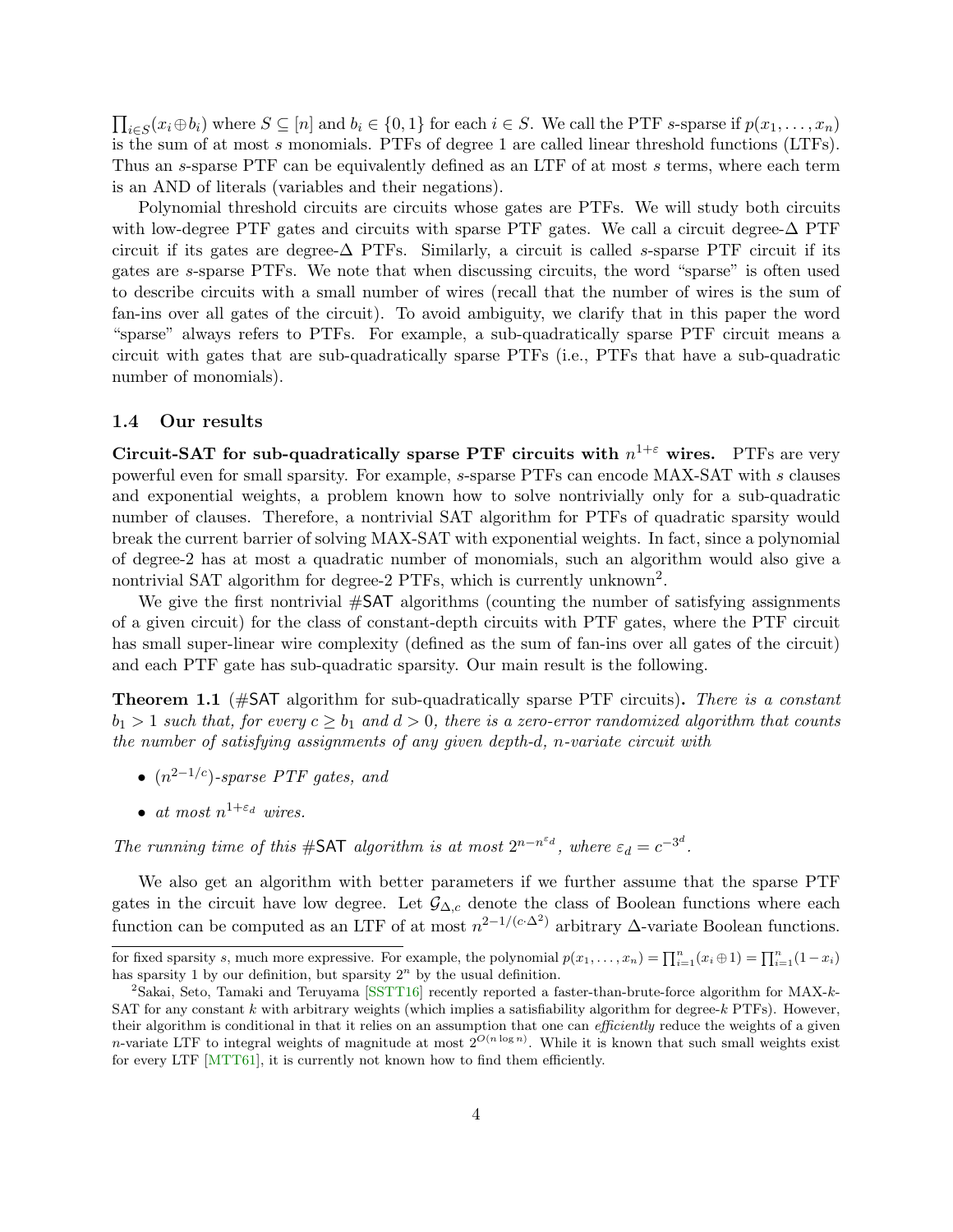<span id="page-5-4"></span>**Theorem 1.2** (#SAT algorithm for sub-quadratically sparse PTF circuits with low-degree). There exists a constant  $b_2 > 1$  such that, for every  $d, \Delta > 0$  and  $c \geq b_2$ , there is a zero-error randomized algorithm that counts the number of satisfying assignments of any given depth-d, n-variate circuit with

- gates from  $\mathcal{G}_{\Delta,c}$ , and
- at most  $n^{1+\varepsilon_{d,\Delta}}$  wires.

The running time of this #SAT algorithm is at most  $2^{n-n^{\epsilon_{d,\Delta}}},$  where  $\varepsilon_{d,\Delta} = (c \cdot \Delta^2)^{-d}$ .

### <span id="page-5-2"></span>Quantified derandomization for PTF circuits with  $n^{1+\varepsilon}$  wires in quasi-polynomial time.

**Theorem 1.3** (Quantified derandomization for low-degree (or sparse) PTF circuits). For any constant  $c \geq 122$  and any  $\Delta, d > 0$  such that  $\Delta \ll \sqrt{\log n/(c^d \cdot \log \log n)}$ , let  $\mathcal{C} = \mathcal{C}(n, d, \Delta, c)$  be the class of n-variate, depth d PTF circuits with

- degree- $\Delta$  PTF gates (or  $n^{\Delta/c^d}$ -sparse PTF gates), and
- at most  $n^{1+1/c^d}$  wires.

The  $(c, 2^{n^{1-7/\sqrt{c}}})$ -quantified derandomization problem is solvable in time  $2^{(\log n)^{O(\Delta^2)}}$ .

#### <span id="page-5-3"></span>PRG for PTF circuits with few gates.

**Theorem 1.4** (PRG for PTF Circuits). There exists a constant  $E > 0$  such that the following holds. For any positive integers  $\alpha$  and  $\Delta$ , let  $\mathcal{C} = \mathcal{C}(n, \alpha, \Delta)$  be the class of degree- $\Delta$  PTF circuits on n inputs with at most  $s = n^{\frac{1}{\alpha+1}} / (E \cdot 5^{\alpha \cdot \Delta} \cdot \log^2(n) \cdot \log(n/\epsilon))$  gates. There exists a poly $(n)$ -time computable PRG  $G: \{0,1\}^r \to \{0,1\}^n$  e-fooling C, where the seed length is  $r = n^{2/(\alpha+1)}$ .

We get the following PRG for a single PTF (by setting  $\alpha$  appropriately).

<span id="page-5-1"></span>**Corollary 1.5** (PRG for PTFs). There exists a PRG G:  $\{0,1\}^r \rightarrow \{0,1\}^n$ , computable in deterministic time poly(n), that  $\epsilon$ -fools degree- $\Delta$  PTFs on n variables with the seed length

$$
r = \exp\left(O\left(\sqrt{\Delta \cdot \log n}\right)\right) \cdot \log^2(1/\epsilon).
$$

#### <span id="page-5-0"></span>1.5 Our techniques

A common way to analyze constant-depth circuits is to apply (random) restrictions, getting some depth reduction, and iterate, until the resulting circuit becomes very simple. Our  $\#\text{SAT}$  algorithms and quantified derandomization algorithms for constant-depth PTF circuits also follow this approach, mainly relying on the ideas of [\[CSS16\]](#page-31-3) for depth reduction, and [\[KKL17\]](#page-31-4) for (pseudo-) random restrictions for PTFs. We give more details next.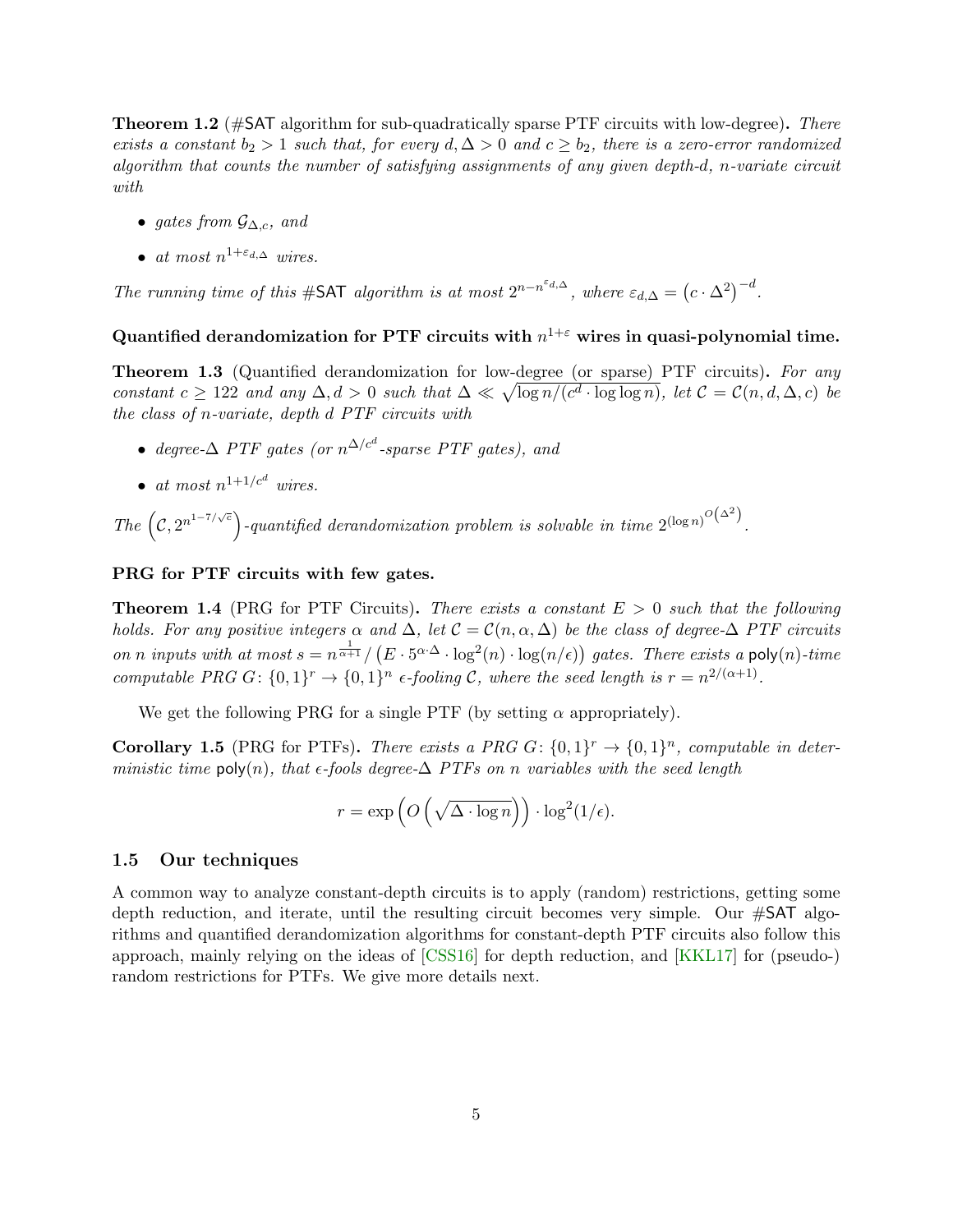<span id="page-6-0"></span>**Satisfiability for small PTF circuits.** To get our Circuit-SAT algorithm, we generalize the analysis of the Circuit-SAT algorithm for small LTF circuits in [\[CSS16\]](#page-31-3). An oversimplified description is as follows. We show that for a depth-d circuit with a slightly super-linear number of wires, whose gates are sparse PTFs, there exists a shallow decision tree such that, for most of the leaves, the circuit restricted to that leaf can be "approximated" by some depth- $(d-1)$  circuit. Then we recursively apply a Circuit-SAT algorithm to depth- $(d-1)$  circuits. However, to actually implement this idea, we need three ingredients.

- 1. First, we need a base-case algorithm. In the case of LTF circuits, the base case is a conjunction of LTFs, and there is a known algorithm by Williams [\[Wil14\]](#page--1-5) for such circuits. In contrast, in our case, the base case is a conjunction of sparse PTFs. Using the polynomial method in circuit complexity, we are able to design a Circuit-SAT algorithm for such circuits.
- 2. Secondly, to construct the decision tree, we need a random restriction lemma showing that, under a random restriction, a gate in the circuit is likely to be close to constant. In the case of LTFs, Chen et al. [\[CSS16\]](#page-31-3) proved such a random restriction lemma for LTFs. Here, we show such a restriction lemma for sparse PTFs using a restriction lemma for low-degree PTFs in [\[KKL17\]](#page-31-4).
- 3. Finally, since the restricted circuit under a leaf is only "approximated" by some circuit of lower depth, we need to handle the inputs where these two circuits disagree. This issue can be handled if we can enumerate the set of inputs where a gate evaluates to its minority value. As shown in [\[CSS16\]](#page-31-3), there is an efficient way to do this for functions whose satisfiability can be decided in polynomial time, such as LTFs. However, we cannot apply this for sparse PTFs since there is no known polynomial-time SAT algorithm for sparse PTFs. We overcome this issue for sparse PTFs by reducing to the case of LTFs, using some ideas from Chen and Santhanam [\[CS15\]](#page-31-5).

Quantified derandomization for small PTF circuits. Our quantified derandomization algorithm at the high level follows the approach of  $\lbrack GW14 \rbrack$ . Given a circuit C with at most B minority-value inputs, the idea is to come up with a restriction  $\rho$  such that  $\rho$  leaves a large number of variables unrestricted, say n', and that  $C_{\rho}$  is very close to some simple function  $\tilde{C}$  (say they agree on all but at most 1/6 fraction of inputs). Then the number of minority-value inputs for  $\tilde{C}$  is at most  $B + 2^{n'}/6$ . If B is also at most  $2^{n'}/6$ , then we can determine the required majority value for C by finding the majority value  $\tilde{C}$ , which is a *simple* function. (This approach is also used by Tell [\[Tel18\]](#page--1-3) to get a quantified derandomization algorithm for LTF circuits with a slightly super-linear number of wires.)

Let's first consider a depth-2 LTF circuit with few wires. In [\[CSS16\]](#page-31-3), Chen, Santhanam and Srinivasan proved a random restriction lemma for LTFs, which says that under a random restriction, an LTF is likely to become very close to an explicit constant. Using this result, one gets that under such a random restriction, many of the gates in the bottom layer of the circuit are expected to become close to constants. Since the circuit has only a few wires, one can further fix a small number of variables so that only those gates that are close to constants are left. Finally, by replacing these gate with their majority values, we obtain a single LTF that is close to the original depth-2 circuit.

Such a random restriction lemma was extended to low-degree PTFs in [\[KKL17\]](#page-31-4), so we can conclude the same for low-degree PTF circuits. One important issue, though, is that the above "depth reduction" argument only holds for random restrictions (but with high probability). So to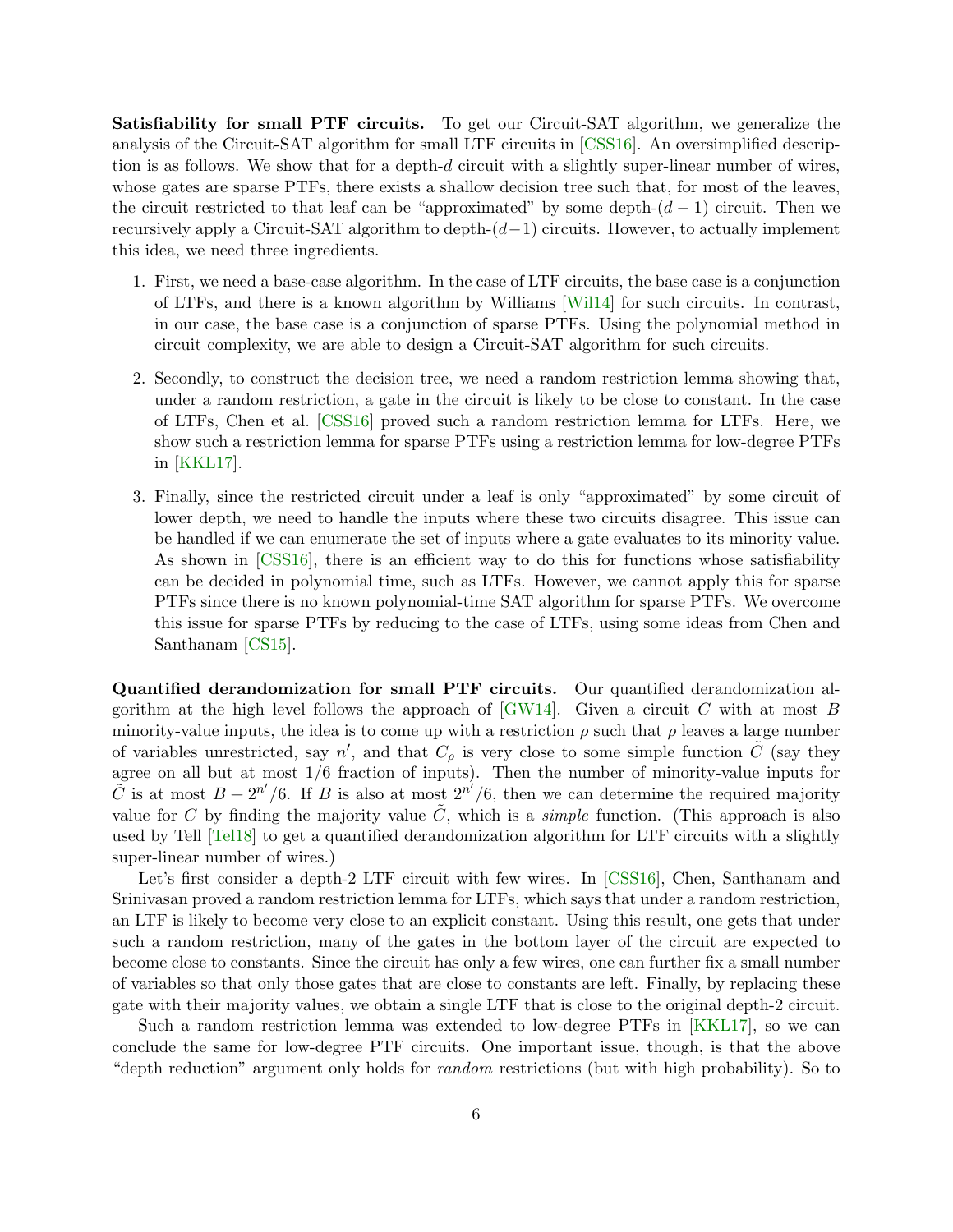<span id="page-7-0"></span>get quantified derandomization, one will need to consider all possible restrictions. To handle this issue, Tell [\[Tel18\]](#page--1-3) derandomized the random restriction lemma for LTFs mentioned above so that such a restriction can be sampled using few random bits. As a result, one only needs to consider a much smaller sample space of restrictions.

Now we need to apply the above idea to a depth-d circuit C. It seems that all we need to do is applying the pseudorandom restriction  $d-1$  times. While this is true, the analysis is much more subtle. For example, after applying the first pseudorandom restriction  $\rho_1$ , we get a new circuit C of depth  $(d-1)$  on some n' variables so that it agrees with  $C_{\rho_1}$  on all but at most say  $2^{n'}/6$  inputs. Now consider a subsequent restrictions  $\rho'$ . Note that the final number of unrestricted variable  $n''$ after  $\rho'$  is much smaller than n'. Therefore,  $(C_{\rho_1})_{\rho'}$  and  $\tilde{C}_{\rho'}$  can disagree on all the inputs (since  $2^{n'}/6 \gg 2^{n''}$ ) so  $\tilde{C}_{\rho'}$  cannot be used to determine the correct output of  $(C_{\rho_1})_{\rho'}$ , which is also the correct output of C. It turns out that this issue can be handled if we can say that those bottom layer gates, which become close to constant after applying one step of pseudorandom restriction, will remain close to the *same* constant for the subsequent pseudorandom restriction. Such a "bias" preservation lemma" for LTFs is also proved in [\[Tel18\]](#page--1-3).

Both the pseudorandom restriction lemma for LTFs and the bias preservation lemma for LTFs in [\[Tel18\]](#page--1-3) are obtained using a PRG for LTFs. One way to extend those results to PTFs is to use a PRG for PTFs. However, unlike LTFs, for which a PRG with a very short seed is known, all known PRGs for PTFs have a large seed length (for small error, which is needed for the argument). In fact, the only PRG that we can use in this case is the one in Corollary [1.5,](#page-5-1) and it would give a quantified derandomization algorithm running in time  $2^{\exp(\sqrt{\Delta \log n}})$ . To get quasi-polynomial running time, we use a powerful pseudorandom "block restriction lemma" for PTFs in [\[KKL17\]](#page-31-4) that uses only a poly-logarithmic number of random bits, and convert it into a form of pseudorandom restriction lemma that fits our needs. Also, we use an observation in [\[KKL17\]](#page-31-4), which says that a concentrated PTF (see Definition [2.1\)](#page-11-1) is likely to remain concentrated under any random restriction that fixes variables limited-wise independently, to get a similar bias preservation lemma for PTFs.

PRG for small PTF circuits. Our PRG is based on the celebrated Nisan-Wigderson "hardness-based" generator (NW PRG) [\[NW94\]](#page--1-6). To fool a class  $C$  of Boolean functions f, the NW PRG construction requires a "hard function" h that cannot be computed correctly on significantly more than a half of all possible inputs by any Boolean function g in a related class  $\mathcal C$  of "slightly more powerful" functions than those from  $C$ . Thus, sufficiently strong average-case lower bounds against the class  $\mathcal C$  can be used to build a PRG fooling the class  $\mathcal C$ .

In our case, the class  $\mathcal C$  contains all those *n*-variate Boolean functions that are computable by constant depth-d circuits with at most  $s \ll n$  PTF gates of degree- $\Delta$ . Our main observation is that the corresponding class  $\tilde{\mathcal{C}}$  (for which we require average-case lower bounds) is the class of Boolean functions computable by constant depth-d circuits with at most s PTF gates of degree  $\Delta' = \alpha \cdot \Delta$ , for some parameter  $\alpha \geq 1$  that we can control (and which will determine the seed size of our PRG). That is, the class  $\tilde{C}$  is the same as C, except for a somewhat higher degree  $\Delta'$  of the allowed PTF gates.

To illustrate the idea of our analysis of the NW PRG for PTF circuits, we consider the special case of a single *n*-variate PTF f of degree  $\Delta$ . That is,  $f = \text{sgn}(p(x_1, \ldots, x_n))$  for some degree- $\Delta$ multi-linear polynomial  $p: \{0,1\}^n \to \mathbb{R}$ . Suppose that the NW generator based on some "hard" Boolean function h failed to  $\epsilon$ -fool this PTF f.

First, the standard NW analysis shows that the function  $h(z)$  can be computed, with probability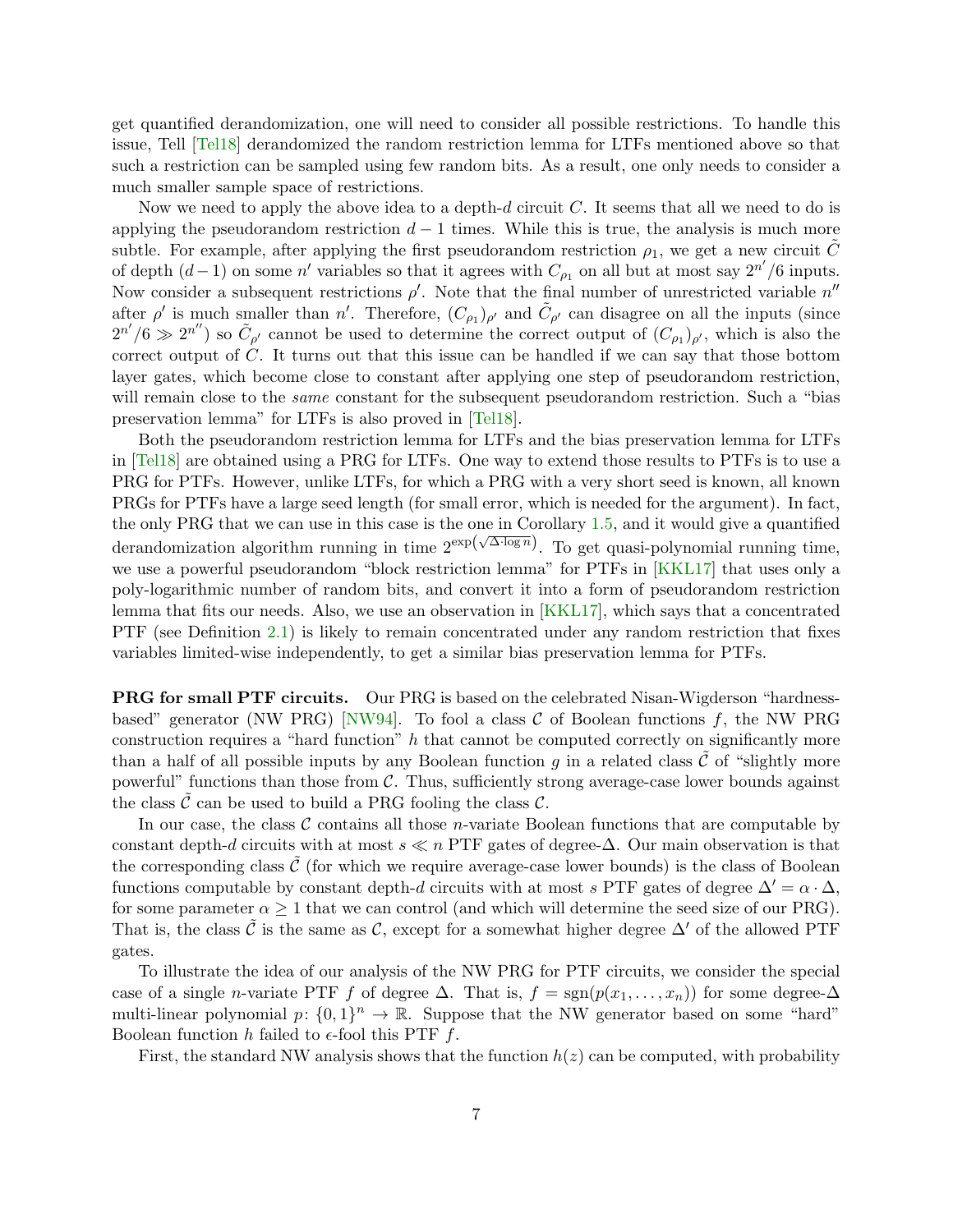<span id="page-8-2"></span>at least  $1/2 + \epsilon/n$ , by (possibly the negation of) the function

<span id="page-8-1"></span>
$$
g(z) = f(h_1(z), h_2(z), \dots, h_i(z), b_{i+1}, \dots, b_n),
$$
\n(1)

for some  $1 \leq i \leq n$ , fixed bits  $b_{i+1}, \ldots, b_n$ , and Boolean functions  $h_1, \ldots, h_i$ , where each  $h_j(z)$ depends on at most some  $\alpha$  bits in z, for a parameter  $a \ge 1$  coming from the NW construction (the maximum overlap between pairs of sets in the NW design; see Section [5](#page-28-1) for details).

It is well known that every Boolean function on  $\alpha$  inputs can be written as a multi-linear polynomial of degree  $\alpha$  over the reals. Plugging in these polynomials for the function  $h_i$ 's in Equation [\(1\)](#page-8-1), we get that  $g(z)$  is a PTF of degree at most  $\Delta' = \alpha \cdot \Delta$ .

Hence, to ensure that this NW generator based on h is indeed  $\epsilon$ -fooling for degree- $\Delta$  PTFs, we just need h to be such that no PTF of degree- $(\alpha \cdot \Delta)$  can compute  $h(z)$  on more than  $1/2 + \epsilon/n$ of inputs z. Such hard functions h turn out to be easy to construct. For example, we use the average-case hard function for low-degree PTF circuits due to Nisan [\[Nis94\]](#page--1-7).

The parameters of our PRG  $G: \{0,1\}^r \to \{0,1\}^n$  (its error  $\epsilon$  and seed length r) depend on the strength of the average-case lower bound for the hard function  $h$ . To get a short seed  $r$ , one needs to maximize the aforementioned parameter  $\alpha$ , ideally setting  $\alpha = \log n$  (as is the case for a standard application of the NW construction). However, we also need to prove (average-case) lower bounds against PTFs of degree  $\alpha \cdot \Delta$ , where virtually nothing is known for the degree log n. Thus we are forced to set  $\alpha \ll \log n$ , which limits the stretch of our PRG to be at most only super-polynomial. On the other hand, for such a small  $\alpha$ , our hard function h has exponentially small correlation with degree-( $\alpha \cdot \Delta$ ) PTFs, thereby allowing our PRG to have an exponentially small error  $\epsilon$ .

#### <span id="page-8-0"></span>1.6 Related work and comparison

Circuit Satisfiability. Impagliazzo, Paturi and Schneider [\[IPS13\]](#page-31-6) gave a Circuit-SAT algorithm for depth-2 LTF circuits with few wires; this result was improved by Chen and Santhanam [\[CS15\]](#page-31-5). A Circuit-SAT algorithm for constant-depth LTF circuits with few wires was recently given by Chen, Santhanam and Srinivasan [\[CSS16\]](#page-31-3). Alman, Chan and Williams [\[ACW16\]](#page-30-1) and Tamaki [\[Tam16\]](#page--1-8) both gave Circuit-SAT algorithms for depth-2 LTF circuits with an almost quadratic number of gates.

The most closely related previous work is by Chen, Santhanam and Srinivasan [\[CSS16\]](#page-31-3) who gave a Circuit-SAT algorithm for circuits with a super-linear number of wires whose gates are LTFs. In particular, they show that the satisfiability of a depth-d, n-variate circuit with LTF gates and at most  $n^{1+\varepsilon_d}$  wires can be solved by a zero-error randomized algorithm in time  $2^{n-n^{\varepsilon_d}}$ , where  $\varepsilon_d = c^{-d}$  for some constant c. Our results extend their algorithm to the more general case of circuits with *sparse PTF* gates. In particular, our algorithm in Theorem [1.2](#page-4-1) for  $\Delta = 1$  subsumes the Circuit-SAT algorithm for LTFs in [\[CSS16\]](#page-31-3). Also note that the sparsity of the PTF gates in our model is almost quadratic in  $n$ , which is the input size of the circuit. "Opening up" the PTF gates in the circuit and expressing them as LTFs of terms will result in a (constant-depth) LTF circuit that can have an almost quadratic number of wires, and such a circuit can not be analyzed by the result in [\[CSS16\]](#page-31-3).

Quantified derandomization. The quantified derandomization problem was first introduced by Goldreich and Wigderson in [\[GW14\]](#page-31-1), where they obtained a polynomial time algorithm that finds the majority output of a given  $AC^0$  circuit that has at most  $2^{n^{0.999}}$  minority-value inputs.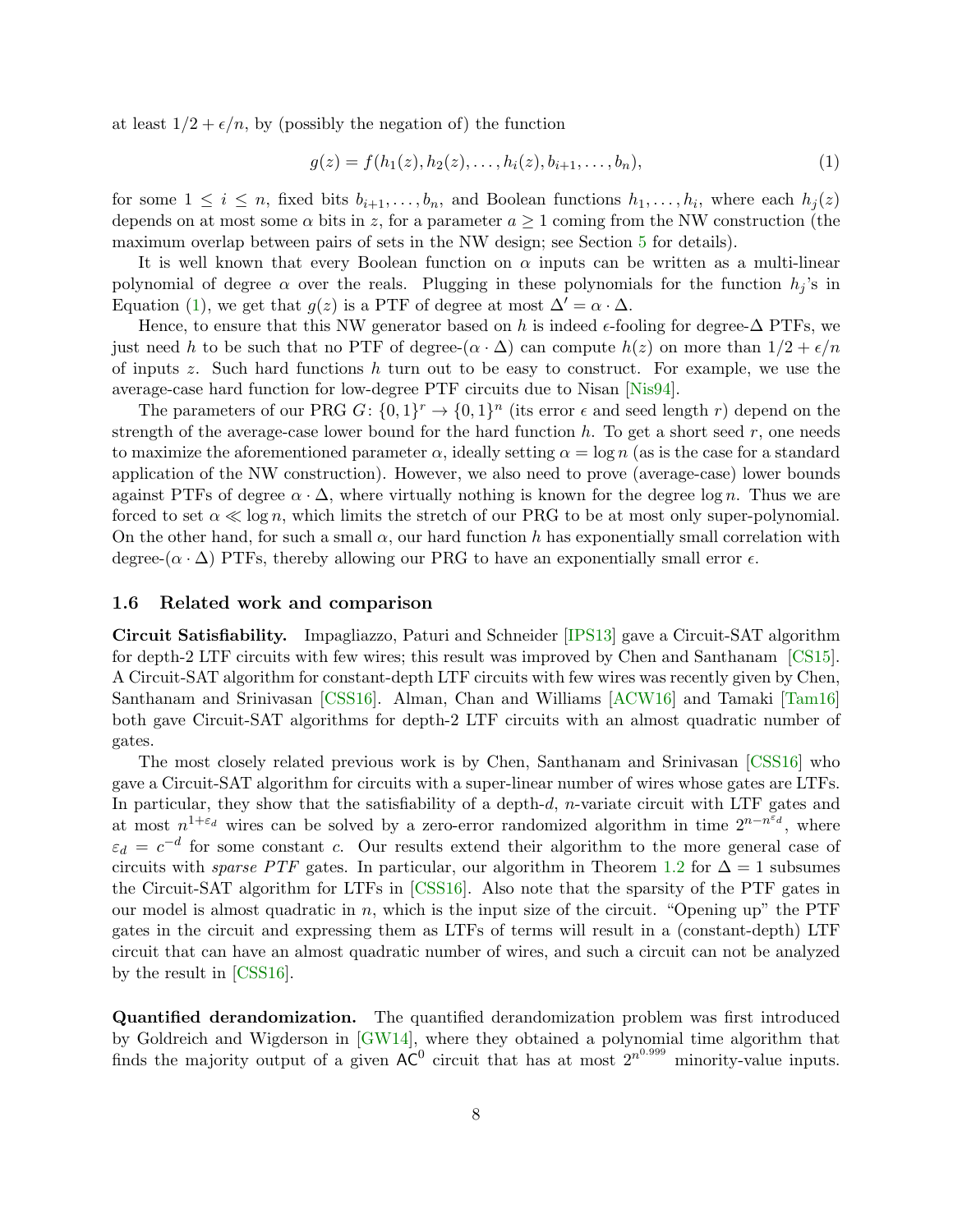<span id="page-9-0"></span>The key tool in their algorithm is a derandomized version of Håstad's switching lemma [Hås89] with logarithmic seed length. In addition, they obtain quantified derandomization results for logspace algorithms and arithmetic circuits. The quantified derandomization algorithm for  $AC^0$  was generalized by Tell [\[Tel17a\]](#page--1-2) to handle  $AC^0$  circuits with at most  $2^{\Omega(n/\log^{d-2} n)}$  minority-value inputs, where d is the depth, with an increase of the running time to  $2^{\tilde{O}(\log^3 n)}$ . As mentioned above, Tell [\[Tel18\]](#page--1-3) has recently obtained a quantified derandomization algorithm for depth-d LTF circuits with  $n^{1+1/\exp(d)}$  wires with at most  $2^{n^{1-1/5d}}$  minority-value inputs, running in time  $n^{(\log \log n)^2}$ . Our result extends this to low-degree PTF circuits and sparse PTF circuits, at the expense of increasing the running time to quasi-polynomial (for constant degree and polynomial sparsity). For the results on reducing standard derandomization to quantified derandomization, see [\[GW14,](#page-31-1) [Tel17a,](#page--1-2) [Tel17b,](#page--1-9) [Tel18\]](#page--1-3).

**PRGs.** There has been a long sequence of works on constructing PRGs (of varying strength) for various sub-classes of P/poly. Among these known PRG constructions, some are NW-style "hardness-based" generators, while others are ad hoc constructions (often using such standard pseudorandomness tools as hashing, limited-wise independence, expander graphs, etc.) The previous PRGs for PTFs due to [\[MZ13,](#page-31-8) [Kan12\]](#page-31-9) are of the latter kind. The construction uses hashing and limited-wise independence. The analysis is quite involved, and depends on a number of analytic tools for polynomials (concentration and anti-concentration results, the invariance principle, hypercontractivity, regularization, etc.). In contrast, our PRG for PTFs (of Corollary [1.5\)](#page-5-1) is the NW-style construction, whose analysis is simple, assuming an average-case lower bound for an appropriate class of functions.

For constant degree PTFs and constant error  $\epsilon$ , the PRG of [\[MZ13,](#page-31-8) [Kan12\]](#page-31-9) has exponential stretch (mapping a seed of length  $O(\log n)$  to an *n*-bit string fooling *n*-input PTFs). However, these PRGs has polynomial dependence in the error  $1/\epsilon$  and cannot handle small error. Our PRG cannot achieve such exponentially long stretch for constant error, but it can achieve even exponentially small error  $\epsilon$  with a nontrivial (sub-linear) seed size, which is impossible for the PRGs of [\[MZ13,](#page-31-8) [Kan12\]](#page-31-9).

In their work studying correlation bounds for  $AC^0$  circuits with few symmetric gates [\[LS11\]](#page-31-10), Lovett and Srinivasan obtained an average-case hard function for constant depth poly-size  $AC^0$ circuits with few LTF gates and used it to construct a PRG fooling such circuits with polynomial stretch and exponentially small error, also based on the generic construction of Nisan and Wigderson. Since a PTF can be viewed as a depth-2 circuit computing an LTF of ANDs, such a PRG also fools small PTF circuits. While the PRG in [\[LS11\]](#page-31-10) can fool a more general model, which is constant-depth  $AC^0$  circuits augmented with LTF gates, it can have only polynomial seed stretch and the circuit can have only constant depth. Our work here focuses on circuits with only PTF gates. Our PRG can have sub-polynomial seed length and it can fool PTF circuits regardless of the depth as long as the number of gates is small. In particular, our PRG for a single PTF with sub-polynomial seed length (Corollary [1.5\)](#page-5-1) can be used to construct a PRG for degree-2 PTFs with a seed length that is logarithmic in the input size and sub-polynomial in the error (see [\[KR18\]](#page-31-11)).

**Threshold circuits.** It is well known that the class of constant-depth polynomial-size  $TC^0$  circuits is equivalent to the class of constant-depth polynomial-size circuits with LTF gates [\[GHR92\]](#page-31-12). LTF circuits have been intensively studied in complexity theory. PTF circuits have been previously studied for lower bounds [\[Nis94,](#page--1-7) [KKL17\]](#page-31-4). Threshold circuits are also studied as a model of artificial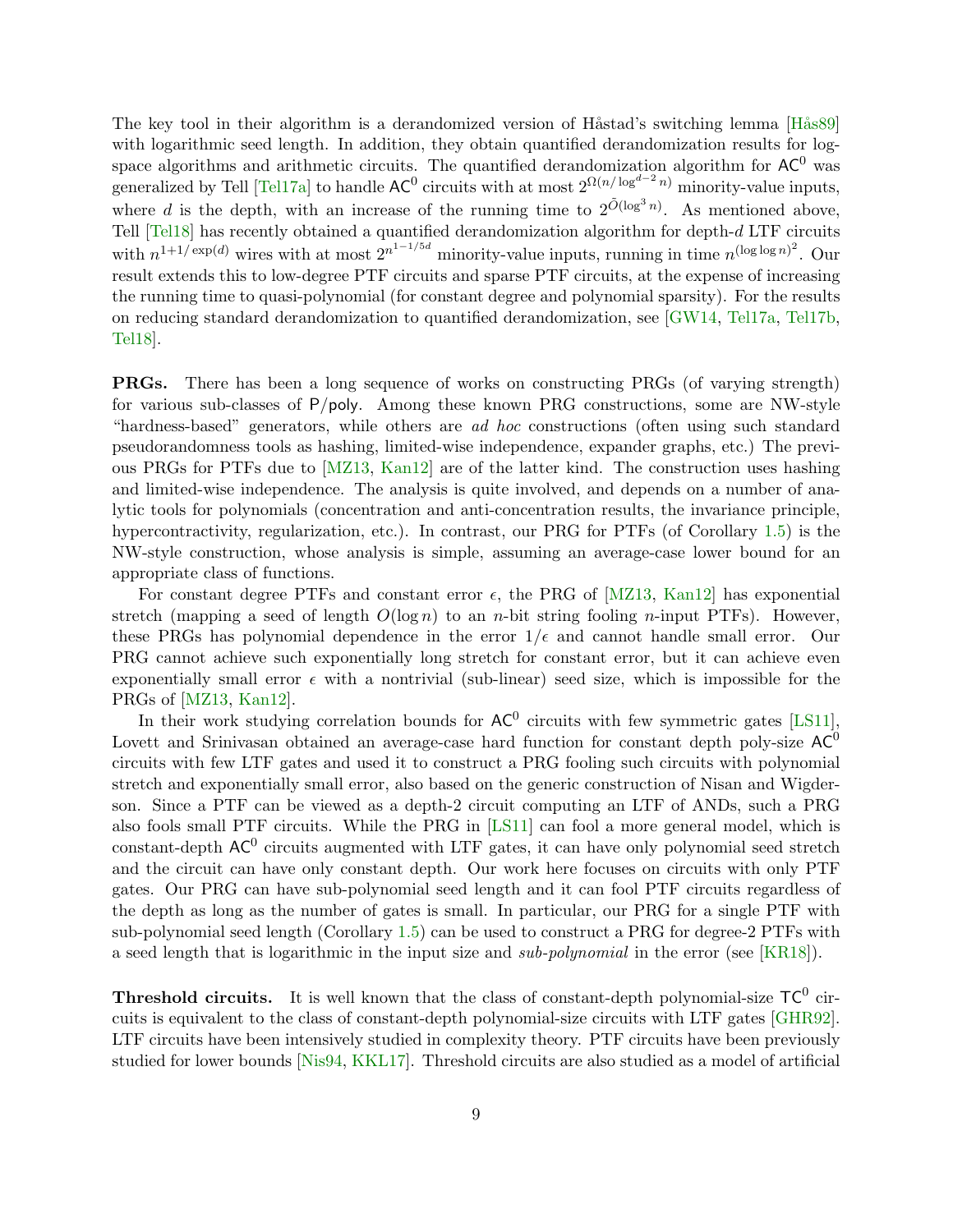<span id="page-10-3"></span>neural networks [\[MP43\]](#page-31-13) (see also [\[Ant01\]](#page-30-2)), where a threshold gate is also called a neuron.

Remainder of the paper. We give the necessary background in Section [2.](#page-10-0) We describe our satisfiability algorithms (of Theorem [1.1](#page-4-2) and Theorem [1.2\)](#page-4-1) in Section [3.](#page-13-0) We prove our quantified derandomization results (Theorem [1.3\)](#page-5-2) in Section [4,](#page-22-0) and our PRG result (Theorem [1.4\)](#page-5-3) in Section [5.](#page-28-1) We conclude with some open problems in Section [6.](#page-30-0)

## <span id="page-10-0"></span>2 Preliminaries

#### <span id="page-10-1"></span>2.1 Notation

For an positive integer n, let [n] denote the set  $\{1, 2, ..., n\}$ . For a Boolean function  $f: \{0, 1\}^n \to$  $\{0,1\}$ , we define the *majority value* of f to be the bit value  $b \in \{0,1\}$  that maximizes the quantity  $\mathbf{Pr}_{x \sim \{0,1\}^n}[f(x) = b]$ , and we call  $1 - b$  the *minority value*.

We say that two Boolean functions f and g are  $\delta$ -close if  $\mathbf{Pr}_x[f(x) \neq g(x)] \leq \delta$ . We say that a function f is  $\delta$ -close to an *explicit* constant if f is  $\delta$ -close to some constant function and such a constant function can be efficiently determined from f.

We will often view an s-sparse PTF as an LTF of at most s AND gates. It is well known that every LTF on  $m$  variables has a canonical representation, where the coefficients are integers of magnitude at most  $2^{O(m \log m)}$  [\[MTT61\]](#page-31-2). Therefore, every s-sparse PTF is equivalent to some s-sparse PTF whose coefficients are integers of magnitude at most  $2^{O(s \log s)}$ . Without loss of generality, for a circuit with s-sparse PTF gates, we assume the coefficients of all gates have bit complexity  $\mathsf{poly}(s)$ .

#### <span id="page-10-2"></span>2.2 Random restrictions

A random restriction is a process that randomly fixes the values of a subset of variables. We will often view a random restriction as a two step process: the first step is selecting (in some random manner) a subset of unrestricted variables and the second step is fix (in some random manner) the values of all the other variables. Depending on different contexts, we will consider different types of random restrictions based on how the unrestricted variables are picked and how the restricted variables are fixed.

Truly random restriction. The first type is the *(truly) r-random restriction*, for a parameter  $0 < r < 1$ . It is the process that leaves each variable, independently, free with probability r, and otherwise assigns it 0 or 1 uniformly at random.

Pseudorandom restriction using limited-wise independence. We can also pick and fix variables in a pseudorandom manner. One way to do this is to use a limited-wise independent distribution. For integers  $n, m > 0$ , a distribution X on  $[m]^n$  is called k-wise independent if any k coordinates of X are uniformly distributed. That is, for any  $1 \leq i_1, \ldots, i_k \leq n$  and every  $b_1, \ldots, b_k \in [m]$ , we have

$$
\Pr[X_{i_1} = b_1, \dots, X_{i_k} = b_k] = m^{-k}.
$$

A k-wise independent distribution over  $[m]^n$  can be constructed using  $k \cdot \log n$  random bits for  $m \leq n$  (see, e.g., [\[Vad12\]](#page--1-10)).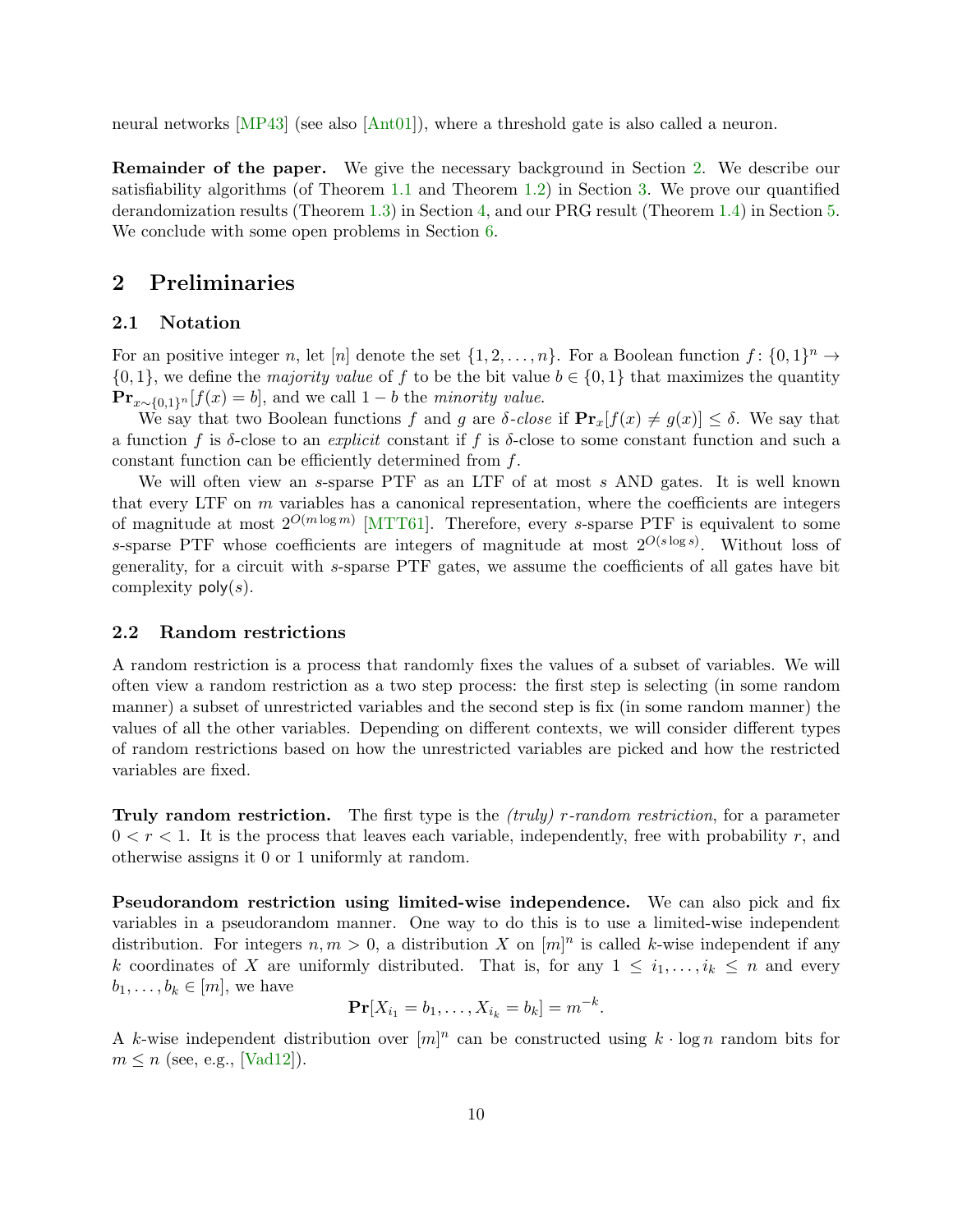<span id="page-11-4"></span>For a random restriction  $\rho$ , we say that  $\rho$  picks the unrestricted variables k-wise independently, each with probability r, if each variable is set to be unrestricted by  $\rho$  with probability r, and any  $k$  of the variables are independent. Note that this process can be done using a  $k$ -wise independent distribution over  $[1/r]^n$ , where n is the number of variables. Also, we say that  $\rho$  fixes the variables k-wise independently if each variable is assigned 0 or 1 uniformly at random by  $\rho$  and any k of the variables are independent.

Random block restriction. A random block restriction picks the set of unrestricted variables by picking a block from some arbitrary predetermined partition of variables. More formally, an m-block random restriction for a function is the following process: given an arbitrary partitioning of input variables into  $m$  disjoint blocks, a random  $m$ -block restriction picks a uniformly random block  $\ell \in [m]$  and fixes all variable outside the chosen block  $\ell$  to 0 or 1 according to some distribution. Note that we can use a random block restriction to simulate the first two types of (pseudo-)random restrictions above. For example, to simulate a truly r-random block restriction, we first randomly partition the variables into  $m = 1/r$  disjoint blocks, where each variable is assigned to block  $i \in [m]$ , independently, with probability  $1/m$ . Then we apply an m-random block restriction based on the partition in the previous step, by fixing the variables outside the selected block uniformly at random. Similarly, to simulate a pseudorandom restriction using limited-wise independence, we can partition (hash) the variables into disjoint blocks limited-wise independently, and apply a random block restriction where we fix the variables also using a limited-wise independent distribution.

#### <span id="page-11-0"></span>2.3 Useful tools for analyzing PTFs

<span id="page-11-1"></span>**Definition 2.1** ( $\delta$ -concentrated PTFs). Let  $p: \{0, 1\}^n \to \mathbb{R}$  be a degree- $\Delta$  multi-linear polynomial and  $f = sgn(p)$ . For parameters  $0 < \delta \leq 1/2$  and  $\lambda \geq 1$ , we call p (and f)  $(\delta, \lambda)$ -concentrated if

$$
\mathbf{Var}[p] \leq (162 \cdot \log(1/\delta))^{-\lambda \cdot \Delta} \cdot \mathbf{Exp}[p^2],
$$

where  $Exp$  and  $Var$  denote the expectation and the variance, respectively, under the uniform distribution over  $\{0,1\}^n$ . We refer to  $(\delta,1)$ -concentrated polynomials as  $\delta$ -concentrated.

A useful property of concentrated PTFs is that they are close to an explicit constant.

<span id="page-11-2"></span>**Lemma 2.2** (Concentrated implies close to constant). For any  $0 < \delta \leq 1/2$ , if a PTF  $f = sgn(p)$ is δ-concentrated, then f is δ-close to the constant function sgn  $(\mathbf{Exp}[p])$ .

For a multi-linear polynomial  $p: \{0,1\}^n \to \mathbb{R}$ , it easy to see that  $\mathbf{Exp}[p] = p(1/2,\ldots,1/2)$ , and so the expectation of p can be *computed efficiently* given access to p (either the evaluation oracle for p, or the full description of p via its coefficients). Thus, the constant function sgn( $\mathbf{Exp}[p]$ ) from Lemma  $2.2$  is efficiently computable for a given polynomial  $p$ .

The following is a random restriction lemma for PTFs which says that a low-degree PTF is likely to become concentrated under a (truly) random block restriction.

<span id="page-11-3"></span>**Lemma 2.3** (Random block restriction lemma [\[KKL17\]](#page-31-4)<sup>3</sup>). For any  $0 < \delta < 1$  and any positive

<sup>&</sup>lt;sup>3</sup>The original result in [\[KKL17\]](#page-31-4) was stated for PTFs and polynomials for  $\{1, -1\}$  domain. It is easy to see that it also holds for  $\{0,1\}$  domain. This is because for every multi-linear polynomial  $p: \{0,1\} \to \mathbb{R}$ , there is the unique polynomial  $p' : \{1, -1\} \to \mathbb{R}$  of the *same degree* such that, for any  $x \in \{0, 1\}^n$  there is an unique  $y \in \{1, -1\}^n$  (that maps the 0's of x to 1 and the 1's to -1) such that  $p(x) = p'(y)$ . More precisely, for  $p(x) = \sum_{S \subseteq [n]} c_S \cdot \prod_{i \in S} x_i$ , we get  $p'(y) = \sum_{S \subseteq [n]} c_S \cdot \prod_{i \in S} (1 - y_i)/2$ . It is easy to see that the expectation (variance) of p' over  $\{1, -1\}^n$  is the same as that of  $p \overline{p}$  over  $\{0,1\}^n$ .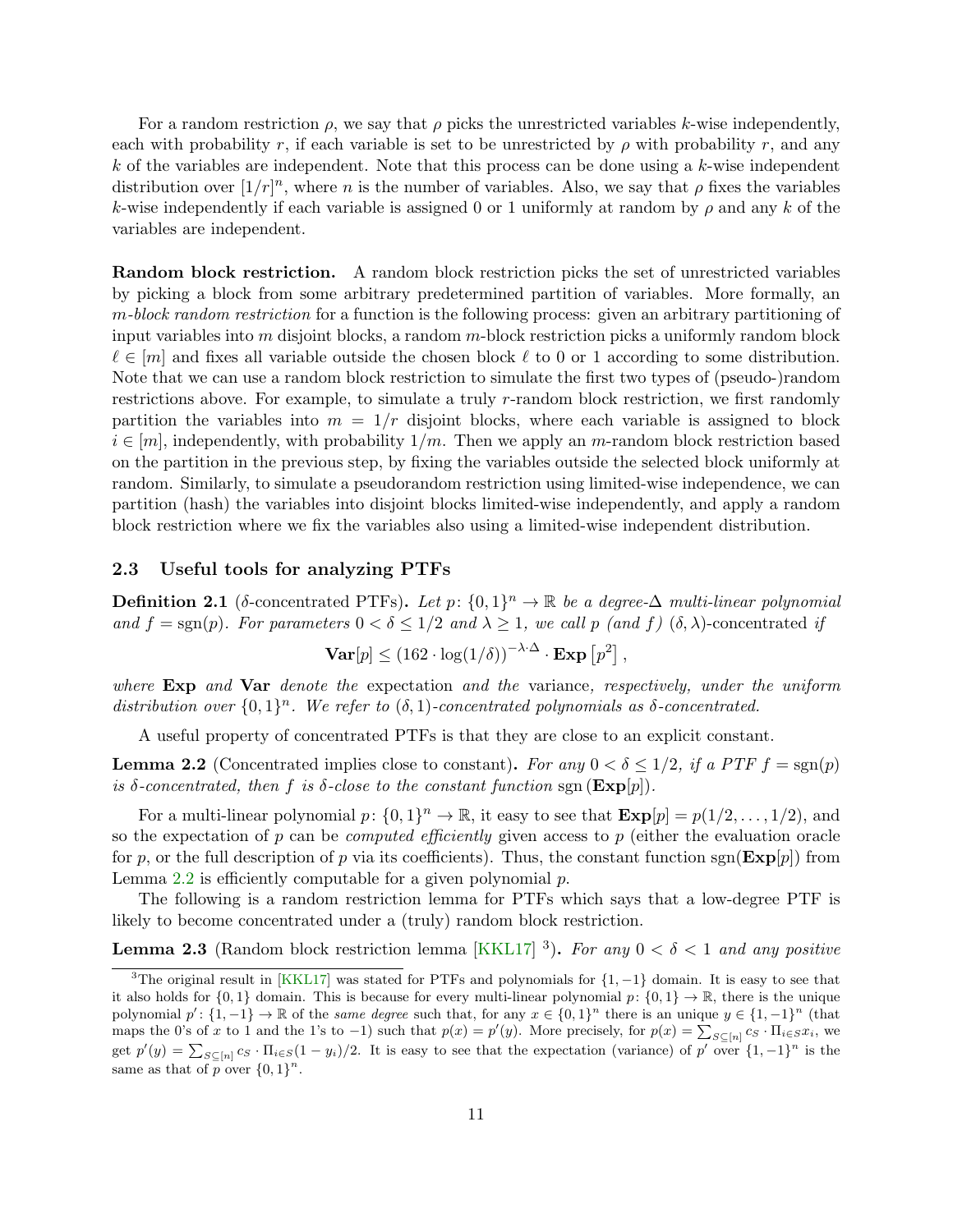<span id="page-12-2"></span>integers m,  $\lambda$ , let  $\mathcal{B}_m$  be a m-block random restriction that fixes variables uniformly at random. Then for degree- $\Delta$  PTF f whose variables are partitioned into m blocks, we have

 $\mathbf{Pr}_{\rho \sim \mathcal{B}_m} [f_\rho \text{ is not } (\delta, \lambda) \text{-concentrated}] \leq m^{-1/2} \cdot (\log m \cdot \log(1/\delta))^{O\left(\lambda \cdot \Delta^2\right)}.$ 

There is also a derandomized version of the above random block restriction lemma.

<span id="page-12-1"></span>**Lemma 2.4** (Pseudorandom block restriction lemma [\[KKL17\]](#page-31-4)). For any  $0 < \delta, \gamma < 1$  and any positive integers  $m, \lambda$ , there is a polynomial-time algorithm for sampling a m-block random restriction  $\mathcal{B}'_m$ , that uses at most  $m^{\gamma} \cdot \log n$  random bits, so that the following holds. For any n-variate degree- $\Delta$  PTF f whose variables are partitioned into m blocks, we have

 $\mathbf{Pr}_{\rho \sim \mathcal{B}'_m} [f_\rho \text{ is not } (\delta, \lambda)\text{-concentrated}] \leq m^{-1/2} \cdot (\log m \cdot \log(1/\delta))^{O(\lambda \cdot \Delta^2/\gamma)}.$ 

Moreover,  $\mathcal{B}'_m$  fixes the variables  $(192 \cdot \Delta \cdot \log(1/\delta))$ -wise independently.

The following lemma says that a sparse PTF is likely to become a low-degree PTF under a mild (pseudo-)random restriction.

<span id="page-12-0"></span>**Lemma 2.5** (Degree reduction lemma). For any positive integer D, any  $(\log n)^{-1} \ll \alpha < 1$ , let R be a random restriction such that

- R picks the unrestricted variables D-wise independently, each with probability  $n^{-\alpha}$ .
- R fixes the variables using a  $(D \cdot \alpha \cdot \log n)$ -wise independent distribution.

Then for any s-sparse PTF f on n variables, we have

$$
\mathbf{Pr}_{\rho \sim \mathcal{R}}[\deg(f_{\rho}) > D] \le s \cdot n^{-D \cdot \alpha/2}.
$$

*Proof.* Let  $M$  be any monomial in  $f$ .

Suppose  $|M| \leq D \cdot \alpha \cdot \log n$ . Then

$$
\begin{aligned} \mathbf{Pr}_{\rho \sim \mathcal{R}}[|M_{\rho}| \geq D] &\leq \sum_{S \subseteq M : |S| = D} \mathbf{Pr}_{\rho}[\text{all variable in } S \text{ are set unrestricted by } \rho] \\ &= \sum_{S \subseteq M : |S| = D} (n^{-\alpha})^D \\ &= \binom{|M|}{D} \cdot (n^{-\alpha})^D \\ &\leq \binom{D \cdot \alpha \cdot \log n}{D} (n^{-\alpha})^D \\ &\leq (e \cdot \alpha \cdot \log n)^D \cdot (n^{-\alpha})^D \\ &\leq \left(n^{\alpha/2} \cdot n^{-\alpha}\right)^D \\ &= n^{-D \cdot \alpha/2} .\end{aligned}
$$

In above, we use the fact that  $\mathcal R$  picks the set of unrestricted variables D-wise independently, each with probability  $n^{-\alpha}$ .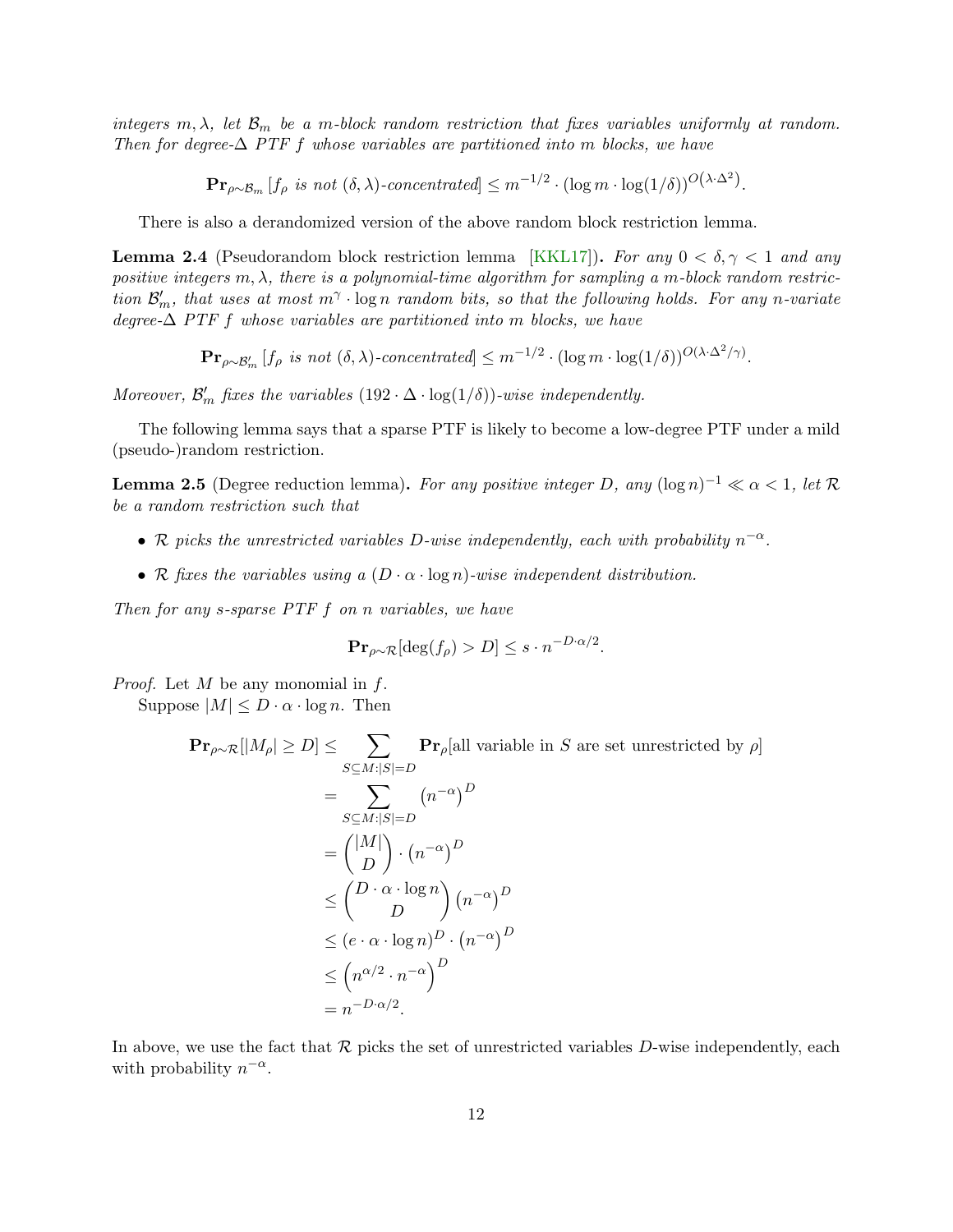<span id="page-13-5"></span>Now suppose  $|M| \ge D \cdot \alpha \cdot \log n$ . Let S be any subset of M such that  $|S| = D \cdot \alpha \cdot \log n$ . Then

$$
\begin{aligned} \mathbf{Pr}_{\rho \sim \mathcal{R}}[|M_{\rho}| \geq D] &\leq \mathbf{Pr}_{\rho}[M_{\rho} \neq 0] \\ &= \mathbf{Pr}_{\rho}[\text{no variable in } S \text{ is set to 0 by } \rho] \\ &= \left(1 - \frac{1 - n^{-\alpha}}{2}\right)^{|S|} \\ &\leq \left(\frac{2}{3}\right)^{D \cdot \alpha \cdot \log n} \\ &\leq n^{-D \cdot \alpha/2} .\end{aligned}
$$

In above, we use the fact that R fixes the variables using a  $(D \cdot \alpha \cdot \log n)$ -wise independent distribution.

The lemma then follows by applying the union bound over all s monomials.

 $\Box$ 

## <span id="page-13-0"></span>3 #SAT algorithm for PTF circuits

In this section, we present our counting (#Circuit-SAT) algorithm in Theorem [1.1](#page-4-2) for circuits with sparse PTF gates without any degree restriction on the monomials. We start with some useful tools.

**Definition 3.1** (Probabilistic Polynomials). We say that a function  $f: \{0,1\}^n \to \{0,1\}$  has an  $\epsilon$ error probabilistic polynomial of degree d if there is a distribution **P** of polynomials  $p(x_1, \ldots, x_n)$  $\mathbb{F}_2[x_1,\ldots,x_n]$  such that, for any  $x \in \{0,1\}^n$ ,  $\mathbf{Pr}_{p\sim P}[f(x) \neq p(x)] \leq \epsilon$ . We will call the distribution P a probabilistic polynomial.

There are known constructions of probabilistic polynomials for LTFs and AND/OR functions that use few random bits.

<span id="page-13-2"></span>**Theorem 3.2** (Randomness-efficient probabilistic polynomials for LTFs [\[Sri13,](#page--1-11) [Tam16\]](#page--1-8)). For any  $0 < \epsilon < 1/2$  and LTF  $f: \{0,1\}^n \to \{0,1\}$ , f has a  $\epsilon$ -error probabilistic polynomial **P** of degree at most  $d = O\left(\sqrt{n \cdot \log(1/\epsilon)} \cdot \log^5 n\right)$ . Moreover, **P** is samplable in time  $\binom{n}{d}$  $\binom{n}{d}$  · poly $(n)$   $using$  $O\left(\log^2(n/\epsilon)\right)$  random bits.

<span id="page-13-1"></span>Theorem 3.3 (Randomness-efficient probabilistic polynomials for AND/OR [\[Raz87,](#page--1-12) [CW16\]](#page-31-14)). For any  $0 < \epsilon < 1/2$ , AND/OR on n variables has a  $\epsilon$ -error probabilistic polynomial **P** of degree at most  $d = O(\log(1/\epsilon))$ . Moreover, **P** is samplable in time  $\binom{n}{d}$  $\binom{n}{d}$  · poly $(n)$  using  $O\left(\log n \cdot \log(1/\epsilon)\right)$ random bits.

We need the following useful tools for analyzing polynomials.

<span id="page-13-4"></span>**Lemma 3.4** (Fast multi-point polynomial evaluation [\[Yat37,](#page--1-13) Will1]). Let p be a n-variate polynomial given as a sum of monomials. Then p can be evaluated on all points in  $\{0,1\}^n$  in time  $2^n \cdot \text{poly}(n)$ .

<span id="page-13-3"></span>**Theorem 3.5** (Toda's polynomials [\[Tod91,](#page--1-14) [BT94\]](#page-31-15)). For any integer  $\ell \geq 0$ , there exists an explicit polynomial  $F_\ell$  of degree  $2\ell - 1$  such that the following holds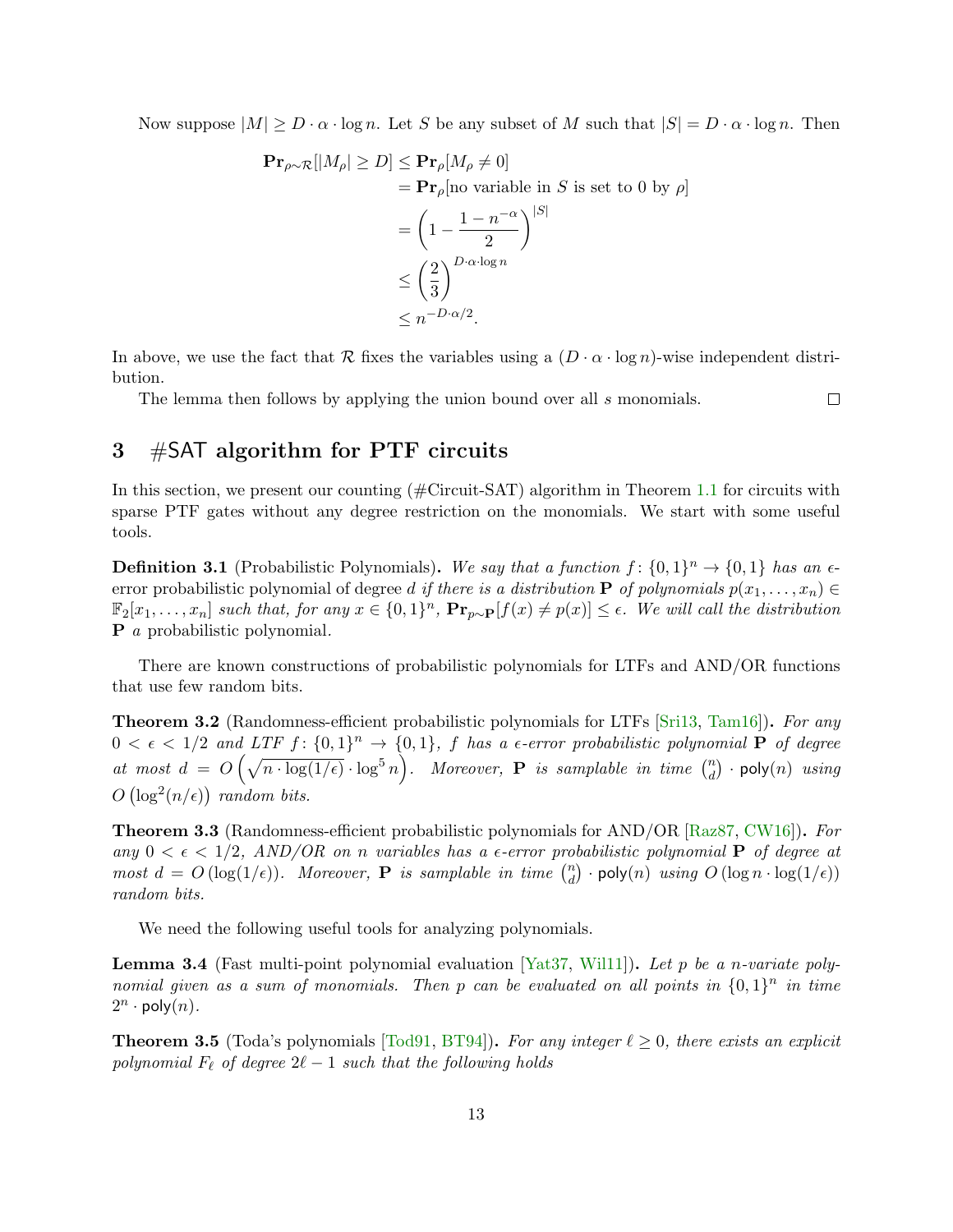- <span id="page-14-6"></span>1. if  $y = 0 \mod 2$ , then  $F_{\ell}(y) = 0 \mod 2^{\ell}$ .
- 2. if  $y = 1 \mod 2$ , then  $F_{\ell}(y) = 1 \mod 2^{\ell}$ .

We also need the followings.

<span id="page-14-4"></span>**Proposition 3.6** (see Section 4.1 of [\[CS15\]](#page-31-5)). Let  $\phi_1, \ldots, \phi_s$  be a sequence of terms whose literals are from a set of n variables, where  $s \geq n$ . There exists a decision tree with at most  $2^{n-\Omega(n^2/s)}$ leaves such that restricted to each leaf of the tree,  $\phi_i$  contains at most 1 literal, for all  $i \in [s]$ .

<span id="page-14-5"></span>**Proposition 3.7** (Proposition 5.2 of [\[CSS16\]](#page-31-3)). Let  $f: \{0,1\}^n \rightarrow \{0,1\}$  be an LTF with coefficients of bit complexity  $\mathsf{poly}(n)$  and let S be the set of inputs on which f evaluates to 0 (or 1). Then S can be enumerated in time  $|S| \cdot \text{poly}(n)$ 

#### <span id="page-14-0"></span>3.1 Conjunction of sparse PTFs

First, we give a #Circuit-SAT algorithm for conjunctions of sparse PTFs, which is needed for our main algorithm as the base case. The algorithm is based on the framework for designing satisfiability algorithms developed by Williams [\[Wil11,](#page--1-1) [Wil14\]](#page--1-5). The idea is to transform a given constant-depth circuit into a low-degree probabilistic polynomial and solve satisfiability by evaluating the polynomial on all points in a faster-than-brute-force manner. Applying this idea naively, we get a randomized SAT algorithm that makes error. Such a base-case algorithm would result in the final SAT algorithm for PTF circuits that also makes error. However, using some derandomization ideas similar to those in  $\lbrack CW16, Tam16 \rbrack$ , we are able to obtain a *deterministic* base-case algorithm that can count the number of satisfying assignments. This allows us to make our final SAT algorithm for PTF circuits to be *zero-error* randomized algorithm that *counts* the number of satisfying assignments.

<span id="page-14-2"></span>Lemma 3.8. There exists a deterministic algorithm that counts the number of satisfying assignments of every n-variate circuit C that is a conjunction of k s-sparse PTF gates, where  $s \geq n$ , such that the algorithm runs in time at most

$$
2^{n - \left(\frac{n}{\sqrt{s} \cdot (\log s)^{O(1)} \cdot \log^2 k}\right)^{1/2}}.
$$

The following lemma says that a conjunction of sparse PTFs has low degree probabilistic polynomial that can be constructed using few random bits.

<span id="page-14-3"></span>**Lemma 3.9.** For any  $0 < \epsilon < 1/2$  and n-variate circuit C that is a conjunction of k s-sparse PTF gates, C has an  $\epsilon$ -error probabilistic polynomial **P** of degree  $d = \sqrt{s} \cdot (\log s)^{O(1)} \cdot \log k \cdot \log(1/\epsilon)$ . Moreover, **P** is samplable in time  $\binom{n}{d}$  $\mathcal{L}_d^n$ ) · poly $(n)$  using  $(\log s)^{O(1)} \cdot \log k \cdot \log(1/\epsilon)$  random bits.

*Proof.* Let  $f_1, \ldots, f_k$  be the s-sparse PTFs at the bottom (closest to the inputs) layer of C. We first consider the probabilistic polynomial for a single sparse PTF.

<span id="page-14-1"></span>**Claim 3.10.** Each  $f_i$ ,  $i \in [k]$ , has a  $\epsilon$ -error probabilistic polynomial of degree at most  $d = \sqrt{s}$ .  $(\log s)^{O(1)} \cdot \log(1/\epsilon)$  that is samplable in time  $\binom{n}{d}$  $\log_{d}^{n}$  · poly $(n)$  using  $(\log s)^{O(1)} \cdot \log(1/\epsilon)$  random bits.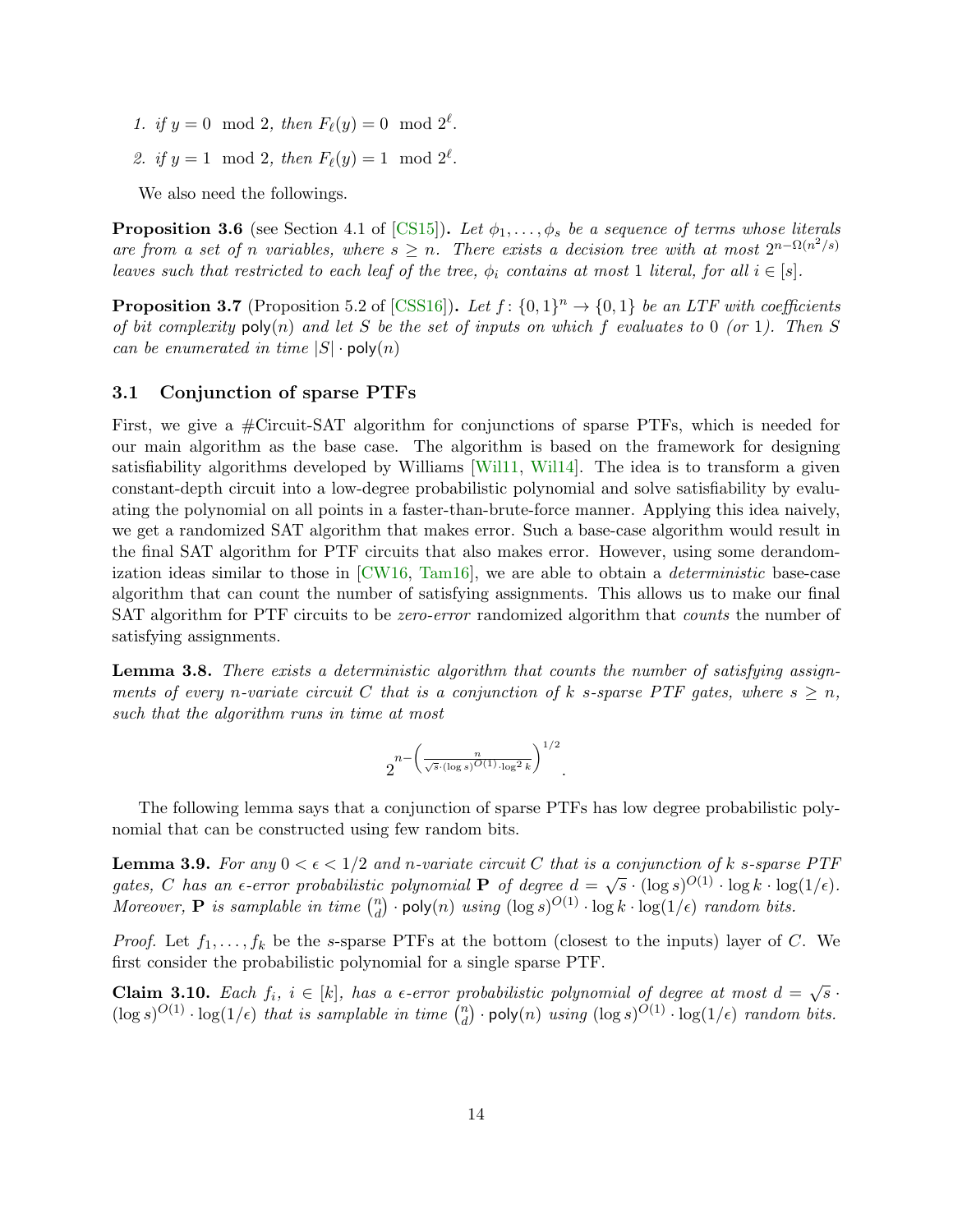*Proof of claim.* We view  $f_i$  as an LTF of s AND gates. We first represent each of the AND gates at the bottom by a  $\frac{1}{10 \cdot s}$ -error probabilistic polynomial of degree  $O(\log s)$ , using Theorem [3.3.](#page-13-1) This takes  $O(\log n \cdot \log s)$  random bits for a single AND gate. Then we represent the LTF gate (on s variables) with a  $\frac{1}{10}$ -error probabilistic polynomial of degree  $O(\sqrt{s} \cdot \log^5 s)$ , using Theorem [3.2.](#page-13-2) This takes  $O(\log^2 s)$  random bits. By composing the probabilistic polynomial for the bottom ANDs with the probabilistic polynomial for the top LTF, we obtain, by the union bound, a  $\frac{1}{5}$ error probabilistic polynomial of degree  $\sqrt{s} \cdot (\log s)^{O(1)}$  for  $f_i$ . Note that since we are taking the union bound over the bottom AND gates here, we can use the same random bits to construct the probabilistic polynomials for all the AND gates. Finally, we sample  $O(\log(1/\epsilon))$  independent copies of such polynomials for  $f_i$  and take the majority. Note that the majority function on t variables can be computed by a polynomial of degree  $t$ . By a standard concentration bound, we conclude that each  $f_i$  has an  $\epsilon$ -error probabilistic polynomial of degree at most  $\sqrt{s} \cdot (\log s)^{O(1)} \cdot \log(1/\epsilon)$ .

By Claim [3.10,](#page-14-1) we now can represent each  $f_i$  in C with a  $\frac{1}{10 \cdot k}$ -error probabilistic polynomial of  $\frac{d}{dx} \log s \log^{O(1)} \log k$ . This takes  $(\log s)^{O(1)} \cdot \log k$  for a single  $f_i$ . Also, we represent the top AND gate of C by a  $\frac{1}{10}$ -error probabilistic polynomial of constant degree. We then obtain a  $\frac{1}{5}$ -error probabilistic polynomial for C of degree  $\sqrt{s} \cdot (\log s)^{O(1)} \cdot \log k$ . Again we use the same random bits for the  $f_i$ 's as we are taking the union bound. Finally, by standard error reduction as described above, we get an  $\epsilon$ -error probabilistic polynomial for C of degree  $\sqrt{s} \cdot (\log s)^{O(1)} \cdot \log k \cdot \log(1/\epsilon)$ .

We are now ready to describe our  $\#$ Circuit-SAT algorithm for conjunctions of sparse PTFs.

*Proof of Lemma [3.8.](#page-14-2)* Consider a subset of n' variables and a partial assignment  $a \in \{0,1\}^{n'}$ . Denote by  $C_a$  the restricted circuit where the values of these  $n'$  variables are fixed to a. We enumerate all such partial assignments in  $\{0,1\}^{n'}$  and obtain a list of  $r = 2^{n'}$  restricted circuits  $C_{a_1}, \ldots, C_{a_r}$ . Let

$$
Q(x) = \sum_{i \in [r]} C_{a_i}(x).
$$

Note that the number of satisfying assignments of  $C$  is equal to

$$
\sum_{x\in\{0,1\}^{n-n'}}Q(x).
$$

Now let  $\mathbf{P}^i$  be an  $\frac{1}{3r}$ -error probabilistic polynomial of  $C_{a_i}$  of degree  $\sqrt{s} \cdot (\log s)^{O(1)} \cdot \log k \cdot \log(r)$ given by Lemma [3.9.](#page-14-3) Consider the following quantity:

$$
R^{i}(x) = \frac{\sum_{p \in \mathbf{P}^{i}} (p(x) \bmod 2)}{|\mathbf{P}^{i}|}
$$

.

Here we view  $p \in \mathbf{P}^i$  as a polynomial with integer coefficients rather than a polynomial over  $\mathbb{F}_2$ . Since  $\mathbf{P}^{\mathbf{i}}$  is an  $\frac{1}{3r}$ -error probabilistic polynomial of  $C_{a_i}$ , we have

$$
R^{i}(x) = C_{a_i}(x) \pm \frac{1}{3r}.
$$

Then, we get

$$
\sum_{i \in [r]} R^i(x) = Q(x) \pm \frac{1}{3}.
$$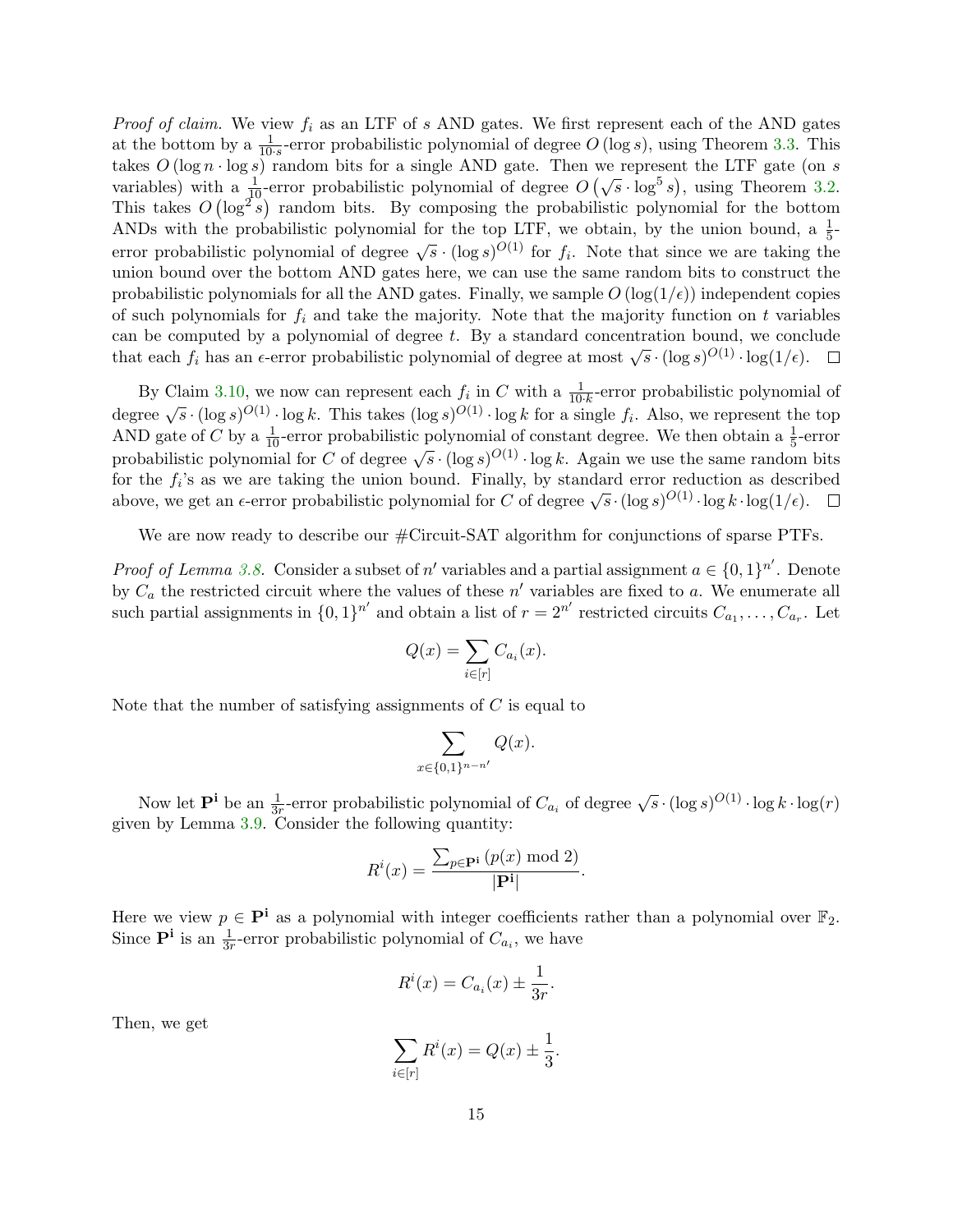Therefore, to compute  $Q(x)$ , which is an integer, it suffices to compute  $\sum_{i\in[r]} R^i(x)$ . First, note that for all  $i \in [r]$ ,

$$
|\mathbf{P}^{\mathbf{i}}| = M = 2^{(\log s)^{O(1)} \cdot \log k \cdot \log r}.
$$

Let  $\ell = (\log s)^{O(1)} \cdot \log k \cdot \log r$  so that  $2^{\ell} \ge r \cdot M$ . Let F be a degree  $2\ell - 2$  polynomial given by Theorem [3.5.](#page-13-3) Then

$$
\sum_{i \in [r]} R^i(x) = \frac{\sum_{i \in [r]} \sum_{p \in \mathbf{P}^i} (F(p(x)) \bmod 2^{\ell})}{M} = \frac{\left(\sum_{i \in [r]} \sum_{p \in \mathbf{P}^i} F(p(x))\right) \bmod 2^{\ell}}{M}.
$$

Now let

$$
Q'(x) = \sum_{i \in [r]} \sum_{p \in \mathbf{P}^i} F(p(x)).
$$

Note that  $Q'$  is a polynomial of degree at most

$$
\ell \cdot \sqrt{s} \cdot (\log s)^{O(1)} \cdot \log k \cdot \log(r) \le (n')^2 \cdot \sqrt{s} \cdot (\log s)^{O(1)} \cdot \log^2 k.
$$

Moreover, Q' can be explicitly computed in time  $2^{(n')^2 \cdot \sqrt{s} \cdot (\log s)^{O(1)} \cdot \log^2 k}$ . We then do fast multi-point evaluation (Lemma [3.4\)](#page-13-4) of Q' to obtain the values  $Q'(x)$  for each  $x \in \{0,1\}^{n-n'}$ . Note that we can recover  $\sum_{i\in[r]} R^i(x)$ , hence also  $Q(x)$ , from  $Q'(x)$ . We then sum over all x's in  $\{0,1\}^{n-n'}$ to obtain the number of satisfying assignments of C. In total, the running time is at most

$$
\tilde{O}\left(2^{n-n'} + 2^{(n')^2 \cdot \sqrt{s} \cdot (\log s)^{O(1)} \cdot \log^2 k}\right).
$$

Setting

$$
n' = \left(\frac{n}{3 \cdot \sqrt{s} \cdot (\log s)^{O(1)} \cdot \log^2 k}\right)^{1/2}
$$

completes the proof.

#### <span id="page-16-0"></span>3.2 Depth reduction for sparse PTF circuits with few wires

In this section, we show how to use the random restriction lemma for PTFs (Lemma [2.3\)](#page-11-3) to simplify a sparse PTF circuit with few wires.

<span id="page-16-1"></span>**Lemma 3.11.** For any integer  $d \geq 2$  and any  $(\log n)^{-1} \ll \varepsilon < 1$ , let

- $\beta = E \cdot \varepsilon$ , where E is some constant,
- $\bullet \ \ s \leq n^{O(1)},$
- $\delta = \exp\left(-n^{\Omega(\beta^3)}\right),$
- C be any depth-d, n-variate, s-sparse PTF circuit with at most  $w = n^{1+\epsilon}$  wires.

Then there exists a decision tree T of depth  $n - n^{1-\beta}$  such that, for a random leaf  $\sigma$  of T, with probability at least  $1 - \exp(-n^{\varepsilon})$ , we have the following:  $C_{\sigma}$  is a depth-d circuit of wire complexity at most w such that its bottom layer has at most n gates that are  $\delta$ -close to an explicit constant and at most  $n^{\beta}$  gates that are not  $\delta$ -close to an explicit constant. Moreover, such a tree can be constructed in zero-error randomized time  $\tilde{O}(2^{n-n^{1-\beta}})$ .

 $\Box$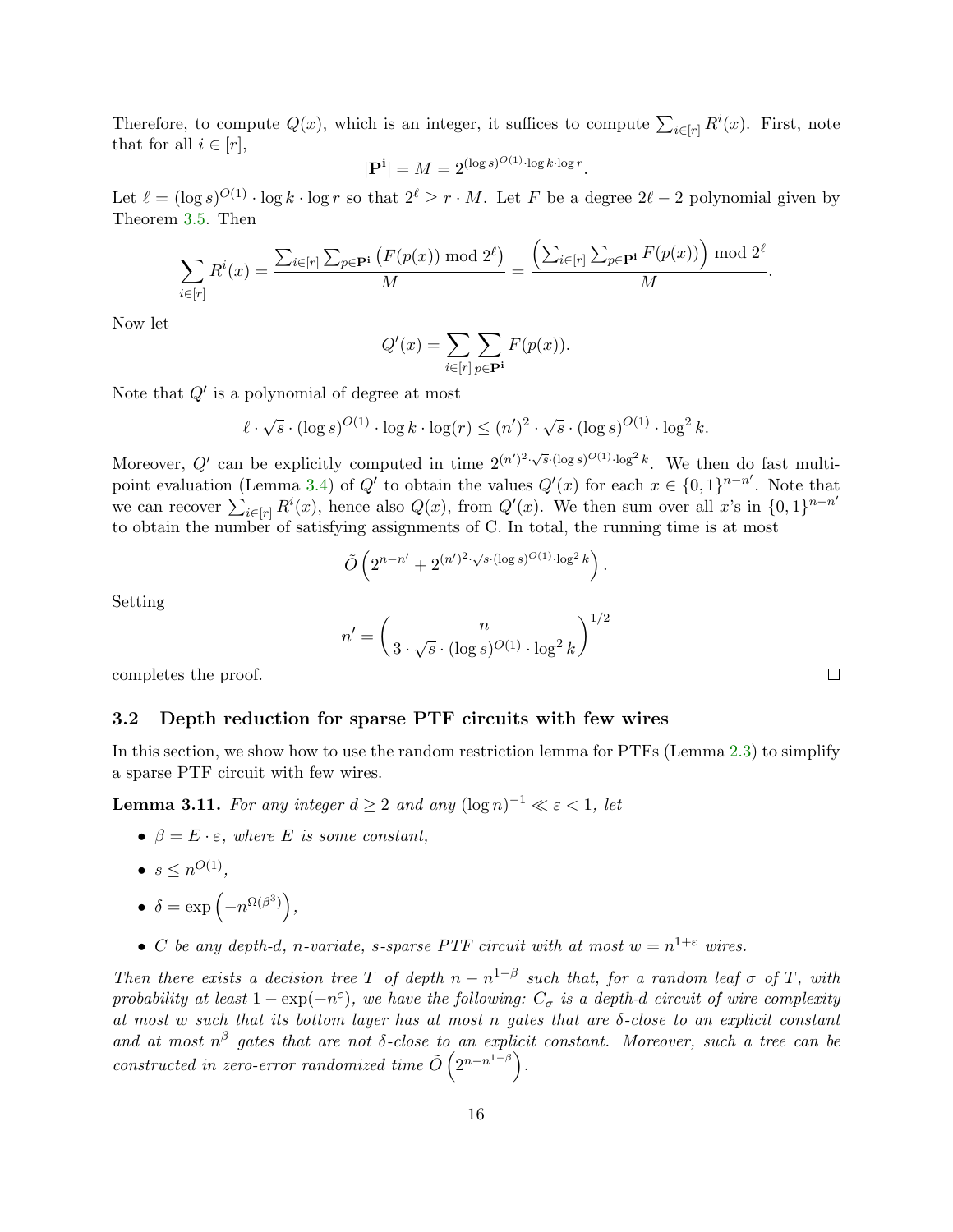<span id="page-17-3"></span>We need the following which is implicit in  $[CSS16]$ .

<span id="page-17-0"></span>**Proposition 3.12** (see Section 4.1.1 of [\[CSS16\]](#page-31-3)). For any integer  $d \geq 2$  and any  $0 < \varepsilon < 1$ , let

- $\beta = E \cdot \varepsilon$ , where E is some constant,
- $r = n^{-\beta/2},$
- G be any class of Boolean functions such that for each  $q \in \mathcal{G}$ ,

 $\mathbf{Pr}_{\rho \sim \mathcal{R}_r} [g_\rho \text{ is not } \delta\text{-close to an explicit constant}] \leq r^{\Omega(1)},$ 

where  $\mathcal{R}_r$  denotes the truly r-random restriction.

• C be any depth-d, n-variate circuit with gates from G and at most  $w = n^{1+\epsilon}$  wires.

Then there exists a decision tree T of depth  $n - n^{1-2\beta}$  such that, for a random leaf  $\sigma$  of T, with probability at least  $1 - \exp(-n^{\varepsilon})$ , we have the following:  $C_{\sigma}$  is a depth-d circuit of wire complexity at most w such that its bottom layer has at most n gates that are  $\delta$ -close to constant and at most  $n^{\beta}$  gates that are not δ-close to constant. Moreover, such a tree can be constructed in zero-error randomized time  $\tilde{O}(2^{n-n^{1-2\beta}})$ .

Proof of Lemma [3.11.](#page-16-1) The proof uses Proposition [3.12](#page-17-0) and we need to show that a sparse PTF is likely to become close to an explicit constant under a r-random restriction. More specifically, we need to show that for any s-sparse PTF  $f$ ,

 $\mathbf{Pr}_{\rho \sim \mathcal{R}_r}[f_{\rho} \text{ is not } \delta\text{-close to an explicit constant}] \leq n^{\Omega(\beta)} = r^{\Omega(1)}.$ 

Let

- $r_1 = r_2 = \sqrt{r}$ , where  $r = n^{-\beta/2}$ ,
- $\delta = \exp(-n^{\beta^3/c_1})$ , where  $c_1 < B$  is a sufficiently large constant,
- $D = c_2 \cdot \beta^{-1}$ , where  $c_2 < c_1$  is a sufficiently large constant,

By Lemma [2.5,](#page-12-0) we have

<span id="page-17-1"></span>
$$
\mathbf{Pr}_{\rho_1 \sim \mathcal{R}_{r_1}}[\deg(f_{\rho_1}) \ge D] \le s \cdot n^{-c_2/8} \le r^{\Omega(1)}.
$$
 (2)

Next, consider any degree-D PTF g and the random restriction  $\mathcal{R}_{r_2}$ . Note that  $\mathcal{R}_{r_2}$  can be sampled equivalently as follows: first randomly partitioning the variables into  $m = 1/r_2$  disjoint blocks so that each variable is assigned to each block with probability  $r_2$ , and then applying a random m-block restriction, where we fixes the variables outside of the chosen block uniformly at random. Then by Lemma [2.3](#page-11-3) and Lemma [2.2,](#page-11-2) for every partition of variables, the probability that g restricted by a random block restriction is not  $\delta$ -close to an explicit constant is at most

$$
\sqrt{r_2} \cdot (\log(1/r_2) \cdot \log(1/\delta))^{O(D^2)} \le n^{\Omega(\beta)} = r^{\Omega(1)}.
$$
 (3)

Finally, we have

 $\Pr_{\rho \sim \mathcal{R}_{r_1 \cdot r_2}}[f_\rho \text{ is not } \delta\text{-close to an explicit constant}]$  $\leq \mathbf{Pr}_{\rho_1,\rho_2}[(f_{\rho_1})_{\rho_2}]$  is not  $\delta$ -close to an explicit constant  $|\deg(f_{\rho_1})| \leq D + \mathbf{Pr}_{\rho_1}[\deg(f_{\rho_1})] \geq D$  $\leq r^{\Omega(1)}$  $(by Equations (2) and (3))$  $(by Equations (2) and (3))$  $(by Equations (2) and (3))$  $(by Equations (2) and (3))$  $(by Equations (2) and (3))$ 

<span id="page-17-2"></span> $\Box$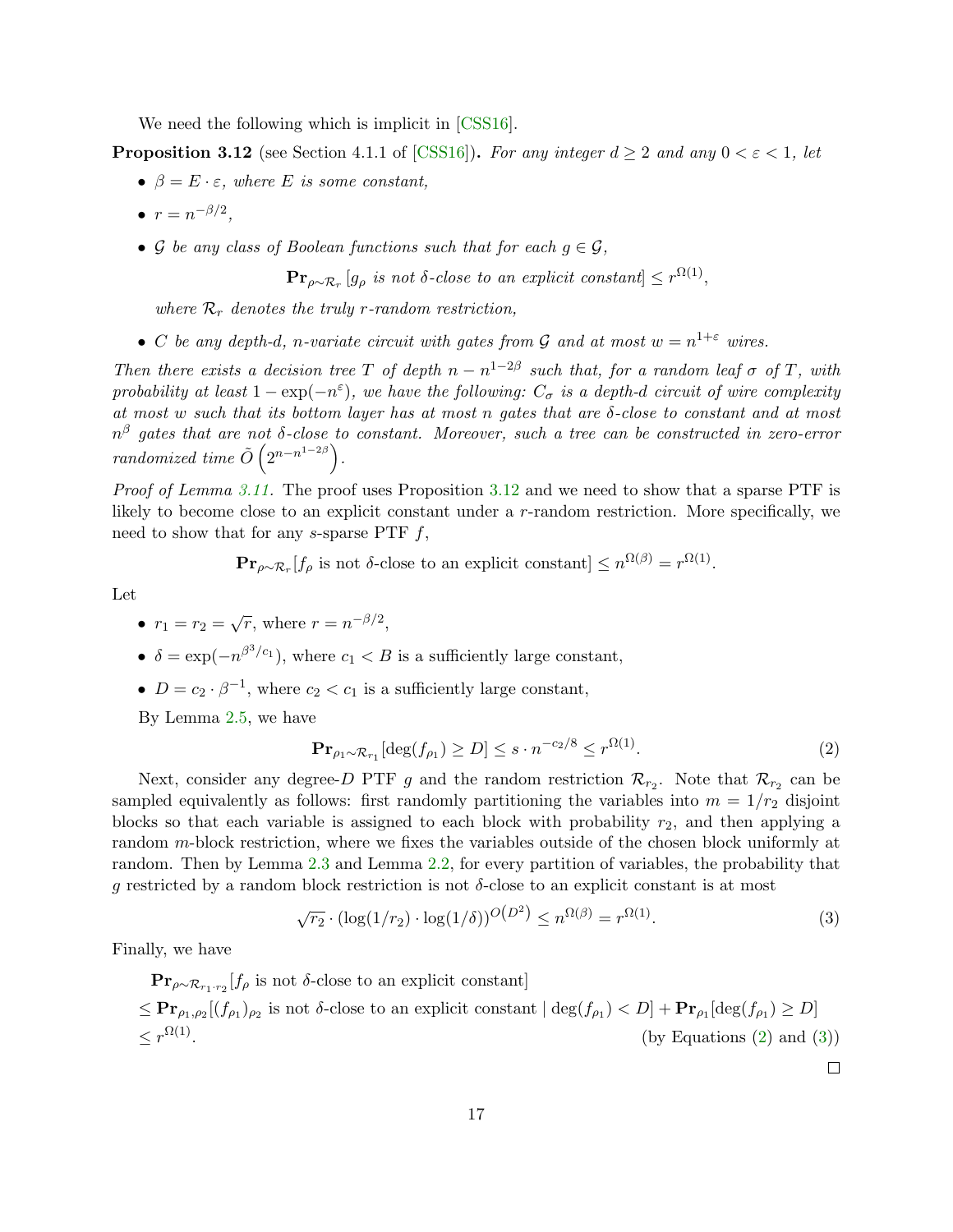#### <span id="page-18-5"></span><span id="page-18-0"></span>3.3 Enumerating minority outputs of sparse PTFs

In our main algorithm, we will need to apply the depth reduction lemma (Lemma [3.11\)](#page-16-1) to the circuit to conclude that many of the gates at the bottom layer will become close to constant so that we can replace them with actual constants. This changes the function of the circuit and we need to deal with the inputs where these gates do not evaluate to their majority values. As we will see, we can handle this issue if given a sparse PTF we can find the set of all inputs where it evaluates to its minority value, in a relatively efficient way. Then for the case of sparse PTF, we use Proposition [3.6](#page-14-4) to reduce to the case of LTF, where we can perform this task efficiently using Proposition [3.7.](#page-14-5)

<span id="page-18-2"></span>**Lemma 3.13.** Let  $f: \{0,1\}^n \to \{0,1\}$  be a s-sparse PTF with coefficients of bit complexity  $poly(n)$ , where  $s \geq n$  and let S be the set of inputs on which f evaluates to 0 (or 1). Then S can be enumerated in time  $(2^{n-\Omega(n^2/s)} + |S|) \cdot \text{poly}(n)$ .

*Proof.* We view f as an LTF of s AND gates. By Proposition [3.6,](#page-14-4) there exists a decision tree for f with at most  $2^{n-\Omega(n^2/s)}$  leaves such that  $\Phi$  restricted to each leaf is an LTF. We then go through each leaf  $\sigma$  and enumerate the set of inputs on which  $f_{\sigma}$  evaluates to 0. Let  $S_{\sigma}$  be the size of such set. By Proposition [3.7,](#page-14-5) this enumeration takes time  $S_{\sigma}$  · poly(n). The total running time is the time for going through the leaves of the decision tree, which is at most  $2^{n-\Omega(n^2/s)}$ , and the time to enumerate the set of inputs evaluating to 0, which is at most  $\sum_{\sigma} S_{\sigma} \cdot \text{poly}(n) \leq |S| \cdot \text{poly}(n)$ .  $\Box$ 

#### <span id="page-18-1"></span>3.4 Putting it all together

Let  $\varepsilon_d = 1/\left(E^{3^{d-1}}\right)$  and  $\beta_d = E \cdot \varepsilon_d$ , where E is a sufficiently large constant. We show the following.

<span id="page-18-4"></span>**Theorem 3.14.** For any integer  $d \geq 1$ , the number of satisfying assignments of a depth-d, nvariate circuit with  $(n^{2-10\beta_2})$ -sparse PTF gates and at most  $n^{(1+\epsilon_d)}$  wires can be computed by a zero-error randomized algorithm in time  $\text{poly}(n) \cdot 2^{n-n^{\Omega(\beta_d^3)}}$ .

**Definition 3.15** (Skew Circuits). We say that a circuit C is  $(d, n, t, s)$ -skew if it is a n-variate circuit that can be expressed as a conjunction of some circuit  $C'$  and at most t s-sparse PTFs, where C' is a depth-d circuit with s-sparse PTF gates and has at most  $w = n^{1+\epsilon_d}$  wires. We call  $C'$  the skew subcircuit of  $C$ .

Let  $\mathcal{T}(d, n, t, s)$  denote the supremum, over all  $(d, n, t, s)$ -skew circuits C, of the randomized running time of counting the number of satisfying assignments of C. Throughout this subsection, we will assume that the constant E in the definition of  $\varepsilon_d$  and  $\beta_d$  is a sufficiently large constant.

The following lemma says that we can reduce the task of counting satisfying assignments of depth-d circuits to that of depth- $(d - 1)$  circuits. This is done in a way that is similar to that in [\[CSS16\]](#page-31-3).

<span id="page-18-3"></span>Lemma 3.16. If  $s\leq n^{2-5\beta_d},\ then$ 

$$
\mathcal{T}(d,n,t,s) \leq 2^{n-n^{1-2\beta_d}}\cdot 2^{n^{\beta_d}}\cdot \mathcal{T}\left(d-1,n^{1-2\beta_d},t+2n,s\right) + \mathsf{poly}(n)\cdot 2^{n-n^{\Omega\left(\beta_d^3\right)}}.
$$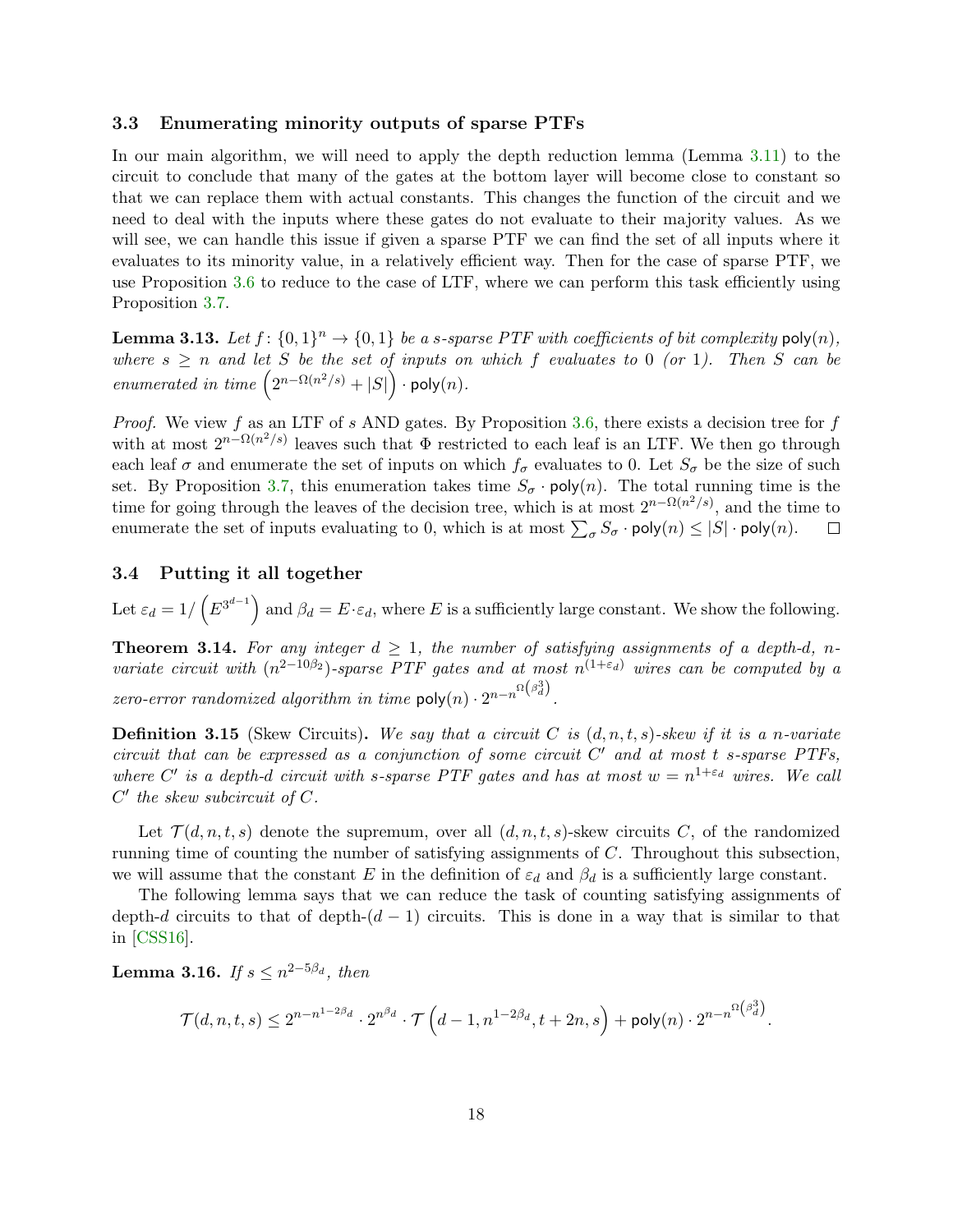*Proof.* Let C be any  $(d, n, t, s)$ -skew circuit, where its skew subcircuit is  $C'$ . To count the number of satisfying assignments of  $C$ . We first apply Lemma [3.11](#page-16-1) to  $C'$  to get a decision tree with the claimed property. We then count the number of satisfying assignments at each leaves. For those "bad" leaves for which the conditions in Lemma [3.11](#page-16-1) are not satisfied, we will simply do brute force on all  $n^{1-2\beta_d}$  variables. The time to perform this is

<span id="page-19-2"></span>
$$
2^{n-n^{1-2\beta_d}} \cdot \exp(-n^{\varepsilon_d}) \cdot 2^{n^{1-2\beta_d}} \le 2^{n-n^{\varepsilon_d}}.\tag{4}
$$

Next, consider a "good" leaf  $\sigma$  that satisfies the conditions in Lemma [3.11.](#page-16-1) We now describe how to count the number of satisfying assignments of  $C_{\sigma}$ . We call a gate *imbalanced* if it is  $\delta$ -close to an explicit constant and *balanced* otherwise. Let  $(g_1, \ldots, g_{\ell \leq n})$  be the set of imbalanced gates and  $(a_1, \ldots, a_\ell)$  be their majority values. Let  $(h_1, \ldots, h_{t\leq n^{\beta_d}})$  be the set of balanced gates.

We first count the number of satisfying assignments of  $C_{\sigma}$  in the following subset of inputs:

$$
S = \{x : \exists i \in [\ell] \text{ for which } g_i(x) \neq a_i\}.
$$

<span id="page-19-0"></span>To do so, for each of the imbalanced gates, we enumerate the set of inputs on which it evaluates to its minority value, and keep those that satisfy the circuit  $C_{\sigma}$ . By Lemma [3.13,](#page-18-2) the running time for this is

$$
\mathsf{poly}(n) \cdot \left( 2^{n^{1-2\beta_d} - \Omega\left(\frac{n^{2 \cdot (1-2\beta_d)}}{s}\right)} + 2^{n^{1-2\beta_d}} \cdot \delta \right),\tag{5}
$$

where  $\delta = \exp\left(-n^{\Omega(\beta_d^3)}\right)$ . Note that for  $s \leq n^{2-5\beta_d}$ , we have

<span id="page-19-1"></span>
$$
2^{n^{1-2\beta_d} - \Omega\left(\frac{n^{2\cdot(1-2\beta_d)}}{s}\right)} \le 2^{n^{1-2\beta_d} - \Omega\left(n^{\beta_d}\right)} \le 2^{n-n^{\Omega\left(\beta_d^3\right)}},
$$

so Equation [\(5\)](#page-19-0) is at most

$$
\mathsf{poly}(n) \cdot 2^{n^{1-2\beta_d} - n^{\Omega\left(\beta_d^3\right)}}.
$$
\n<sup>(6)</sup>

We do this for every imbalanced gate and obtain a set of satisfying inputs. In the end we simply take the union of these sets to get the satisfying assignments in S.

Next, we counts the number of satisfying assignments in

$$
T = \{0, 1\}^n - S.
$$

Let  $C'_{\sigma,a}$  be the circuit with those imbalanced gates in  $C'_{\sigma}$  replaced with their majority values (i.e., the values given by  $(a_1, \ldots, a_\ell)$ ). Instead of counting the number of satisfying assignments for the original circuit  $C_{\sigma}$ , we consider the following circuit:

$$
D = C'_{\sigma,a} \wedge \bigwedge_{i \colon a_i = -1} g_i \wedge \bigwedge_{i \colon a_i = 1} \neg g_i.
$$

It is easy to see that  $D(x) = 0$  for every  $x \in S$  and  $D(x) = C_{\sigma}(x)$  for every  $x \in T$ . We now need to count the number of satisfying assignments of D. We first partition T into  $2<sup>t</sup>$  subsets, each of which is indexed by some  $b = (b_1, \ldots, b_t) \in \{0, 1\}^t$ , where the subset  $T_b$  given by the index b is

$$
T_b = \{x : x \in T, h_1(x) = b_1, \ldots, h_t(x) = b_t\}.
$$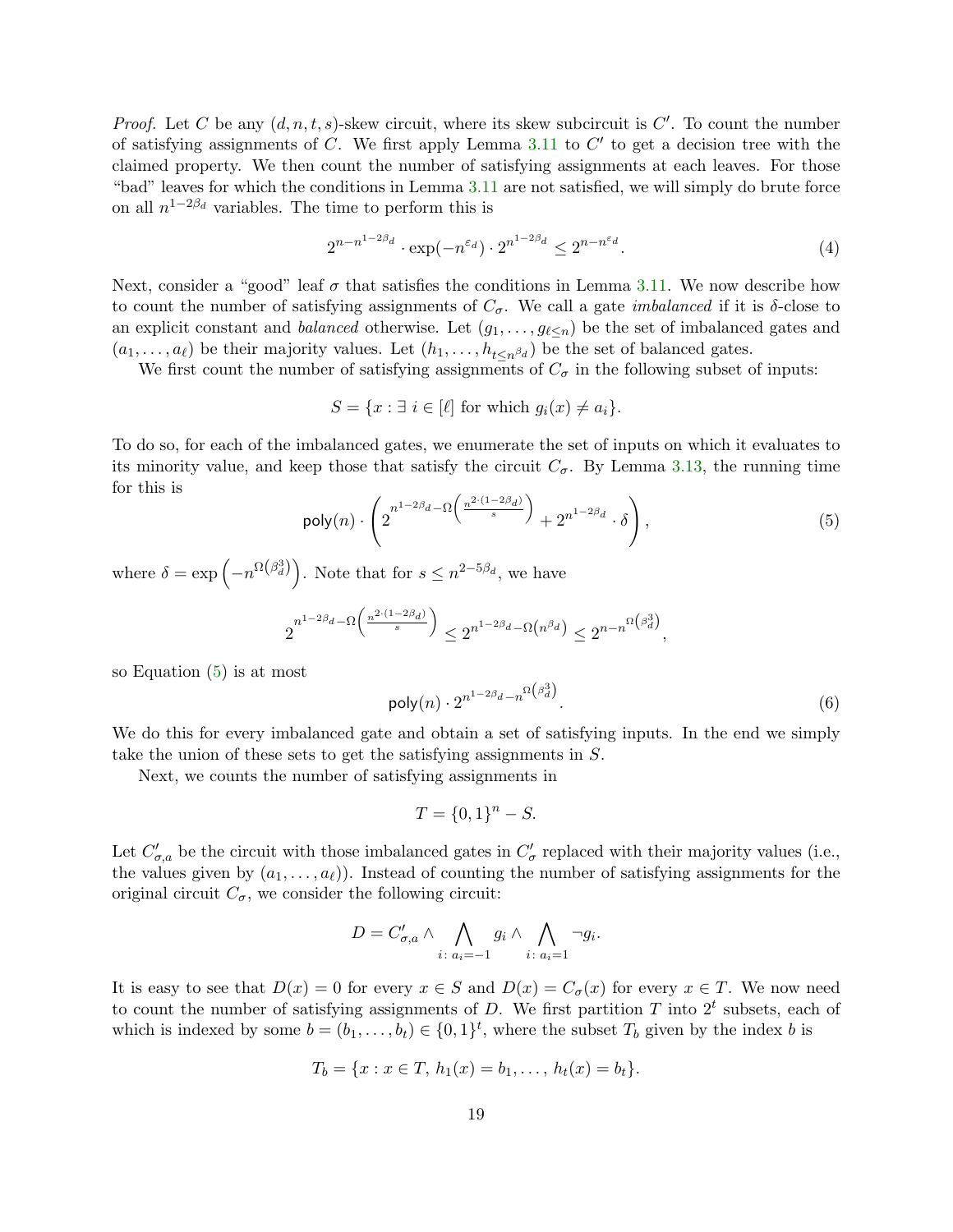To count the number of satisfying assignments of  $D$  in  $T<sub>b</sub>$ . We consider the following circuit:

$$
E_b = D_b \wedge \bigwedge_{i \colon b_i = -1} h_i \wedge \bigwedge_{i \colon b_i = 1} \neg h_i,
$$

where  $D_b$  is the circuit D with the balanced gates replaced by the values  $b_1, \ldots, b_t \in \{0, 1\}$ . Again, we have  $E_b(x) = 0$  for every  $x \in [n] - T_b$  and  $E_b(x) = D(x)$  for every  $x \in T_b$ . Now our task is reduced to counting the number of satisfying assignments of  $E_b$  for each  $b \in \{0,1\}^t$ . But note that each  $E_b$  is a conjunction of some depth-(d-1) circuit (i.e., the skew subcircuit of  $E_b$ ) and k s-sparse PTFs, where  $k = t + n + n^{\beta} \leq t + 2n$ . Also, the skew subcircuit has at most  $n^{1+\varepsilon_d}$  wires, and we have

<span id="page-20-0"></span>
$$
n^{1+\varepsilon_d}\leq \left(n^{1-2\beta_d}\right)^{1+\varepsilon_{d-1}}.
$$

Therefore, each  $E_b$  is a  $(d-1,n^{1-2\beta_d},t+2n,s)$ -skew circuits, and its number of satisfying assignments can be computed in time  $\mathcal{T}(d-1,n^{1-2\beta_d},t+2n,s)$ . Then the total time for counting the number of satisfying assignments of the original circuit  $C_{\sigma}$  in the subset T is

$$
2^{t} \cdot \mathcal{T}\left(d-1, n^{1-2\beta_d}, t+2n, s\right) \leq 2^{n^{\beta_d}} \cdot \mathcal{T}\left(d-1, n^{1-2\beta_d}, t+2n, s\right).
$$
 (7)

Therefore, by Equation  $(6)$  and Equation  $(7)$ , counting the number of satisfying assignments of  $C_{\sigma}$  can be done in time

<span id="page-20-1"></span>
$$
\mathsf{poly}(n) \cdot 2^{n^{1-2\beta_d} - n^{\Omega\left(\beta_d^3\right)}} + 2^{n^{\beta_d}} \cdot \mathcal{T}\left(d-1, n^{1-2\beta_d}, t+2n, s\right). \tag{8}
$$

There are at most  $L = 2^{n-n^{1-2\beta_d}}$  such leaves. Multiplying L by the running time in Equation [\(8\)](#page-20-1) and combining Equation [\(4\)](#page-19-2) yields the desired running time.  $\Box$ 

Given the recursion in Lemma [3.16,](#page-18-3) we are now ready to prove Theorem [3.14.](#page-18-4)

Proof of Theorem [3.14.](#page-18-4) It suffices to show

$$
\mathcal{T}\left(d,n,0,s=n^{2-10\beta_2}\right) \leq \mathsf{poly}(n) \cdot 2^{n-n^{\Omega\left(\beta_d^3\right)}}.
$$
\n(9)

We will iteratively apply Lemma [3.16](#page-18-3) until we reach  $d = 1$ . Then we use the base case algorithm (Lemma [3.8\)](#page-14-2) for the depth 1 case.

Recall that  $\beta_i = E/E^{3^{i-1}}$  for  $1 \leq i \leq d$ . We will always assume E is a sufficiently large constant. Let  $n_d = n$  and  $n_i = n_{i+1}^{1-2\beta_{i+1}}$ . That is,  $n_i$  is the number of variables of the circuit after its skew subcircuit has depth *i*. It is easy to see by induction that for  $1 \leq i \leq d$ ,  $\sum_{j=i+1}^{d} \beta_j \leq \beta_i$ . Then we have

<span id="page-20-3"></span>
$$
n_i \ge n^{1-2\sum_{j=i+1}^{d} \beta_j} \ge n^{1-4\beta_{i+1}}.\tag{10}
$$

<span id="page-20-2"></span>By Lemma [3.16,](#page-18-3) if  $s \leq n^{2-5\cdot\beta_d}$ , then

$$
\mathcal{T}(d, n, t, s) \le 2^{n - n_{d-1}} \cdot 2^{n^{\beta_d}} \cdot \mathcal{T}(d - 1, n_{d-1}, t + 2n, s) + \mathsf{poly}(n) \cdot 2^{n - n^{\Omega(\beta_d^3)}} \tag{11}
$$

Now note that using Equation [\(10\)](#page-20-2), we have for all  $3 \leq i \leq d$ ,

$$
n_i^{2-5\cdot\beta_i} \ge n^{(1-4\beta_{i+1})(2-5\beta_i)} \ge n^{2-10\beta_2} = s.
$$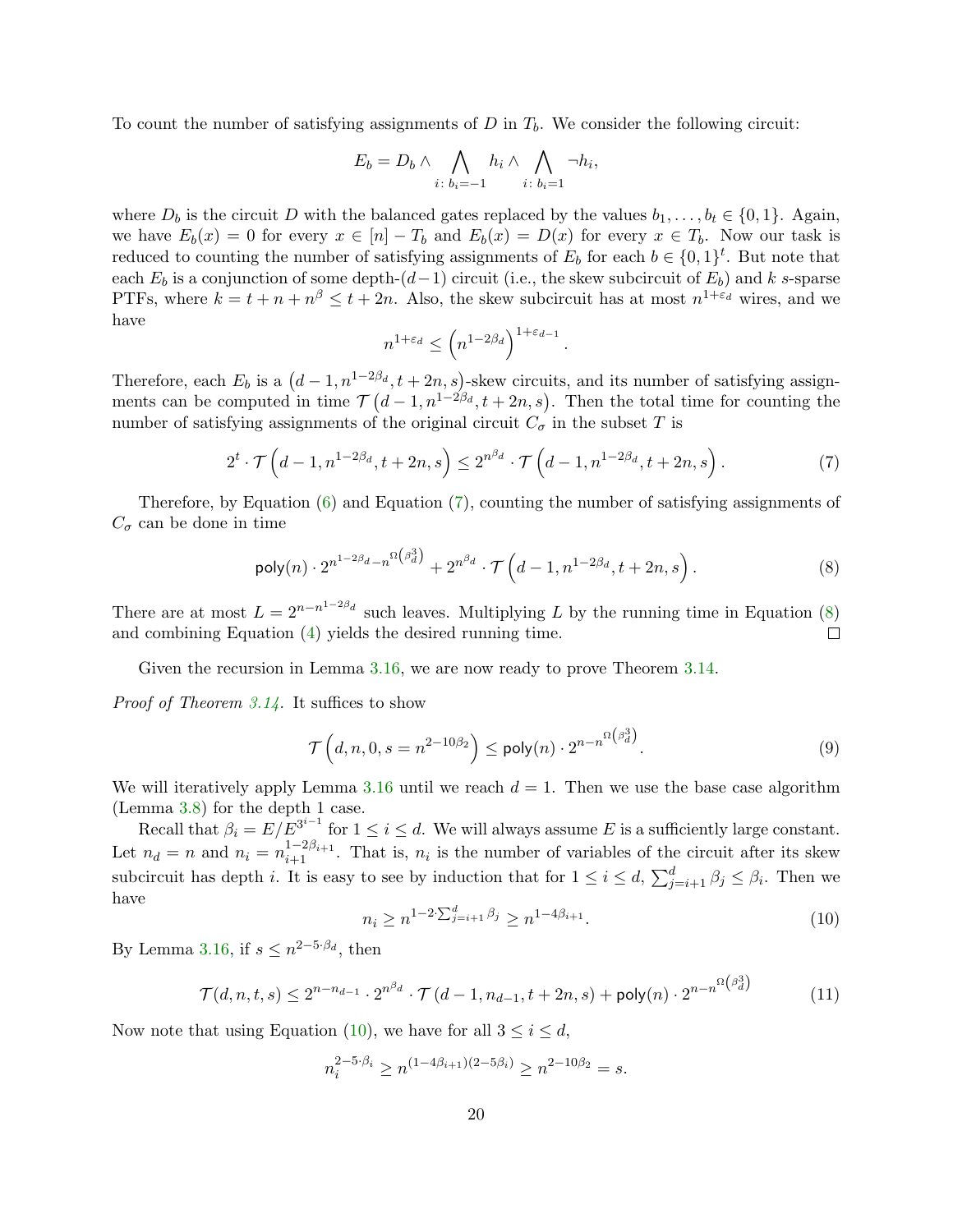Using Equation [\(11\)](#page-20-3), we unwind  $\mathcal{T}(d, n, 0, s)$  d – 1 times, and we get

$$
\mathcal{T}(d,n,0,s) \le 2^{n-n_1} \cdot 2^{n_2^{\beta_2}} \cdot \mathcal{T}(1,n_1,k,s) + \sum_{i=3}^d 2^{n_i^{\beta_i}} \cdot \mathsf{poly}(n_i) \cdot 2^{n-n_{i-1}^{\Omega\left(\beta_{i-1}^3\right)}} + \mathsf{poly}(n) \cdot 2^{n-n_{\Omega\left(\beta_{d}^3\right)}},
$$
(12)

where  $k = \sum_{i=2}^{d} 2n_i \leq 2dn$ .

We now upper bound Equation [\(12\)](#page-21-1). We first upper bound the first summand in Equation (12). By Lemma [3.8](#page-14-2) and Equation [\(10\)](#page-20-2), we have

$$
2^{n_2^{\beta_2}} \cdot \mathcal{T}(1,n_1,k,s) \le 2^{n_2^{\beta_2}} \cdot 2^{n_1 - \left(\frac{n_1}{\sqrt{s} \cdot (\log s)^{O(1)} \cdot \log^2 k}\right)^{1/2}} \le 2^{n_1 - n^{\Omega\left(\beta_d^3\right)}},
$$

so the first summand is at most  $2^{n-n^{\Omega(\beta_d^3)}}$ .

We now upper bound the second summand. Note for  $3 \leq i \leq d$ , we have

<span id="page-21-1"></span>
$$
\Omega\left(\beta_{i-1}^3\right) = \Omega\left(E^3/E^{3^i}\right) \ge E \cdot \beta_i.
$$

Thus,

$$
2^{n_i^{\beta_i}} \cdot 2^{n - n_{i-1}^{\Omega\left(\beta_{i-1}^3\right)}} \le 2^{n_i^{\beta_i}} \cdot 2^{n - n_{i-1}^{E \cdot \beta_i}} \le 2^{n_i^{\beta_i}} \cdot 2^{n - n^{E \cdot \beta_i/2}} \le 2^{n - n^{\Omega\left(\beta_d^3\right)}}. \tag{13}
$$

Therefore, the second summand is also bounded by

$$
\mathsf{poly}(n) \cdot 2^{n-n^{\Omega\left(\beta_d^3\right)}}.
$$

 $\Box$ 

#### <span id="page-21-0"></span>3.5 Circuits with gates that are LTFs of few functions

In this section, we describe our #Circuit-SAT algorithm in Theorem [1.2](#page-4-1) for circuits whose gates are LTFs of few functions of small arity. The algorithm is similar to that in the previous subsections, and we only provide a sketch here.

We need a different base-case algorithm, as now the base case is a circuit that is a conjunction of gates each of which is an LTF of few arbitrary functions of bounded arity. We need the following #Circuit-SAT algorithm for such circuits.

**Lemma 3.17.** Let  $\mathcal{G}_{s,\Delta}$  be the class of Boolean functions computable by an LTF of s arbitrary  $\Delta$ -variate functions, and let C be an n-variate circuit that is a conjunction of k  $\mathcal{G}_{s,\Delta}$  gates. There exists a deterministic algorithm that counts the number of satisfying assignments of every such circuit C and runs in time at most

$$
2^{n-\sqrt{n}\cdot \left( s^{1/4} \cdot (\log s)^{O(1)} \cdot (\log k) \cdot \Delta \right)^{-1}}.
$$

The proof of the above algorithm is similar to that of Lemma [3.8.](#page-14-2) We first show that a conjunction of k functions from the class  $\mathcal{G}_{s,\Delta}$  has a probabilistic polynomial of degree at most

$$
\sqrt{s} \cdot (\log s)^{O(1)} \cdot \log k \cdot \log(1/\epsilon) \cdot \Delta,
$$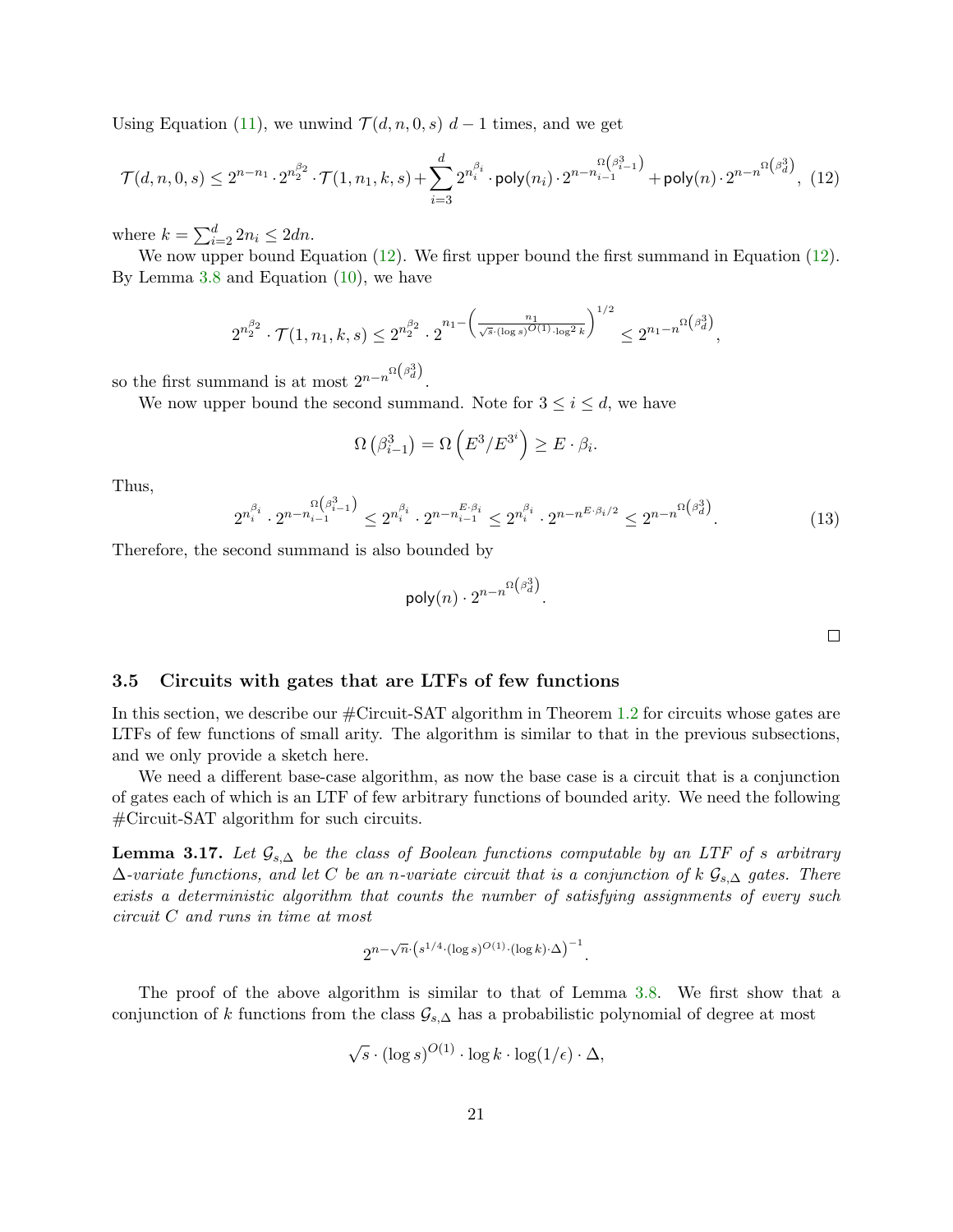<span id="page-22-3"></span>as in the proof of Lemma [3.9.](#page-14-3) The only difference is that for a function f from  $\mathcal{G}_{s,\Delta}$ , viewed as an LTF of functions with bounded arity  $\Delta$ , we can simply replace those bottom functions with bounded arity  $\Delta$  with polynomials of degree  $\Delta$  (instead of using Theorem [3.3\)](#page-13-1), since any function on  $\Delta$  variables can be computed by a polynomial of degree  $\Delta$  (over any field).

As for random restriction lemma, we can directly use Lemma [2.3,](#page-11-3) since every function in  $\mathcal{G}_{s,\Delta}$ can be expressed as a degree- $\Delta$  PTFs. Following an argument similar to the proof of Lemma [3.11,](#page-16-1) we get that

**Lemma 3.18.** For any integers  $\Delta \geq 1$ ,  $d \geq 2$ , let

- $\varepsilon_{d,\Delta} = (E \cdot \Delta)^{-(2d-1)}$  and  $\beta_{d,\Delta} = E \cdot \Delta^2 \cdot \varepsilon_{d,\Delta}$ , where E is a sufficiently large constant,
- $\delta = \exp\left(-n^{\Omega(\beta_{d,\Delta}/\Delta^2)}\right) = \exp(-n^{\varepsilon_{d,\Delta}}),$
- C be any depth-d, n-variate, degree- $\Delta$  PTF circuit with at most  $w = n^{1+\epsilon}$  wires.

Then there exists a decision tree T of depth  $n - n^{1-2\beta_{d,\Delta}}$  such that, for a random leaf  $\sigma$  of T, with probability at least  $1 - \delta$ , we have the following:  $C_{\sigma}$  is a depth-d circuit of wire complexity at most w such that its bottom layer has at most n gates that are  $\delta$ -close to an explicit constant and at most  $n^{\beta_{d,\Delta}}$  gates that are not δ-close to an explicit constant. Moreover, such a tree can be constructed in zero-error randomized time  $\tilde{O}\left(2^{n-n^{1-2\beta_{d,\Delta}}}\right)$ .

Finally, to enumerate the set of inputs where a function from  $\mathcal{G}_{s,\Delta}$  evaluates to its minority value, we can use the following.

**Proposition 3.19** (see Section 3.2 of [\[CS15\]](#page-31-5)). Let  $\phi_1, \ldots, \phi_s$  be a sequence of arbitrary  $\Delta$ -constrains whose literals are from a set of n variables, where  $S \geq n$ . There exists a decision tree with at most  $2^{n-\Omega(n^2/(s\cdot\Delta^2))}$  leaves such that restricted to each leaf  $\phi_i$ ,  $i \in [s]$ , contains at most 1 literal.

Then combining with Proposition [3.6,](#page-14-4) we have the following which is analogous to Lemma [3.13](#page-18-2)

**Lemma 3.20.** Let  $f: \{0,1\}^n \to \{0,1\}$  be an LTF of at most s arbitrary  $\Delta$ -variate functions with coefficients of bit complexity  $poly(n)$ , where  $s \geq n$ , and let S be the set of inputs on which f evaluates to 0 (or 1). Then S can be enumerated in time  $(2^{n-\Omega(n^2/(s\cdot\Delta^2))}+|S|) \cdot \text{poly}(n)$ .

The final algorithm then follows from an argument that is similar to that of Section [3.4](#page-18-1) with a different settings of parameters, which now are  $\varepsilon_{d,\Delta}$  and  $\beta_{d,\Delta}$ .

## <span id="page-22-0"></span>4 Quantified derandomization for PTF circuits

In this section, we prove our quantified derandomization results.

#### <span id="page-22-1"></span>4.1 Pseudorandom restrictions for PTFs

<span id="page-22-2"></span>We prove in this subsection some pseudorandom restriction lemmas for both low-degree PTFs and sparse PTFs, which will be used to reduce the depth of a PTF circuit with few wires. We obtain these pseudorandom restriction lemmas from the pseudorandom block restriction lemma (Lemma [2.4\)](#page-12-1). We first show for low-degree PTFs.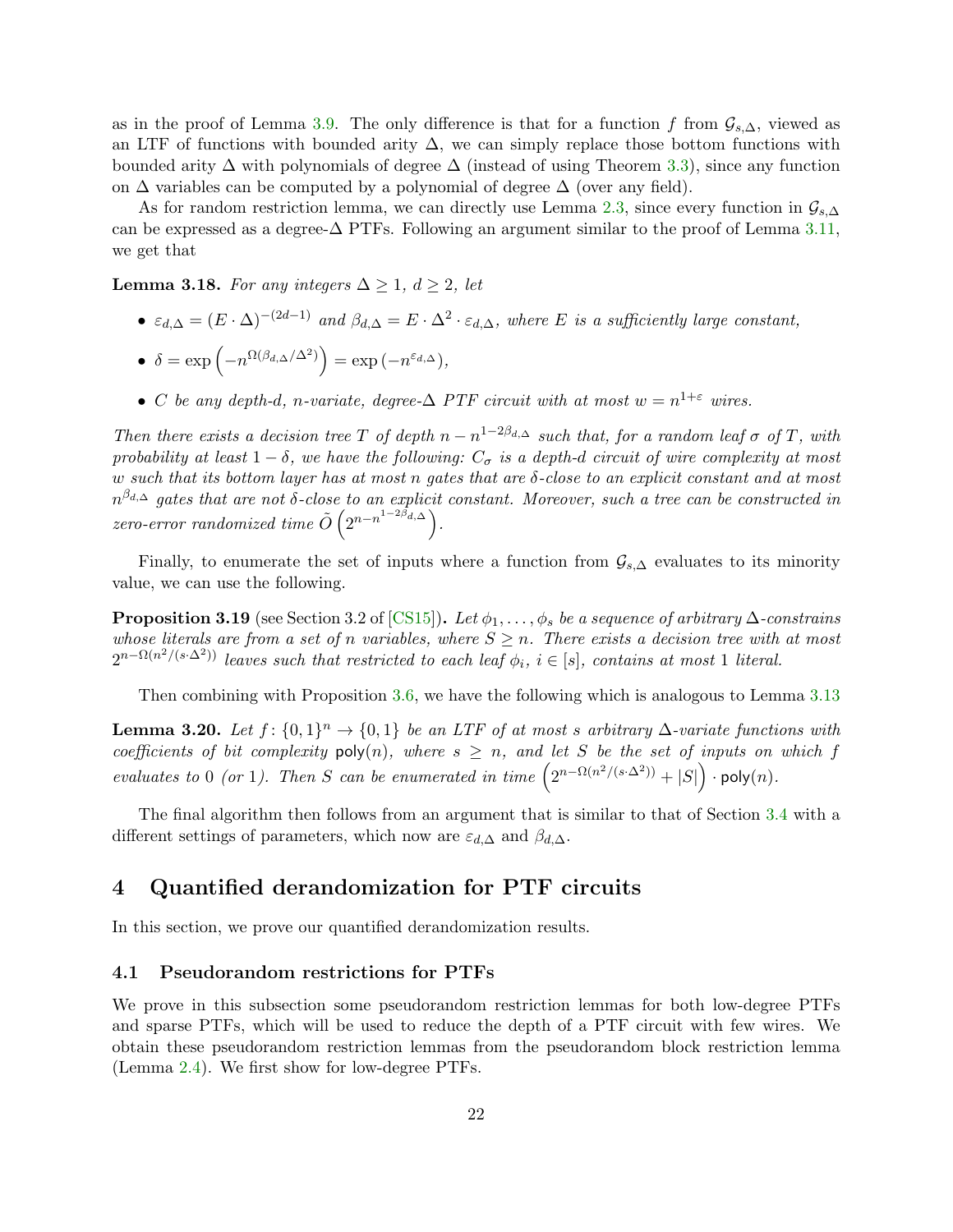**Lemma 4.1** (Pseudorandom restriction lemma for low-degree PTFs). For any constant  $c_1 > 0$ , any  $\alpha_1$  < 1 and any positive integer  $\Delta$  such that  $\Delta \ll \sqrt{\alpha_1 \cdot \log n / \log \log n}$ , there is a random restriction  $\mathcal{R}^1$  such that the following holds:

- $\mathcal{R}^1$  picks the unrestricted variables (log n)-wise independently, each with probability  $n^{-\alpha_1}$ .
- $\mathcal{R}^1$  fixes the variables  $(600 \cdot c_1 \cdot \Delta \cdot \log n)$ -wise independently.
- $\mathcal{R}^1$  can be sampled in polynomial time using  $(\log n)^{O(\Delta^2)}$  random bits.
- For any degree- $\Delta$  PTF f on n variables,

$$
\mathbf{Pr}_{\rho \sim \mathcal{R}^1}[f_{\rho} \text{ is not } (n^{-c_1}, 3)\text{-concentrated}] \le n^{-\alpha_1/3}.
$$

*Proof.* We define  $\mathcal{R}^1$  by describing the following process of sampling a random restriction from  $\mathcal{R}^1$ :

- 1. Hash the variables into  $n^{\alpha_1}$  blocks (log n)-wise independently.
- 2. Apply a  $(n^{\alpha_1/2})$ -block pseudorandom restriction from Lemma [2.4](#page-12-1) for degree- $\Delta$  PTFs, with parameters
	- $\delta = n^{-c_1}$  and  $\lambda = 3$ .
	- $\gamma = (c_1 \cdot \Delta^2 \cdot \log \log n)/(\alpha_1 \cdot \log n)$ , where  $c_1$  is a sufficiently large constant (note that  $\gamma < 1$  for  $\Delta \ll \sqrt{\alpha_1 \cdot \log n / \log \log n}$ .

We now argue that the random restriction  $\mathcal{R}^1$  has the desired properties. For the first item, it is easy to see from the above that  $\mathcal{R}^1$  picks the set of unrestricted variables (log n)-wise independently, each with probability  $1/n^{-\alpha_1/2}$ . The second item follows from Lemma [2.4](#page-12-1) that the pseudorandom block restriction fixes the variables  $(600 \cdot c_1 \cdot \Delta \cdot \log n)$ -wise independently. For the third item, note that to sample from  $\mathcal{R}^1$ , we need polylog(n) random bits for its first step, and the number of random bits for its second step is

$$
n^{\alpha_1 \cdot \gamma} \cdot \log n \le (\log n)^{O(\Delta^2)}.
$$

Finally, for the last item, note that in the above process of sampling  $\mathcal{R}^1$ , for any partition into  $n^{\alpha_1}$ blocks generated in the first step, by Lemma [2.4,](#page-12-1) the probability over the restrictions in the second step that the restricted PTF is not  $(n^{-c_1}, 3)$ -concentrated is at most  $n^{-\alpha_1/2} \cdot (\log n)^{O(\Delta^2/\gamma)}$ . Thus,

$$
\mathbf{Pr}_{\rho}[f_{\rho} \text{ is not } (n^{-c_1}, 3)\text{-concentrated}] \le n^{-\alpha_1/2} \cdot (\log n)^{O(\Delta^2/\gamma)} \le n^{-\alpha_1/2} \cdot n^{\alpha_1/6} \le n^{-\alpha_1/3}.
$$

To obtain a similar pseudorandom restriction lemma for sparse PTFs, we combine the pseudorandom restriction lemma for low-degree PTFs (Lemma [4.1\)](#page-22-2) and the degree reduction lemma (Lemma [2.5\)](#page-12-0) to get the following pseudorandom restriction lemma for sparse PTFs.

<span id="page-23-0"></span>**Lemma 4.2** (Pseudorandom restriction lemma for sparse PTFs). For any constant  $c_2 > 0$ , any  $\alpha_2 < 1$  and any positive integer  $\Delta$  such that  $\Delta \ll \sqrt{\alpha_2 \cdot \log n/\log \log n}$ , there is a random restriction  $\mathcal{R}^2$  such that the following holds: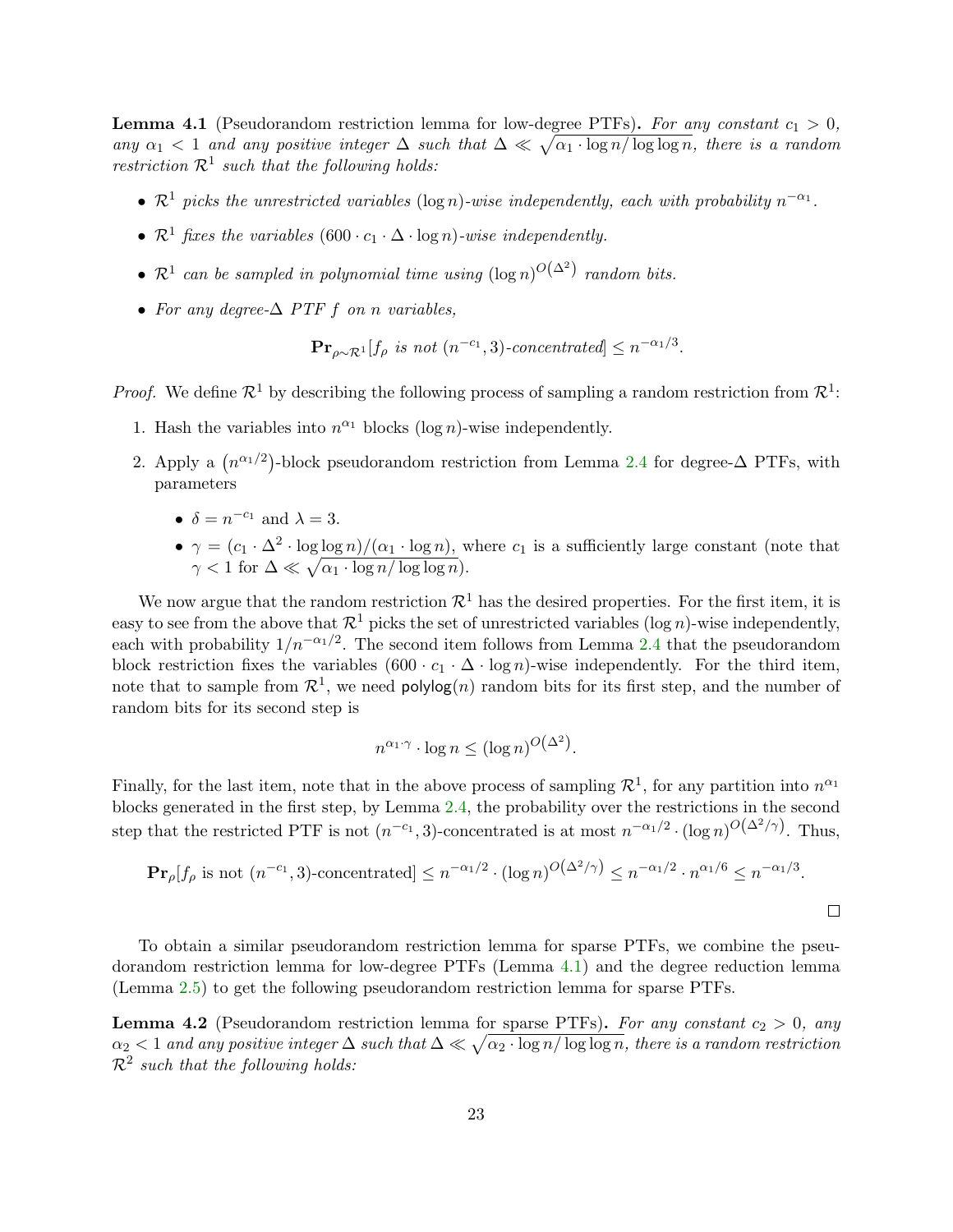- <span id="page-24-1"></span>•  $\mathcal{R}^2$  picks the unrestricted variables (log n)-wise independently, each with probability  $n^{-\alpha_2}$ .
- $\mathcal{R}^2$  fixes the variables  $(600 \cdot c_2 \cdot \Delta \cdot \log n)$ -wise independently.
- $\mathcal{R}^2$  can be sampled in polynomial time using  $(\log n)^{O(\Delta^2)}$  random bits.
- For any  $n^{\Delta \cdot \alpha_2}$ -sparse PTF f on n variables,

 $\mathbf{Pr}_{\rho \sim \mathcal{R}^2}[f_{\rho}$ is not a degree-(4\Delta) (n^{-c_2},2)\text{-concentrated PTF}] \leq n^{-\alpha_2/5}.$ 

Proof. The idea is first applying a random restriction from Lemma [2.5](#page-12-0) to reduce the degree of the sparse PTFs, and then using a random restriction from Lemma [4.1](#page-22-2) for low degree PTFs.

Let  $\rho_1$  be a random restriction that picks the set of unrestricted variables (log n)-wise independently, each with probability  $n^{-\alpha_2/2}$ , and fixes the other variables using a  $(600 \cdot c_2 \cdot \Delta \cdot \log n)$ -wise independent distribution. Note that, by Lemma [2.5](#page-12-0) (with parameters  $D = 4\Delta$  and  $\alpha = \alpha_2/2$ ), we have

$$
\mathbf{Pr}_{\rho_1}[\deg(f_{\rho_1}) > 4\Delta] \le n^{-\alpha_2/2}.
$$

Let  $\rho_2$  be a random restriction from Lemma [4.1](#page-22-2) for degree-4∆ PTFs with parameters  $\beta_0 = \alpha_2/2$ .

Define  $\mathcal{R}^2$  to be the random restriction  $\rho_1 \circ \rho_2$ . Note that since both  $\rho_1$  and  $\rho_2$  pick the set of unrestricted variables (log n)-wise independently, each with probability  $n^{-\alpha_2/2}$ , the set of unrestricted variables is picked by  $\mathcal{R}^2$  (log n)-wise independently, each with probability  $n^{-\alpha_2}$ . For the second item, note that  $\rho_1$  can be sampled using polylog(n) random bits and  $\rho_2$  can be sampled using  $(\log n)^{O(\Delta^2)}$  random bits. Therefore, the total number of random bits needed to sample  $\rho$  is at most  $(\log n)^{O(\Delta^2)}$ . Finally, we have

$$
\begin{aligned}\n&\mathbf{Pr}_{\rho\sim\mathcal{R}}[f_{\rho} \text{ is not a degree-}(4\Delta) \ (n^{-c_2}, 2)\text{-concentrated PTF}] \\
&=\mathbf{Pr}_{\rho_1,\rho_2}[(f_{\rho_1})_{\rho_2} \text{ is not a degree-}(4\Delta) \ (n^{-c_2}, 2)\text{-concentrated PTF}] \\
&\leq \mathbf{Pr}_{\rho_1,\rho_2}[(f_{\rho_1})_{\rho_2} \text{ is not } (n^{-c_2}, 2)\text{-concentrated }|\deg(f_{\rho_1}) \leq 4\Delta] + \mathbf{Pr}_{\rho_1}[\deg(f_{\rho_1}) > 4\Delta] \\
&\leq n^{-\alpha_2/4} \cdot (\log n)^{O(\Delta^2/\gamma)} + n^{-\alpha_2/2} \\
&\leq n^{-\alpha_2/4} \cdot (\log n)^{O(\Delta^2/\gamma)} \\
&\leq n^{-\alpha_2/4} \cdot n^{\alpha_2/20} \\
&= n^{-\alpha_2/5}.\n\end{aligned}
$$

Finally, we will need the following lemma which says that a concentrated PTF is likely to remain concentrated under any random restriction that fixes variables limited-wise independently.

 $\Box$ 

<span id="page-24-0"></span>**Lemma 4.3** (see Lemma 4.2 and Claim 7.7 of [\[KKL17\]](#page-31-4)). Let  $f = \text{sgn}(p)$  be any degree- $\Delta$  PTF that is  $(\delta, \lambda + 1)$ -concentrated. Let  $\rho$  be a random restriction that fixes any subset of variables according to some  $(192 \cdot \Delta \cdot \log(1/\delta))$ -wise independent distribution. Then with probability at least  $1 - \delta$  we have

- $f_{\rho}$  is  $(\delta, \lambda)$ -concentrated.
- $sgn(\mathbf{Exp}(p_{\rho})) = sgn(\mathbf{Exp}(p)).$

The above means that if a PTF is  $(\delta, 2)$ -concentrated and hence close to some constant. Then the restricted PTF is likely to remain close to the same constant.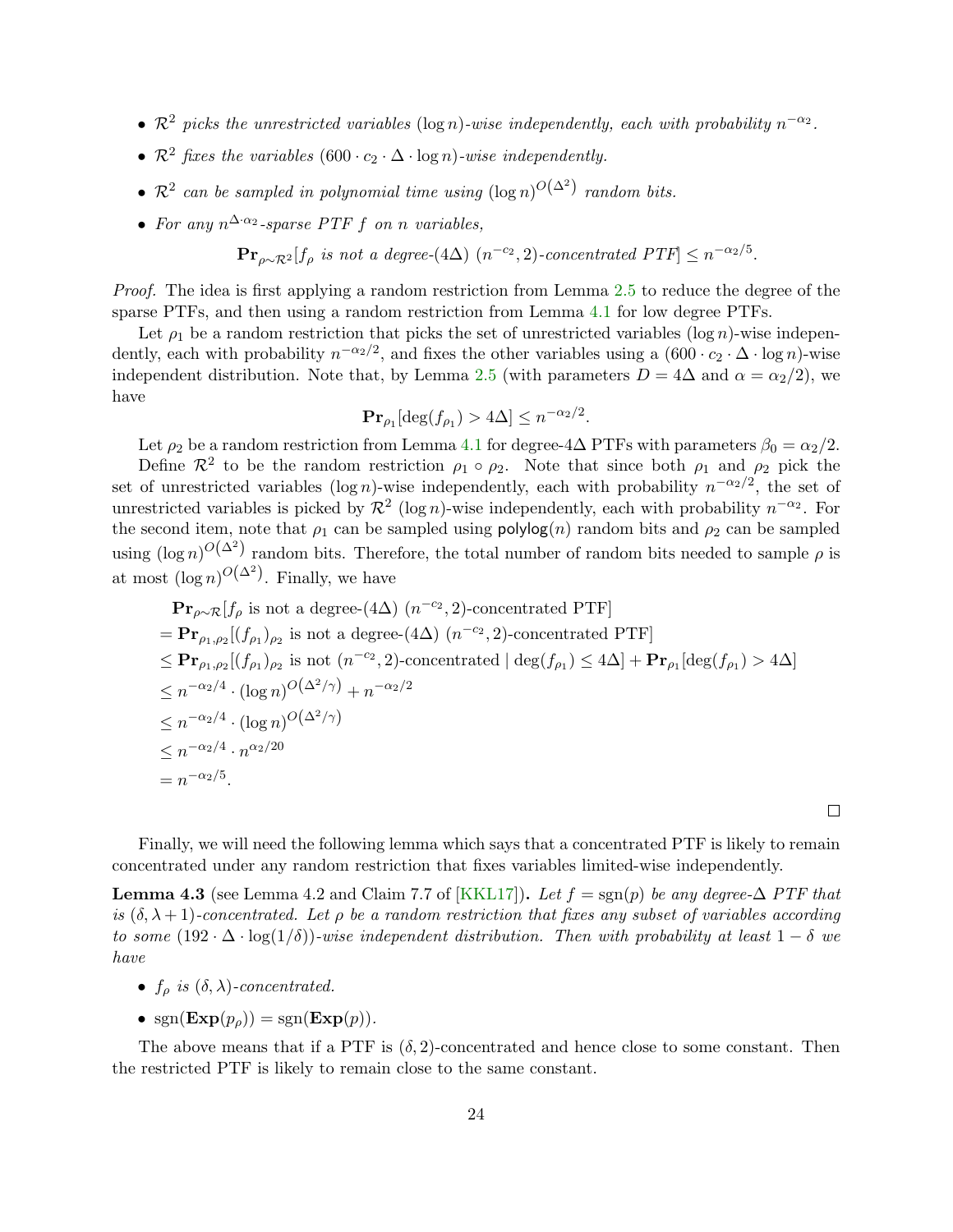#### <span id="page-25-3"></span><span id="page-25-0"></span>4.2 Quantified derandomization for sparse PTF circuits

Let G be a class of Boolean functions, we say that a circuit C is a  $(n, d, w, s, \mathcal{G})$ -sparse PTF circuit if

- 1. C is an n-variate circuit of depth-d with at most w wires and
- 2. C has s-sparse PTFs as its gates except for the top gate, which is a function from  $\mathcal{G}$ .

Similarly, we use  $(n, d, w, \Delta, \mathcal{G})$ -low-degree PTF circuits for the analogous type of circuits whose gates (except for the top gate) are degree- $\Delta$  PTFs.

For a class of Boolean functions G, we denote by  $\mathrm{Appr}_{n,\epsilon}(\mathcal{G})$  the running time, given an n-variate function g from  $\mathcal{G}$ , of approximating the acceptance probability of g to within an additive error  $\epsilon$ .

We first show the following.

<span id="page-25-1"></span>**Theorem 4.4.** For any constant  $E \ge 11$  and any positive integers  $\Delta$  and d such that  $\Delta \ll$  $\sqrt{\varepsilon_d \cdot \log n / \log \log n}$ , where  $\varepsilon_d = E^{-2(d-1)}$ , let C be the class of  $(n, d, n^{1+\varepsilon_d}, n^{\Delta \cdot \varepsilon_d}, \mathcal{G})$ -sparse PTF circuits. Then the  $(c, 2^{n^{1-7/E}})$ -quantified derandomization problem is solvable in time  $2^{(\log n)^{O(\Delta^2)}}$ . App $r_{n,1/6}(\mathcal{G})$ .

Theorem [4.4](#page-25-1) implies Theorem [1.3](#page-5-2) for sparse PTF circuits since we can always add a dummy gate (e.g., AND) to the top of a PTF circuits, which only increase the depth by 1.

We will iteratively use the pseudorandom restriction lemma (Lemma [4.2\)](#page-23-0) to reduce the depth of the circuit until the circuit has depth 1. We first show how to do this in one step.

<span id="page-25-2"></span>**Lemma 4.5.** For any constants  $E \ge 11$ ,  $c > 0$ , any  $\varepsilon \le 1/(7E)$ , and any positive integer  $\Delta$  such that  $\Delta \ll \sqrt{E \cdot \varepsilon \cdot \log n / \log \log n}$ , there is a polynomial time algorithm that, given a  $(n, d, n^{1+\varepsilon}, n^{\Delta \cdot \varepsilon}, \mathcal{G})$ -sparse PTF circuit C and a random seed of length  $(\log n)^{O(\Delta^2)}$ , outputs the following with probability at least  $1-n^{\varepsilon}$ :

- A restriction  $\rho \in \{0,1,*\}^n$  that leaves  $n' = n^{1-3E \cdot \varepsilon}$  variables unrestricted and that the restricted variables are fixed  $(600 \cdot c \cdot \Delta \cdot \log n)$ -wise independently.
- A  $(n', d-1, (n')^{1+7E\cdot\varepsilon}, (n')^{2\Delta\cdot\varepsilon}, \mathcal{G})$ -sparse PTF circuit  $\tilde{C}$  such that for all subsequent random restriction  $\rho'$  that fixes the variables in a  $(600 \cdot c \cdot \Delta \cdot \log n)$ -wise independent manner, with probability  $1 - n^{-c}$  over  $\rho'$ , it holds that  $\tilde{C}_{\rho'}$  is  $n^{-c}$ -close to  $(C_{\rho})_{\rho'}$ .

For the second item, we say that the restriction  $\rho'$  is good (for  $\tilde{C}$  and  $C_{\rho}$ ) if it holds that  $\tilde{C}_{\rho'}$  is  $n^{-c}$ -close to  $(C_{\rho})_{\rho'}$ .

The proof of Lemma [4.5](#page-25-2) is similar to that in [\[Tel18\]](#page--1-3), which is based on the argument in [\[CSS16\]](#page-31-3), but requires some critical modifications. We sketch the proof below and highlight these modifications.

*Proof sketch.* Let  $\beta = E \cdot \varepsilon$  and  $p = n^{-\beta}$ . The restriction  $\rho$  consists of three sub-restrictions.

 $\rho_1$ : Preprocessing. Fix each of the variables with fan-out greater than  $2n^{\varepsilon}$  using a  $(600 \cdot c \cdot \Delta \cdot$  $\log n$ )-wise independent distribution. Since the number of wires is at most  $n^{1+\epsilon}$ , it can be easily seen that the number of variables needed to be fixed is at most  $n^{1+\epsilon}/(2n^{\epsilon}) = n/2$ .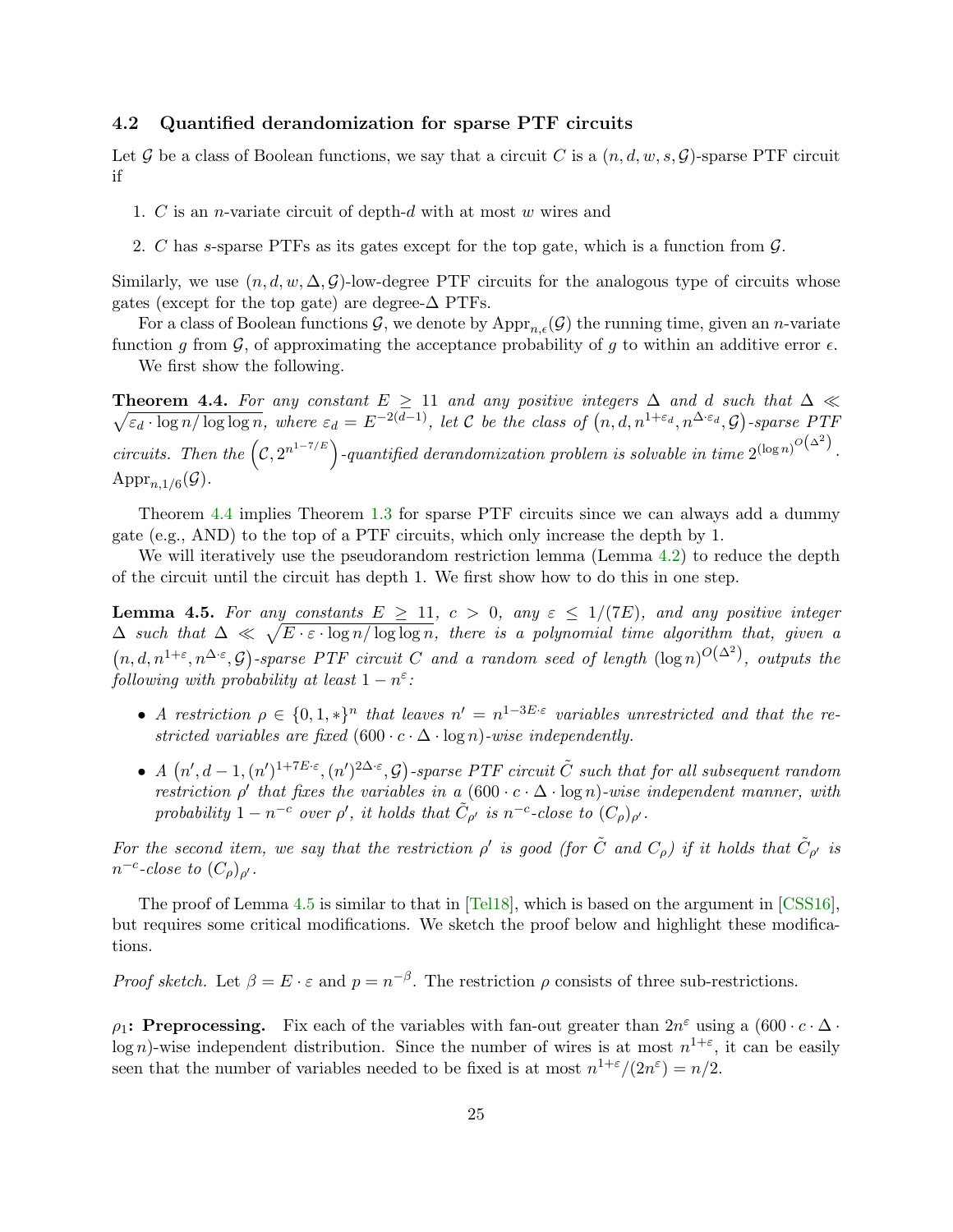<span id="page-26-0"></span> $\rho_2$ : Pseudorandom restriction to simplify PTFs. Let  $\rho_2$  be a random restriction from Lemma [4.2](#page-23-0) with parameters  $\alpha_2 = \beta$  and  $c_2 = 2c$ . Note that  $\rho_2$  fixes the variables  $(600 \cdot c \cdot \Delta \cdot$ log n)-wise independently. Now by Lemma [4.2,](#page-23-0) after  $\rho_2$ , we expect all but at most a fraction of  $n^{-\beta/5}$  of the gates in the bottom layer to become  $(n^{-2c}, 3)$ -concentrated. Moreover, since the number of unrestricted variables is picked in a  $(\log n)$ -wise independent manner, by a Chernofftype concentration bound (for k-wise independence), the fan-in of each of the non-concentrated gates (there are only about a fraction of  $n^{-\beta/5}$  of such gates) will shrink by a factor of p with high probability, assuming they have large fan-ins. Then we can expect to eliminate all those nonconcentrated gates by fixing a small number of variables. As for the gates with small fan-ins, using a simple graph theoretic argument along with the condition given by the preprocessing step, we can also eliminate those gate by fixing a few variables. More precisely, as in [\[CSS16,](#page-31-3) [Tel18\]](#page--1-3), it can be shown that with probability except  $O(n^{-\beta/10})$ , over the random restriction  $\rho_2$ , the following holds: there is a set T of variables such that all the bottom layer gates that are not  $(n^{-2c}, 3)$ -concentrated can be replaced by constants after fixing the variables in  $T$ . The number of unrestricted variables after applying  $\rho_2$  and fixing T is at least  $n^{1-3E\cdot\varepsilon}$ .

 $\rho_3$ : Eliminate non-concentrated gates. We will use a  $(600 \cdot c \cdot \Delta \cdot \log n)$ -wise independent distribution to fix the variable in the set  $T$  described above. Note that the number of unrestricted variables is at least  $n' = n^{1-3E \cdot \varepsilon}$ . We may further fix additional variables so that the number of unrestricted variables is exactly  $n'$ . Although this restriction eliminates all non-concentrated gates in the bottom layer, it may also cause some concentrated gates to become non-concentrated. However, by Lemma [4.3,](#page-24-0) the probability that each of these gate is not  $(n^{-2c}, 2)$ -concentrated is at most  $n^{-2c}$ . By the union bound, we get with probability all but  $n^{-2c} \cdot n^{1+\epsilon} \leq n^{-c}$ , all these gates remain  $(n^{-2c}, 2)$ -concentrated.

**Obtaining**  $\tilde{C}$ . By above, with probability at least  $1 - O(n^{-\beta/10})$ , we have a restriction  $\rho$  such that all the bottom layer gates of  $C_\rho$  are  $(n^{-2c}, 2)$ -concentrated and hence close to some associated constants. Let's call these constants V.  $\tilde{C}$  is the circuit obtained from  $C_{\rho}$  by replacing those concentrated gates in the bottom with the constants V. Let's argue that  $\tilde{C}_{\rho'}$  and  $(C_{\rho})_{\rho'}$  are  $n^{-c}$ . close to each other for any subsequent random restriction  $\rho'$  that fixes the variables  $(600 \cdot c \cdot \Delta \cdot \log n)$ wise independently. Consider such a subsequent random restriction  $\rho'$  and the restricted circuit  $(C_{\rho})_{\rho'}$ . By Lemma [4.3,](#page-24-0) with probability except  $n^{-2c}$ , the bottom layer gates of  $(C_{\rho})_{\rho'}$ , which are just the bottom layer gates of  $C_{\rho}$ , are still  $(n^{-2c})$ -concentrated. Moreover, they are close to the same constants V. Now by replacing these gates in  $(C_{\rho})_{\rho'}$  with the constants V, we obtain a circuit C'. By a union bound, C' and  $(C_{\rho})_{\rho'}$  are  $(n^{-c})$ -close to each other. On the other hand, consider the circuit  $\tilde{C}$ , which is obtained by replacing the concentrated gates in the bottom  $C_{\rho}$  with the constant V. Note that  $\tilde{C}_{\rho'} = C'$ . Thus,  $\tilde{C}_{\rho'}$  and  $(C_{\rho})_{\rho'}$  are  $n^{-c}$ -close to each other. Finally, we need to show that  $\tilde{C}$  is a  $(n', d-1, (n')^{1+4\vec{E}\cdot\varepsilon}, (n')^{\Delta \cdot \vec{E}\cdot\varepsilon}, \mathcal{G})$ -sparse PTF circuit. As for the number of wires in  $\tilde{C}$ , note that

$$
(n')^{1+7E\cdot\varepsilon} = n^{(1-3E\cdot\varepsilon)\cdot(1+7E\cdot\varepsilon)} \ge n^{1+\varepsilon}.
$$

Also, we have

$$
(n')^{2\Delta \cdot \varepsilon} = n^{(1-3E \cdot \varepsilon) \cdot 2\Delta \cdot \varepsilon} \ge n^{\Delta \cdot \varepsilon}.
$$

We are now ready to describe our quantified derandomization algorithm.

 $\Box$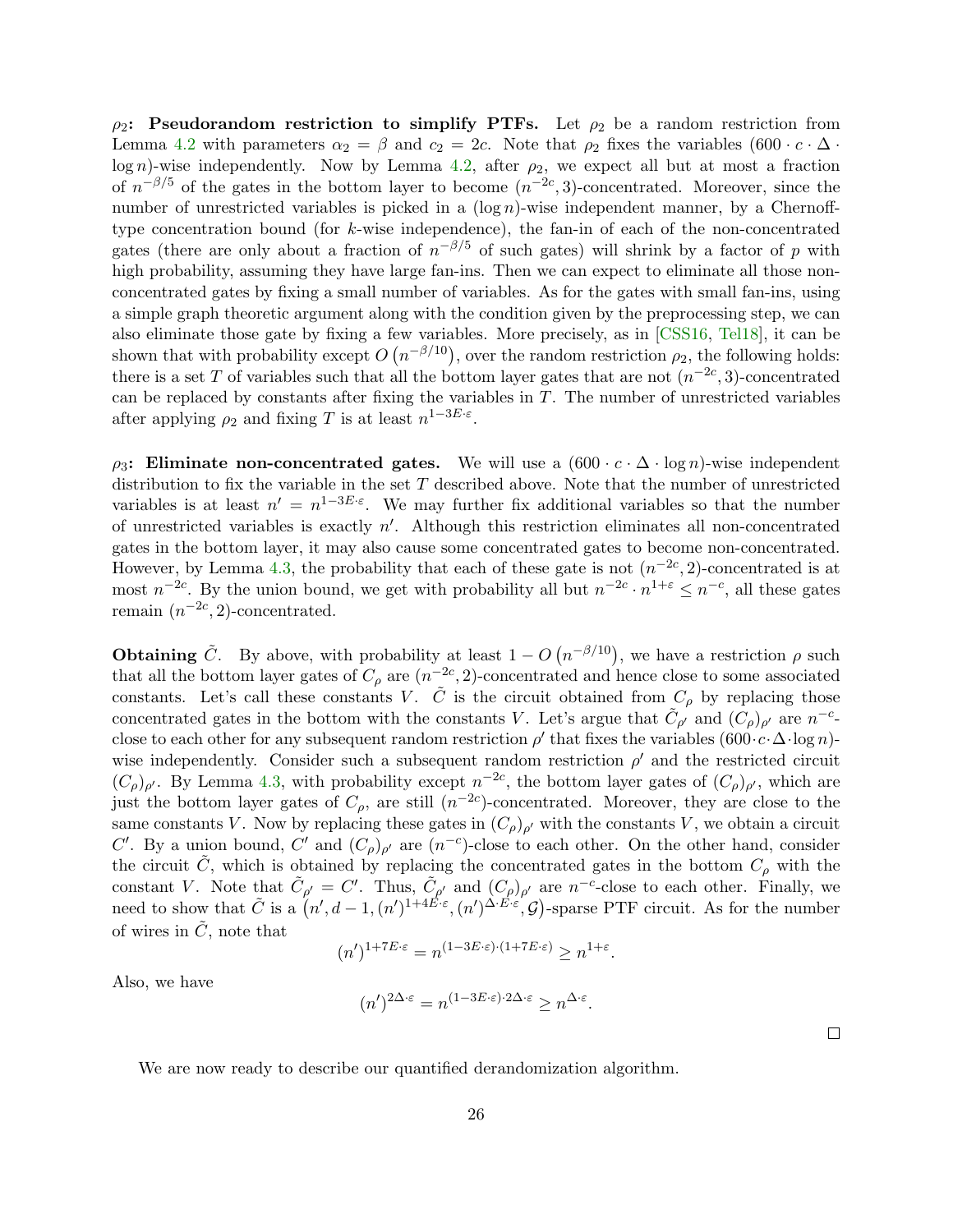Proof of Theorem [4.4.](#page-25-1) For  $1 \le i \le d$ , define  $\varepsilon_i = E^{-2(i-1)}$ . Also define  $n_d = n$  and  $n_i = n_{i+1}^{1-3E \cdot \varepsilon_{i+1}}$ . It is easy to see by induction that for  $1 \leq i \leq d$ ,  $\sum_{j=i+1}^{d} \varepsilon_j \leq \varepsilon_i$ . Then we have

$$
n_i \ge n^{1-3E \cdot \sum_{j=i+1}^d \varepsilon_j} \ge n^{1-6E \cdot \varepsilon_{i+1}}.\tag{14}
$$

Let  $\rho$  be a sequence of d random restriction  $\rho_1, \cdots, \rho_d$ , such that  $\rho_i$  is a random restriction from Lemma [4.5](#page-25-2) with parameters  $\varepsilon_i$  and  $c = 1$ . We say that the restriction  $\rho_i$  is successful if the two items in Lemma [4.5](#page-25-2) are satisfied.

We claim the following.

<span id="page-27-0"></span>**Claim 4.6.** Let  $K_d = \sum_{i=2}^d n_i^{-1} \leq 1/10$ . The probability, over  $\rho$ , that  $C_\rho$  is not  $(K_d)$ -close to a G function is at most  $2 \cdot \sum_{i=2}^{d} n_i^{-\varepsilon_i} \leq 1/3$ .

*Proof of claim.* We prove by induction on the depth d. The base case  $d = 2$  follows from Lemma [4.5.](#page-25-2) Now suppose the claim holds for  $d-1$ , we show that it holds for d. We have

 $\Pr_{\rho}[C_{\rho}$ is not K_d\textrm{-close to } \mathcal{G}]$ 

 $\leq \mathbf{Pr}_{\rho_1,\rho'= \rho_2,\dots,\rho_d}[(C_{\rho_1})_{\rho'}]$  is not  $K_d$ -close to  $\mathcal{G} | \rho_1$  is successfull  $\mathbf{Pr}_{\rho_1}[\rho_1]$  is not successfull  $\leq \mathbf{Pr}_{\rho_1,\rho'}[(C_{\rho_1})_{\rho'}]$  is not  $K_d$ -close to  $\mathcal{G} \mid \rho_1$  is successful and  $\rho'$  is good]  $\cdot \mathbf{Pr}_{\rho'}[\rho']$  is good]  $+ \mathbf{Pr}_{\rho'}[\rho' \text{ is not good}] + n^{-\varepsilon_d}$  $\leq \mathbf{Pr}_{\rho_1,\rho'}[(C_{\rho_1})_{\rho'}]$  is not  $K_d$ -close to  $\mathcal{G} \mid \rho_1$  is successful and  $\rho'$  is good]  $\cdot \mathbf{Pr}_{\rho'}[\rho']$  is good]

$$
\leq \mathbf{Pr}_{\rho_1, \rho' \mid (C_{\rho_1})_{\rho'}} \text{ is not } \mathbf{A}_d\text{-close to } \mathcal{G} \mid \rho_1 \text{ is successful and } \rho \text{ is good} \cdot \mathbf{Pr}_{\rho'}[\rho \text{ is good}] \\
+ 2 \cdot n^{-\varepsilon_d}.\n\tag{15}
$$

Now if  $\rho_1$  is successful and  $\rho'$  is good, then by Lemma [4.5,](#page-25-2)  $(C_{\rho_1})_{\rho'}$  is  $n^{-1}$ -close to some circuit  $\tilde{C}_{\rho'}$ , where  $\tilde{C}$  is a  $(n', d-1, (n')^{1+7E \cdot \varepsilon_d}, (n')^{2\Delta \cdot \varepsilon_d}, \mathcal{G})$ -sparse PTF circuit, with

- $n' = n^{1-3E \cdot \varepsilon_d} = n_{d-1}.$
- $(n')^{1+7E \cdot \varepsilon_d} \leq (n_{d-1})^{1+\varepsilon_{d-1}}.$
- $\bullet$   $(n_{d-1})^{2\Delta \cdot \varepsilon_d} \leq (n_{d-1})^{\Delta \cdot \varepsilon_{d-1}}$

Also, if  $(C_{\rho_1})_{\rho'}$  is  $n^{-1}$ -close to  $\tilde{C}_{\rho'}$  and  $\tilde{C}_{\rho'}$  is  $(K_{d-1})$ -close to G, then  $(C_{\rho_1})_{\rho'}$  would be  $K_d$ -close to  $\mathcal G$ . Therefore, Equation [\(15\)](#page-27-0) is at most

 $\mathbf{Pr}_{\rho_1,\rho'}[\tilde{C}_{\rho'}]$  is not  $(K_{d-1})$ -close to  $\mathcal{G} \mid \rho_1$  is successful and  $\rho'$  is good]  $\cdot \mathbf{Pr}_{\rho'}[\rho'$  is good] +  $2 \cdot n^{-\varepsilon_d}$  $\leq \mathbf{Pr}_{\rho'}[\tilde{C}_{\rho'}\text{ is not } (K_{d-1})\text{-close to }\mathcal{G}\mid \rho'\text{ is good}] \cdot \mathbf{Pr}_{\rho'}[\rho'\text{ is good}] + 2\cdot n^{-\varepsilon_d}$  $\leq \mathbf{Pr}_{\rho}[\tilde{C}_{\rho'} \text{ is not } (K_{d-1})\text{-close } \mathcal{G}] + 2 \cdot n^{-\varepsilon_d}.$ 

By the induction hypothesis, the above is at most  $2 \cdot \sum_{i=2}^{d} n_i^{-\varepsilon_i}$ .

If the original circuit C has at most  $2^{n^{1-7/E}}$  bad inputs, then  $C_{\rho}$  (on  $n_1 \geq n^{1-6/E}$  variables) also has at most  $2^{n^{1-7/E}}$  bad inputs. Now suppose the restriction  $\rho$  is successful that we obtain a single G function that is  $\left(\frac{1}{10}\right)$ -close to  $C_{\rho}$ . Then it must accept have at most

$$
\frac{1}{10} \cdot 2^{n_1} + 2^{n^{1-7/E}} \le \frac{1}{6} \cdot 2^{n_1}
$$

 $\Box$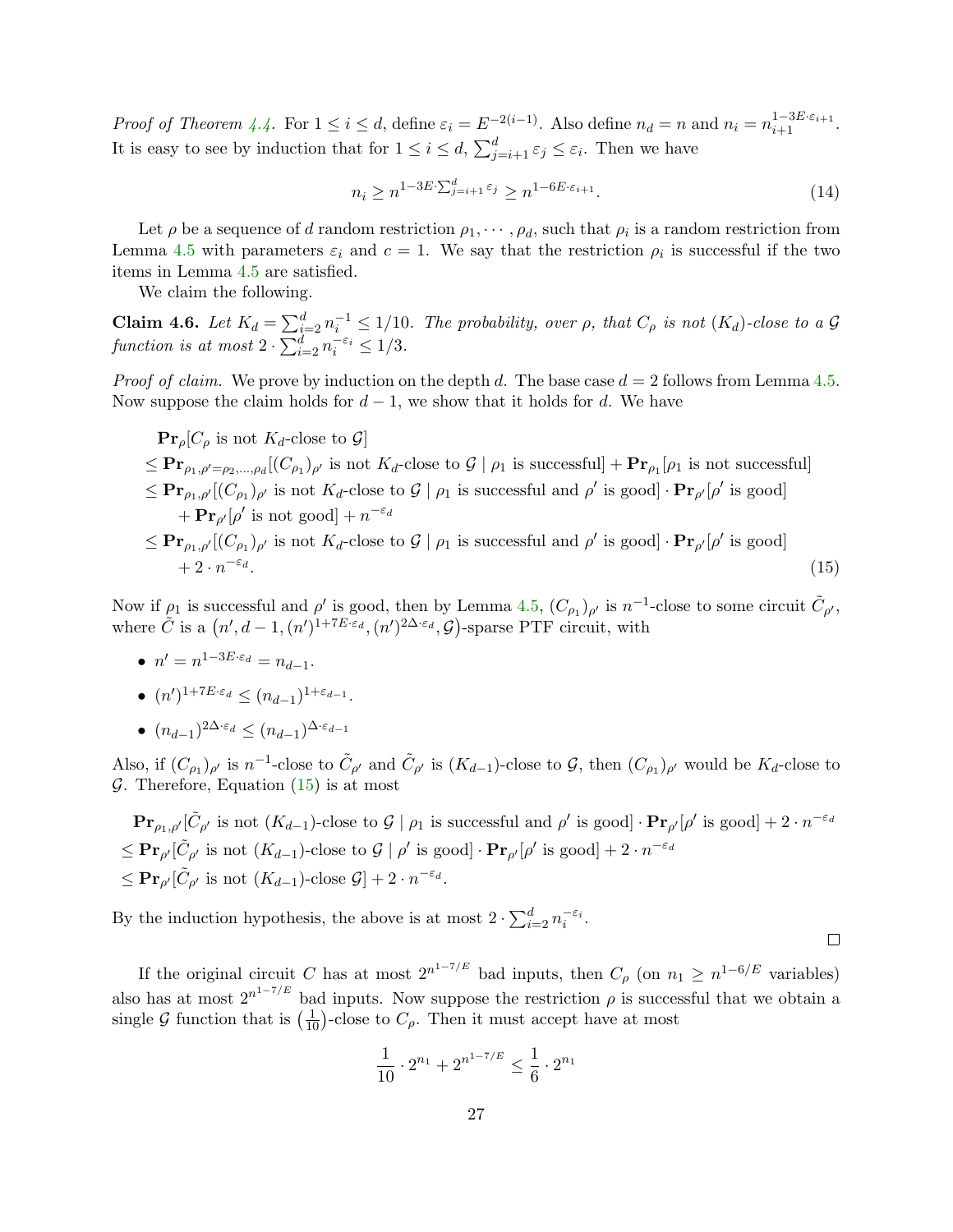bad inputs. If we now approximate the acceptance probability of this  $\mathcal G$  function within error  $1/6$ , we can correctly determine the correct value.

Finally, we can enumerate all the possible seeds and take the majority vote to decide the correct answer.  $\Box$ 

#### <span id="page-28-0"></span>4.3 Quantified derandomization for low-degree PTF circuits

Here, we briefly describe the quantified derandomization algorithm for low-degree PTF circuits.

**Theorem 4.7.** For any constant  $E \ge 11$  and any positive integers  $\Delta$  and d such that  $\Delta \ll$  $\sqrt{\varepsilon_d \cdot \log n / \log \log n}$ , where  $\varepsilon_d = E^{-2(d-1)}$ , let C be the class of  $(n, d, n^{1+\varepsilon_d}, \Delta, \mathcal{G})$ -low-degree PTF circuits. Then the  $(C, 2^{n^{1-7/E}})$ -quantified derandomization problem can be solved in time  $2^{(\log n)^{O\left(\Delta^2\right)}}\cdot \mathrm{Appr}_{n,1/6}(\mathcal{G}).$ 

The above result can be proved in the same way as Theorem [4.4,](#page-25-1) using the following one-step pseudorandom restriction for low-degree PTF circuits.

<span id="page-28-2"></span>**Lemma 4.8.** For any constants  $E \geq 11$ ,  $c > 0$ , any  $\varepsilon \leq 1/(7E)$ , and any positive integer  $\Delta$  such that  $\Delta \ll \sqrt{E \cdot \varepsilon \cdot \log n / \log \log n}$ , there is a polynomial time algorithm that, given a  $(n, d, n^{1+\varepsilon}, \Delta, \mathcal{G})$ -low-degree PTF circuit C and a random seed of length  $(\log n)^{O(\Delta^2)}$ , outputs the following with probability at least  $1-n^{\varepsilon}$ :

- A restriction  $\rho \in \{0,1,*\}^n$  that leaves  $n' = n^{1-3E \cdot \varepsilon}$  variables unrestricted and that the restricted variables are fixed  $(600 \cdot c \cdot \Delta \cdot \log n)$ -wise independently.
- A  $(n', d-1, (n')^{1+7E \cdot \varepsilon}, \Delta, \mathcal{G})$ -sparse PTF circuit  $\tilde{C}$  such that for all subsequent random restriction  $\rho'$  that fixes the variables in a  $(600 \cdot c \cdot \Delta \cdot \log n)$ -wise independent manner, with probability  $1-n^{-c}$  over  $\rho'$ , it holds that  $\tilde{C}_{\rho'}$  is  $n^{-c}$ -close to  $(C_{\rho})_{\rho'}$ .

The proof of the above lemma is similar to Lemma [4.5](#page-25-2) for the sparse PTF gate case, but uses Lemma [4.1](#page-22-2) instead of Lemma [4.2.](#page-23-0) Given Lemma [4.8,](#page-28-2) we can prove Theorem [1.3](#page-5-2) in the same way as proving Theorem [1.3](#page-5-2) in the previous section.

## <span id="page-28-1"></span>5 PRG for PTF circuits

In this section, we present our NW-style PRG for low-degree PTF circuits with few gates.

<span id="page-28-4"></span>**Theorem 5.1.** There exists a constant  $E > 0$  such that for any positive integers  $\alpha, \Delta$  and any degree- $\Delta$  PTF circuit C on n variables with at most  $s = n^{\frac{1}{\alpha+1}} \cdot (E \cdot 5^{\alpha \cdot \Delta} \cdot \log^2(n) \cdot \log(n/\epsilon))^{-1}$ gates, there exists a poly(n)-time computable PRG  $G: \{0,1\}^r \to \{0,1\}^n$  e-fooling C, with the seed length  $r = n^{2/(\alpha+1)}$ .

We first need a (average-case) hard function for such circuits.

<span id="page-28-3"></span>**Theorem 5.2** ([\[Nis94\]](#page--1-7)). There exists a constant  $E > 0$  such that for any degree  $\Delta > 1$ , there exists a polynomial-time computable function  $f: \{0,1\}^n \to \{0,1\}$  such that for any error parameter  $\epsilon$  and any n-variate degree- $\Delta$  PTF circuit C with at most  $n \cdot (E \cdot 5^{\Delta} \cdot \log^2(n) \cdot \log(1/\epsilon))^{-1}$  gates, we have

$$
\mathbf{Pr}_{x \sim \{0,1\}^n} \left[ C(x) = f(x) \right] \le \frac{1}{2} + \epsilon.
$$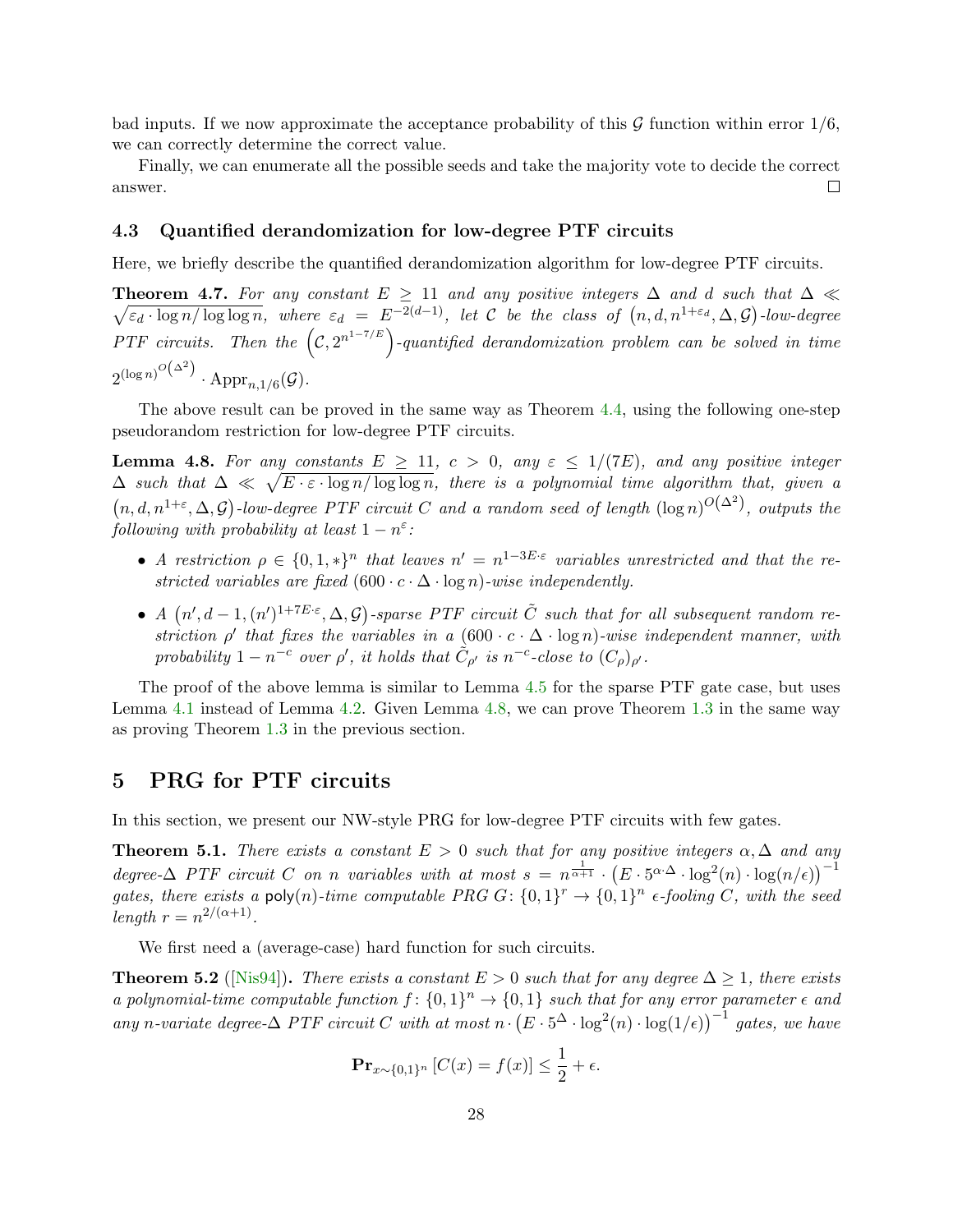Next we apply the Nisan-Wigderson construction to the hard function of Theorem [5.2.](#page-28-3) We will use the following (standard) combinatorial designs.

<span id="page-29-0"></span>Claim 5.3 (NW Designs [\[NW94\]](#page--1-6)). For any positive integers  $n, \alpha$ , there exists an efficiently computable family of sets  $S_1, \ldots, S_n$  such that

•  $S_i \subset [r], \forall i \in [n], \text{ where } r = n^{2/(\alpha+1)},$ 

• 
$$
|S_i| = \ell = n^{1/(\alpha+1)}
$$
,  $\forall i \in [n]$ , and

•  $|S_i \cap S_j| \leq \alpha$ ,  $\forall i, j \in [n]$  such that  $i \neq j$ .

*Proof.* We view the set  $[r]$  as the set of pairs  $\mathbb{F}_{\ell} \times \mathbb{F}_{\ell}$ , for a finite field  $\mathbb{F}_{\ell}$  of size  $\ell$ . Let  $e_1, \ldots, e_{\ell}$ be the elements in  $\mathbb{F}_{\ell}$ , and  $p_1, \ldots, p_n$  all univariate degree- $\alpha$  polynomials over  $\mathbb{F}_{\ell}$ . For each  $i \in [n]$ , define  $S_i = \{(e_1, p_i(a_1)), \ldots, (e_\ell, p_i(e_\ell))\}$ . The third condition follows from the fact that a non-zero univariate polynomial of degree  $\alpha$  has at most  $\alpha$  roots.  $\Box$ 

*Proof Theorem [5.1.](#page-28-4)* For  $\ell = n^{1/(\alpha+1)}$ , let  $f: \{0,1\}^{\ell} \to \{0,1\}$  be the hard function for degree- $(\alpha \cdot \Delta)$ PTF circuits from Theorem [5.2.](#page-28-3) By Theorem [5.2](#page-28-3) and assuming  $E$  is a sufficiently large constant, we have that for any degree- $(\alpha \cdot \Delta)$  PTF circuit D on  $\ell$  variables of size at most s,

<span id="page-29-3"></span>
$$
\mathbf{Pr}_{z \sim \{0,1\}^\ell} [D(z) = f(z)] \le \frac{1}{2} + \epsilon/n. \tag{16}
$$

Let  $S_1, \ldots, S_n$  be the sets from Claim [5.3.](#page-29-0) Define the generator  $G_{\alpha,\Delta}$ :  $\{0,1\}^r \to \{0,1\}^n$  as follows:

<span id="page-29-2"></span><span id="page-29-1"></span>
$$
G_{\alpha,\Delta}(y) = f(y|_{S_1}), \ldots, f(y|_{S_n}),
$$

where, for  $i \in [n]$ ,  $y|_{S_i}$  denotes the substring of y indexed by the set  $S_i$ .

Toward a contradiction, suppose

$$
|\mathbf{Pr}_{x \sim \{0,1\}^n}[C(x) = 1] - \mathbf{Pr}_{y \sim \{0,1\}^r}[C(G_{\alpha,\Delta}(y)) = 1]| > \epsilon.
$$
 (17)

By a standard argument via "reduction from distinguishing to predicting" as in [\[NW94\]](#page--1-6), Equa-tion [\(17\)](#page-29-1) implies that there exist an  $i \in [n]$ , and bits  $b_{i+1}, \ldots, b_n \in \{0, 1\}$ , such that

$$
\mathbf{Pr}_{z \sim \{0,1\}^{\ell}}[C'(h_1(z),\ldots,h_i(z),b_{i+1},\ldots,b_n) = f(z)] > 1/2 + \epsilon/n,
$$
\n(18)

where

- $C' = C$  or  $C' = \neg C$ , and
- $h_1, \ldots, h_i$  are Boolean functions such that each depends on at most  $\alpha$  bits of its input z.

First, note that each gate in  $C'$  is always a PTF of degree at most  $\Delta$ . Next, observe that every Boolean function that depends on at most  $\alpha$  variables can be computed by a multi-linear polynomial of degree at most  $\alpha$  over the reals. Replacing our functions  $h_1, \ldots, h_i$  with such degree  $\alpha$  polynomials  $p_1, \ldots, p_i$  inside  $C'$ , we get

$$
C'(p_1(z),\ldots,p_i(z),b_{i+1},\ldots,b_n).
$$

Now we can we merge the polynomials  $p_i$ 's into every PTF gate in the circuit that reads from them. This yields a new circuit with exactly the same number of gates, and of degree at most  $\alpha \cdot \Delta$ . Denote this new circuit by C''. Note that C'' is a degree- $(\alpha \cdot \Delta)$  PTF circuit on  $\ell$  variables of size at most s. By Equation [\(18\)](#page-29-2), this PTF circuit  $C''$  computes the function f with probability greater than  $1/2 + \epsilon/n$ , contradicting Equation [\(16\)](#page-29-3).  $\Box$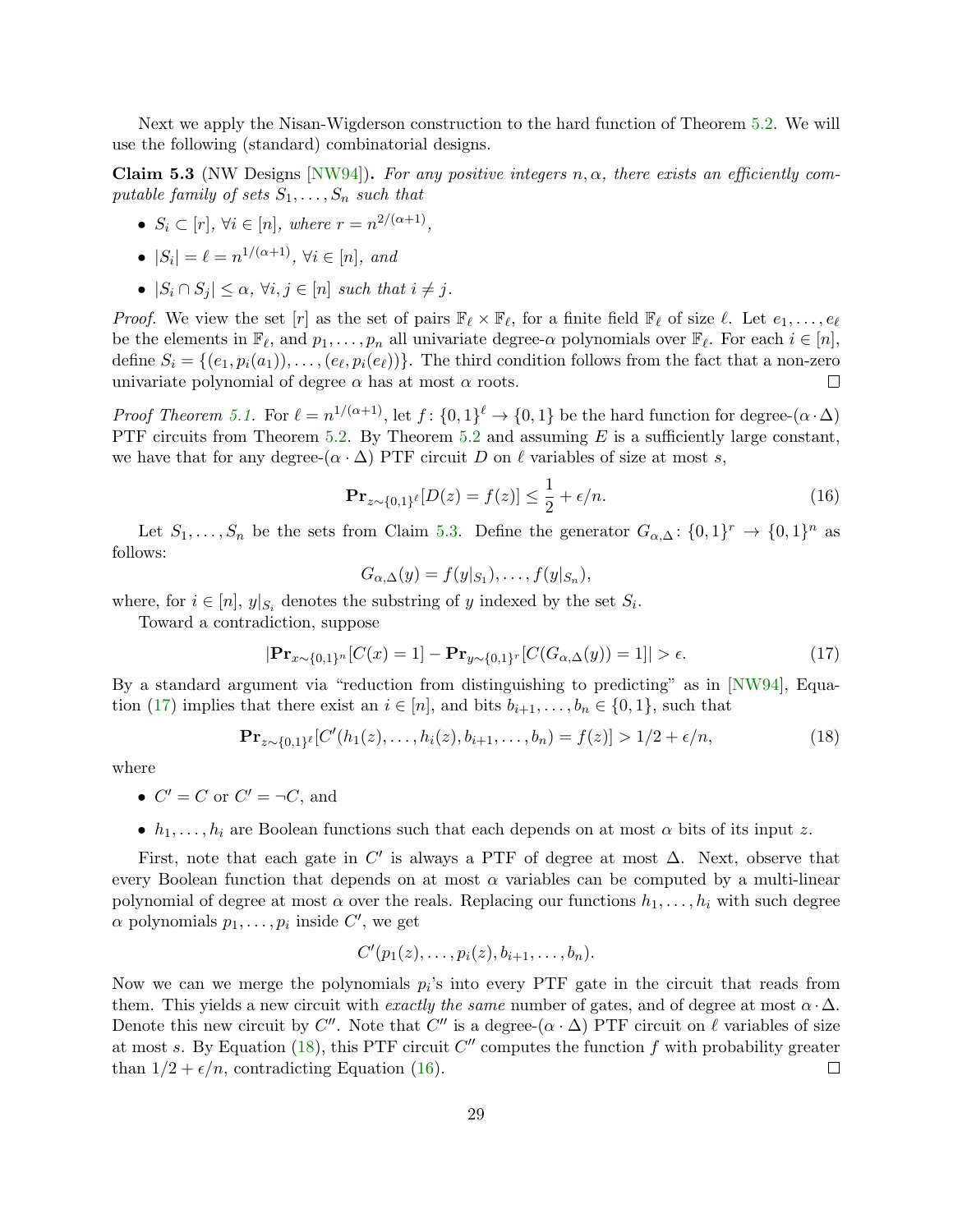Next, we show how to obtain the PRG in Corollary [1.5](#page-5-1) for PTFs from the result in Theorem [5.1.](#page-28-4)

*Proof of Corollary [1.5.](#page-5-1)* In order to make sure our PRG in Theorem [5.1](#page-28-4) fools any degree- $\Delta$  PTF, we need to choose a value for  $\alpha$  so that the size s in Theorem [5.1](#page-28-4) is at least 1, where

$$
s = n^{\frac{1}{\alpha+1}} / \left( E \cdot 5^{\alpha \cdot \Delta} \cdot \log^2(n) \cdot \log(n/\epsilon) \right).
$$

Let's pick  $\alpha$  so that the seed length of our PRG in Theorem [5.1](#page-28-4) is

<span id="page-30-3"></span>
$$
r = n^{2/(\alpha+1)} = 2^{L \cdot \sqrt{\Delta \cdot \log n}} \cdot \log^2(1/\epsilon),\tag{19}
$$

where  $L > 0$  is a some sufficiently large constant. Then the numerator of s is

$$
n^{\frac{1}{\alpha+1}} = r^{1/2} = 2^{\frac{L}{2}\cdot\sqrt{\Delta\cdot\log n}} \cdot \log(1/\epsilon). \tag{20}
$$

On the other hand, Equation [\(19\)](#page-30-3) implies that

$$
\alpha = \frac{2\log n}{L \cdot (\sqrt{\Delta \cdot \log n + 2\log \log(1/\epsilon)})} - 1 \le \frac{2}{L} \cdot \sqrt{\log n/\Delta}.
$$

Plugging the above into the denominator of s, we get

$$
\left(E \cdot 5^{\alpha \cdot \Delta} \cdot \log^2(n) \cdot \log(n/\epsilon)\right) \le E \cdot 2^{\frac{6}{L} \cdot \sqrt{\Delta \cdot \log n}} \cdot \log^2 n \cdot \log(n/\epsilon),
$$

which is less than the numerator of  $s$  given in Equation  $(20)$ .

## <span id="page-30-0"></span>6 Open problems

An important open problem is to get a nontrivial Circuit-SAT algorithm for circuits with degree-2 PTF gates. Our algorithm only works for the case where the PTF gates have a sub-quadratic number of monomials, so it does not work for the degree-2 case in general. Such an algorithm is not known even for a single degree-2 PTF. Another interesting open problem is to derandomize our zero-error randomized algorithms to get deterministic #Circuit-SAT algorithms of similar time complexity.

Can we get any nontrivial standard derandomization for constant-depth PTF (LTF) circuits of small wire complexity? For PRGs, can we get a nontrivial PRG for depth-2 LTF circuits with a super-linear number of gates?

Acknowledgements. We thank Suguru Tamaki for suggesting to us to consider sparse PTFs in the case of satisfiability, and for clarifying the MAX-k-SAT algorithm in [\[SSTT16\]](#page--1-4) for us.

## References

- <span id="page-30-2"></span><span id="page-30-1"></span>[ACW16] Josh Alman, Timothy M. Chan, and R. Ryan Williams. Polynomial representations of threshold functions and algorithmic applications. In FOCS, pages 467–476, 2016. [8](#page-8-2)
	- [Ant01] Martin Anthony. Discrete Mathematics of Neural Networks: Selected Topics. SIAM monographs on discrete mathematics and applications. Society for Industrial and Applied Mathematics, Philadelphia, PA, 2001. [10](#page-10-3)

<span id="page-30-4"></span> $\Box$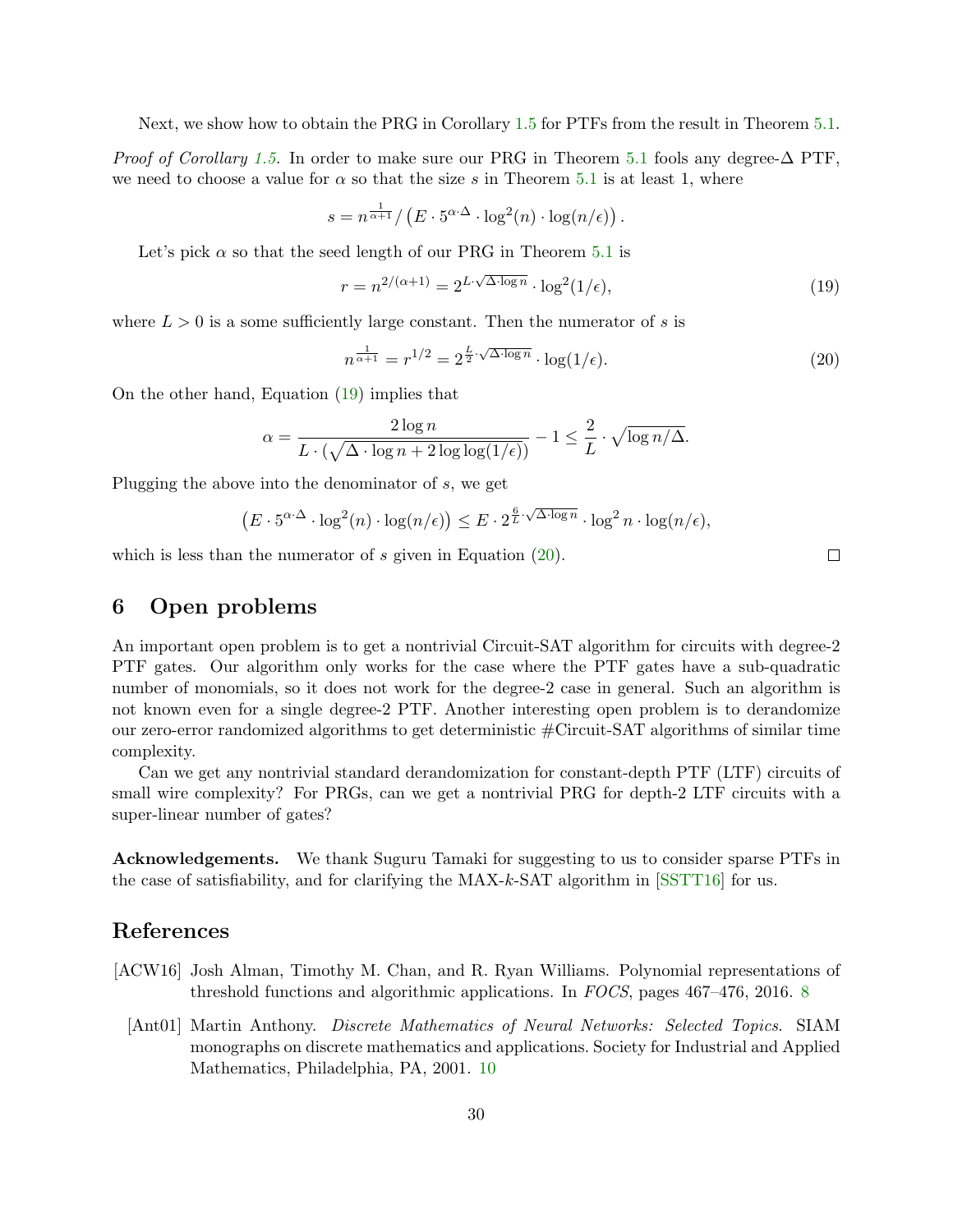- <span id="page-31-15"></span>[BT94] Richard Beigel and Jun Tarui. On ACC. Computational Complexity, 4:350–366, 1994. [13](#page-13-5)
- <span id="page-31-0"></span>[CP16] Shiteng Chen and Periklis A. Papakonstantinou. Depth-reduction for composites. In FOCS, pages 99–108, 2016. [2](#page-2-3)
- <span id="page-31-5"></span>[CS15] Ruiwen Chen and Rahul Santhanam. Improved algorithms for sparse MAX-SAT and MAX-k-CSP. In SAT, pages 33–45, 2015. [6,](#page-6-0) [8,](#page-8-2) [14,](#page-14-6) [22](#page-22-3)
- <span id="page-31-3"></span>[CSS16] Ruiwen Chen, Rahul Santhanam, and Srikanth Srinivasan. Average-case lower bounds and satisfiability algorithms for small threshold circuits. In CCC, pages 1:1–1:35, 2016. [5,](#page-5-4) [6,](#page-6-0) [8,](#page-8-2) [14,](#page-14-6) [17,](#page-17-3) [18,](#page-18-5) [25,](#page-25-3) [26](#page-26-0)
- <span id="page-31-14"></span>[CW16] Timothy M. Chan and Ryan Williams. Deterministic APSP, orthogonal vectors, and more: Quickly derandomizing razborov-smolensky. In SODA, pages 1246–1255, 2016. [13,](#page-13-5) [14](#page-14-6)
- <span id="page-31-12"></span>[GHR92] Mikael Goldmann, Johan Håstad, and Alexander A. Razborov. Majority gates vs. general weighted threshold gates. *Computational Complexity*, 2:277–300, 1[9](#page-9-0)92. 9
- <span id="page-31-1"></span>[GW14] Oded Goldreich and Avi Wigderson. On derandomizing algorithms that err extremely rarely. In STOC, pages 109–118, 2014. [3,](#page-3-1) [6,](#page-6-0) [8,](#page-8-2) [9](#page-9-0)
- <span id="page-31-7"></span>[Hås89] Johan Håstad. Almost optimal lower bounds for small depth circuits. In S. Micali, editor, Randomness and Computation, pages 143–170, Greenwich, Connecticut, 1989. Advances in Computing Research, vol. 5, JAI Press. [9](#page-9-0)
- <span id="page-31-6"></span>[IPS13] Russell Impagliazzo, Ramamohan Paturi, and Stefan Schneider. A satisfiability algorithm for sparse depth two threshold circuits. In FOCS, pages 479–488, 2013. [8](#page-8-2)
- <span id="page-31-9"></span>[Kan12] Daniel M. Kane. A structure theorem for poorly anticoncentrated gaussian chaoses and applications to the study of polynomial threshold functions. In FOCS, pages 91–100, 2012. [9](#page-9-0)
- <span id="page-31-4"></span>[KKL17] Valentine Kabanets, Daniel M. Kane, and Zhenjian Lu. A polynomial restriction lemma with applications. In *STOC*, pages 615–628, 2017. [5,](#page-5-4) [6,](#page-6-0) [7,](#page-7-0) [9,](#page-9-0) [11,](#page-11-4) [12,](#page-12-2) [24](#page-24-1)
- <span id="page-31-11"></span>[KR18] Daniel Kane and Sankeerth Rao. A PRG for Boolean PTF of degree 2 with seed length subpolynomial in  $\epsilon$  and logarithmic in n. In CCC, 2018. [9](#page-9-0)
- <span id="page-31-10"></span>[LS11] Shachar Lovett and Srikanth Srinivasan. Correlation bounds for poly-size AC<sup>0</sup> circuits with  $n^{1-o(1)}$  symmetric gates. In *APPROX/RANDOM*, pages 640–651, 2011. [9](#page-9-0)
- <span id="page-31-13"></span>[MP43] Warren S. McCulloch and Walter Pitts. A logical calculus of the ideas immanent in nervous activity. Bulletin of Mathematical Biophysics, 5(4):115–133, 1943. [10](#page-10-3)
- <span id="page-31-8"></span><span id="page-31-2"></span>[MTT61] Saburo Muroga, Iwao Toda, and Satoru Takasu. Theory of majority decision elements. Journal of the Franklin Institute, 271:376–418, 1961. [4,](#page-4-3) [10](#page-10-3)
	- [MZ13] Raghu Meka and David Zuckerman. Pseudorandom generators for polynomial threshold functions. SIAM J. Comput., 42(3):1275–1301, 2013. [9](#page-9-0)